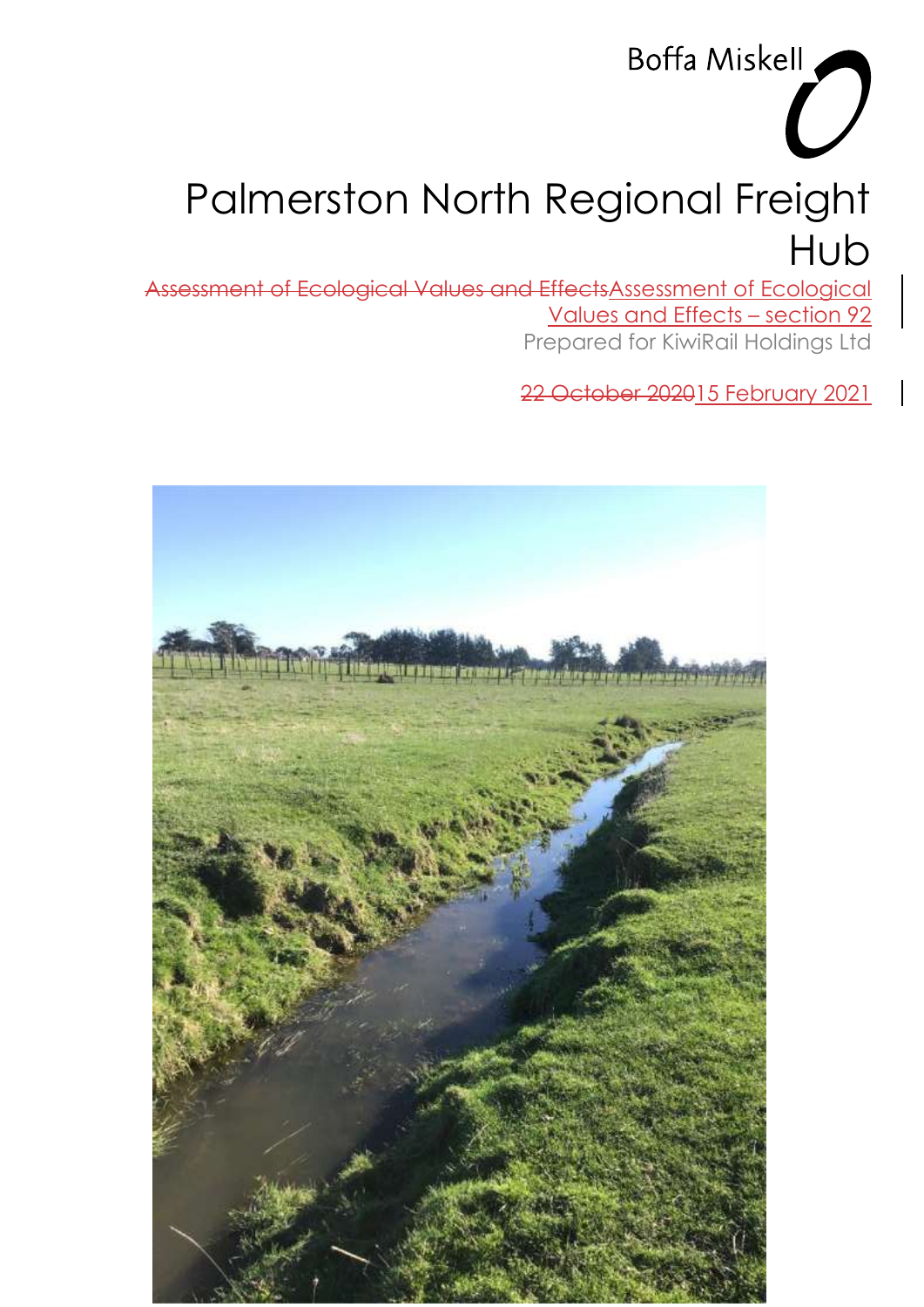## Document Quality Assurance

**Bibliographic reference for citation:**

Boffa Miskell Limited 20202021. *Palmerston North Regional Freight Hub: Assessment of Ecological Values and EffectsAssessment of Ecological Values and Effects – section 92. Report* prepared by Boffa Miskell Limited for KiwiRail Holdings Ltd.

| Prepared by:       | Jeremy Garrett-Walker<br>Ecologist<br>Boffa Miskell Limited     |                                                |
|--------------------|-----------------------------------------------------------------|------------------------------------------------|
| Reviewed by:       | Dr Vaughan Keesing<br>Senior Ecologist<br>Boffa Miskell Limited |                                                |
| Status: FinalDraft | Revision / version: 67 (Section 92)                             | Issue date: 22 October<br>202015 February 2021 |

#### **Use and Reliance**

This report has been prepared by Boffa Miskell Limited on the specific instructions of our Client. It is solely for our Client's use for the purpose for which it is intended in accordance with the agreed scope of work. Boffa Miskell does not accept any liability or responsibility in relation to the use of this report contrary to the above, or to any person other than the Client. Any use or reliance by a third party is at that party's own risk. Where information has been supplied by the Client or obtained from other external sources, it has been assumed that it is accurate, without independent verification, unless otherwise indicated. No liability or responsibility is accepted by Boffa Miskell Limited for any errors or omissions to the extent that they arise from inaccurate information provided by the Client or any external source.

Template revision: 20180621 0000

File ref: 4262052 Technical Assessment - Ecology - Updated Version - v2.docx

*Cover photograph: Central section of the northern tributary of stream system 1*© Boffa Miskell Ltd, 2020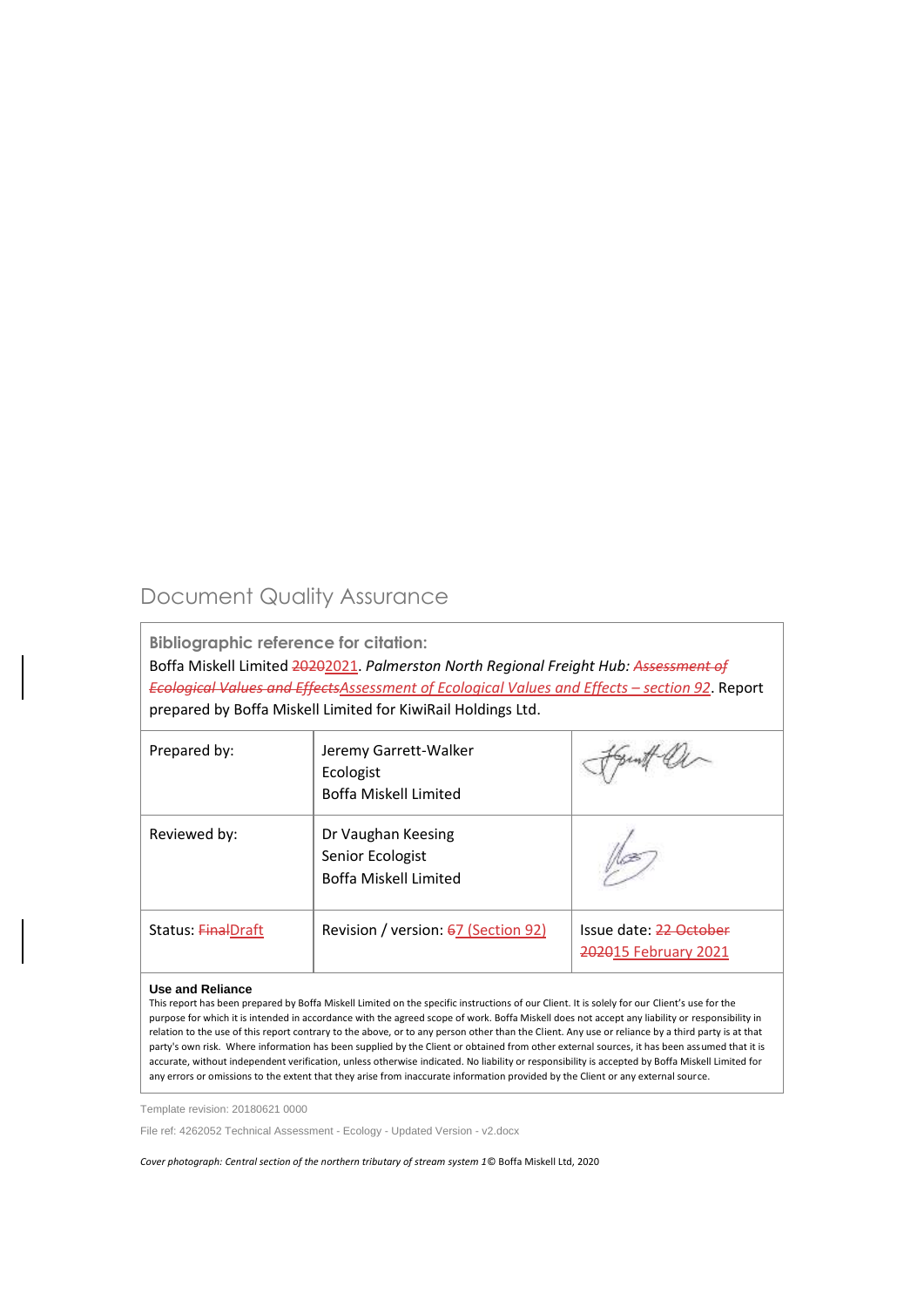## **CONTENTS**

| 1.0 | Executive Summary Management Communications and Communications and Communications and Communications and Communications are the Communications of the Communications and Communications and Communications are controlled and               | 1              |
|-----|---------------------------------------------------------------------------------------------------------------------------------------------------------------------------------------------------------------------------------------------|----------------|
| 2.0 | Introduction<br><u> 1989 - Andrea Stadt, fransk politiker (d. 1989)</u>                                                                                                                                                                     | 3              |
|     | 2.1<br>The Project <b>Example 2018</b> The Project <b>CONSULAR THE PROJECT AND RESIDENCE</b>                                                                                                                                                | $\overline{3}$ |
|     | 2.2 Scope of assessment 5                                                                                                                                                                                                                   |                |
|     | Definitions used in this report 5<br>2.3                                                                                                                                                                                                    |                |
| 3.0 | Methods of Assessment Methods of Assessment                                                                                                                                                                                                 | 5              |
|     | <b>Assessing ecological values</b><br>3.1<br><u> 1989 - Andrea Andrew Maria (h. 1989).</u>                                                                                                                                                  | 5              |
|     | 3.2 Desktop investigation 7                                                                                                                                                                                                                 |                |
|     | 3.3 Field surveys and the state of the state of the state of the state of the state of the state of the state of the state of the state of the state of the state of the state of the state of the state of the state of the s              | 8              |
| 4.0 | Description of Existing Environment Management Assembly and Theorem and Theorem and Theorem and Theorem and Theorem                                                                                                                         | 10             |
|     | 4.1<br>Site context<br><u> 1980 - Andrea Barbara, poeta espainiar político e a filosofono de la provincia de la provincia de la provincia</u>                                                                                               | 10             |
|     | Terrestrial environment <b>Constanting Constanting Constanting Constanting Constanting Constanting Constanting Constanting Constanting Constanting Constanting Constanting Constanting Constanting Constanting Constanting Const</b><br>4.2 | 10             |
|     | 4.3<br>Aquatic environment<br><u> 1989 - Johann Stein, marwolaethau a bhann an t-Amhain an t-Amhain an t-Amhain an t-Amhain an t-Amhain an t-A</u>                                                                                          | 14             |
|     | 4.4 Aquatic fauna <b>Accepted Accepts</b> Aguatic Fauna Accepts Aguatic Fauna Aguatic Fauna Accepts Aguation Accepts A                                                                                                                      | <u>19</u>      |
|     | Macroinvertebrate community Macroinvertebrate community<br>4.5                                                                                                                                                                              | 20             |
| 5.0 | Ecological values and the contract of the contract of the contract of the contract of the contract of the contract of the contract of the contract of the contract of the contract of the contract of the contract of the cont              | 20             |
|     | Terrestrial environment<br>5.1                                                                                                                                                                                                              | 20             |
|     | 5.2<br>Aquatic environment<br><u> 1989 - Johann Barn, mars eta bainar eta baina eta baina eta baina eta baina eta baina eta baina eta baina e</u>                                                                                           | 22             |
|     | 5.3 National and Regional Policy Documents 25                                                                                                                                                                                               |                |
|     | 5.4 Summary of ecological values on site                                                                                                                                                                                                    | 25             |
| 6.0 | Assessment of potential ecological effects <b>Assessment</b> of potential ecological effects                                                                                                                                                | 26             |
|     | Vegetation clearance & Loss of avifauna and herpetofauna<br>6.1<br>habitat                                                                                                                                                                  | 27             |
|     | 6.2 Stream loss                                                                                                                                                                                                                             | 27             |
|     | <b>Summary of overall level of effects</b><br>6.3                                                                                                                                                                                           | <u>31</u>      |
| 7.0 | Recommendations                                                                                                                                                                                                                             | 31             |
|     | <b>Terrestrial environment</b><br>7.1                                                                                                                                                                                                       | 32             |
|     | Potential natural wetland environment<br>7.2                                                                                                                                                                                                | 32             |
|     | Stream environment<br>7.3<br><u> 1989 - Jan Barbara Barat, prima popular popular popular popular popular popular popular popular popular popu</u>                                                                                           | 32             |
|     | 7.4 Summary of recommendations                                                                                                                                                                                                              | <u>33</u>      |
| 8.0 | References et al. 2010 and 2010 and 2010 and 2010 and 2010 and 2010 and 2010 and 2010 and 2010 and 2010 and 20                                                                                                                              | 34             |
| 4.0 | Executive Summary <b>Executive</b> Summary                                                                                                                                                                                                  | $\overline{1}$ |
|     | <u> 1989 - Johann Stoff, deutscher Stoff, der Stoff, der Stoff, der Stoff, der Stoff, der Stoff, der Stoff, der S</u><br><del>-Introduction</del>                                                                                           | з              |
|     | 2.1 The Project 2.1 The Project                                                                                                                                                                                                             | ₹              |
|     |                                                                                                                                                                                                                                             |                |

U:\2020\BM200256\_VKe\_Kiwi\_Rail\_Manawatu\_Hub\_Ecological\_Assessment\Documents\02\_S92\02\_Formal \_s92\4262052 Technical Assessment - Ecology - Updated Version v2.docxU:\2020\BM200256\_VKe\_Kiwi\_Rail\_Manawatu\_Hub\_Ecological\_Assessment\Documents\Version 4 final\4200369 Technical Assessment - Ecology - v6.docx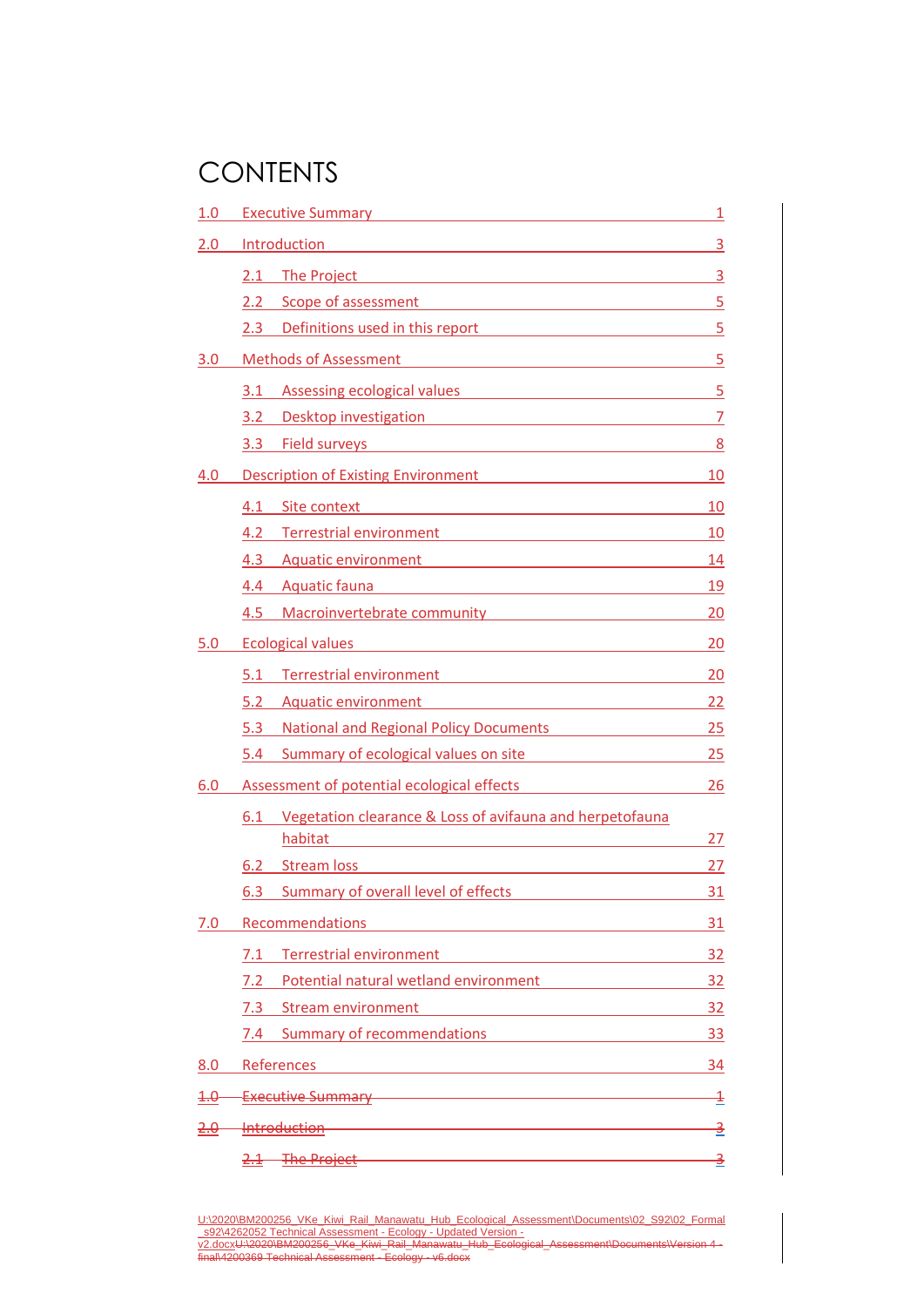|                  | 2.2 Scope of assessment                                                                                                                                                                                                        | $\overline{\mathbf{5}}$ |
|------------------|--------------------------------------------------------------------------------------------------------------------------------------------------------------------------------------------------------------------------------|-------------------------|
|                  | 2.3 Definitions used in this report                                                                                                                                                                                            | $\overline{5}$          |
| 3.0—             | Methods of Assessment                                                                                                                                                                                                          | $\overline{5}$          |
|                  | 3.1 Assessing ecological values                                                                                                                                                                                                | -5                      |
|                  | 3.2 Desktop investigation                                                                                                                                                                                                      | 7                       |
|                  | <u> 1980 - Johann Barn, mars ann an t-Amhain an t-Amhain an t-Amhain an t-Amhain an t-Amhain an t-Amhain an t-A</u><br>3.3 Field surveys                                                                                       | <u>용</u>                |
| 4.0—             | -Description of Existing Environment                                                                                                                                                                                           | $\overline{11}$         |
|                  | 4.1 Site context Allen Contract Contract Contract Contract Contract Contract Contract Contract Contract Contract Contract Contract Contract Contract Contract Contract Contract Contract Contract Contract Contract Contract C | $\overline{11}$         |
|                  | 4.2 Terrestrial environment                                                                                                                                                                                                    | $\overline{11}$         |
|                  | 4.3 Aquatic environment                                                                                                                                                                                                        | $\overline{14}$         |
|                  | 4.4 Aquatic fauna entrancement de la contrata de la contrata de la contrata de la contrata de la contrata de l                                                                                                                 | $-20$                   |
|                  | 4.5 Macroinvertebrate community                                                                                                                                                                                                | $\frac{21}{5}$          |
| <del>5.0 –</del> | Ecological values                                                                                                                                                                                                              | $\frac{21}{1}$          |
|                  | 5.1 Terrestrial environment<br>Terrestrial environment                                                                                                                                                                         | $-21$                   |
|                  | 5.2 Wetland environment                                                                                                                                                                                                        | 23                      |
|                  | 5.3 Aquatic environment                                                                                                                                                                                                        | $-24$                   |
|                  | 5.4 National and Regional Policy Documents                                                                                                                                                                                     | $-26$                   |
|                  | 5.5 Summary of ecological values on site                                                                                                                                                                                       | $-27$                   |
| 6.0—             | Assessment of potential ecological effects                                                                                                                                                                                     | $\frac{28}{5}$          |
|                  | 6.1 Vegetation clearance & Loss of avifauna and herpetofauna                                                                                                                                                                   |                         |
|                  | habitat-                                                                                                                                                                                                                       | <u> 29</u>              |
|                  | 6.2 Effects on potential natural wetlands                                                                                                                                                                                      | <u> 29</u>              |
|                  | 6.3 Stream loss 3.0 and 3.0 and 3.0 and 3.0 and 3.0 and 3.0 and 3.0 and 3.0 and 3.0 and 3.0 and 3.0 and 3.0 and 3.0 and 3.0 and 3.0 and 3.0 and 3.0 and 3.0 and 3.0 and 3.0 and 3.0 and 3.0 and 3.0 and 3.0 and 3.0 and 3.0 an | <u> 29</u>              |
|                  | 6.4 Summary of overall level of effects                                                                                                                                                                                        | $\frac{33}{2}$          |
| 7.0-             | Recommendations <b>National</b>                                                                                                                                                                                                | 33                      |
|                  | Terrestrial environment<br><del>7.1 -</del>                                                                                                                                                                                    | 34                      |
|                  | -Potential natural wetland environment-                                                                                                                                                                                        | $\frac{34}{5}$          |
|                  | 7.3 Stream environment                                                                                                                                                                                                         | $\frac{34}{5}$          |
|                  | 7.4 Summary of recommendations                                                                                                                                                                                                 | $\frac{35}{5}$          |
| 8.0              | References                                                                                                                                                                                                                     | 35                      |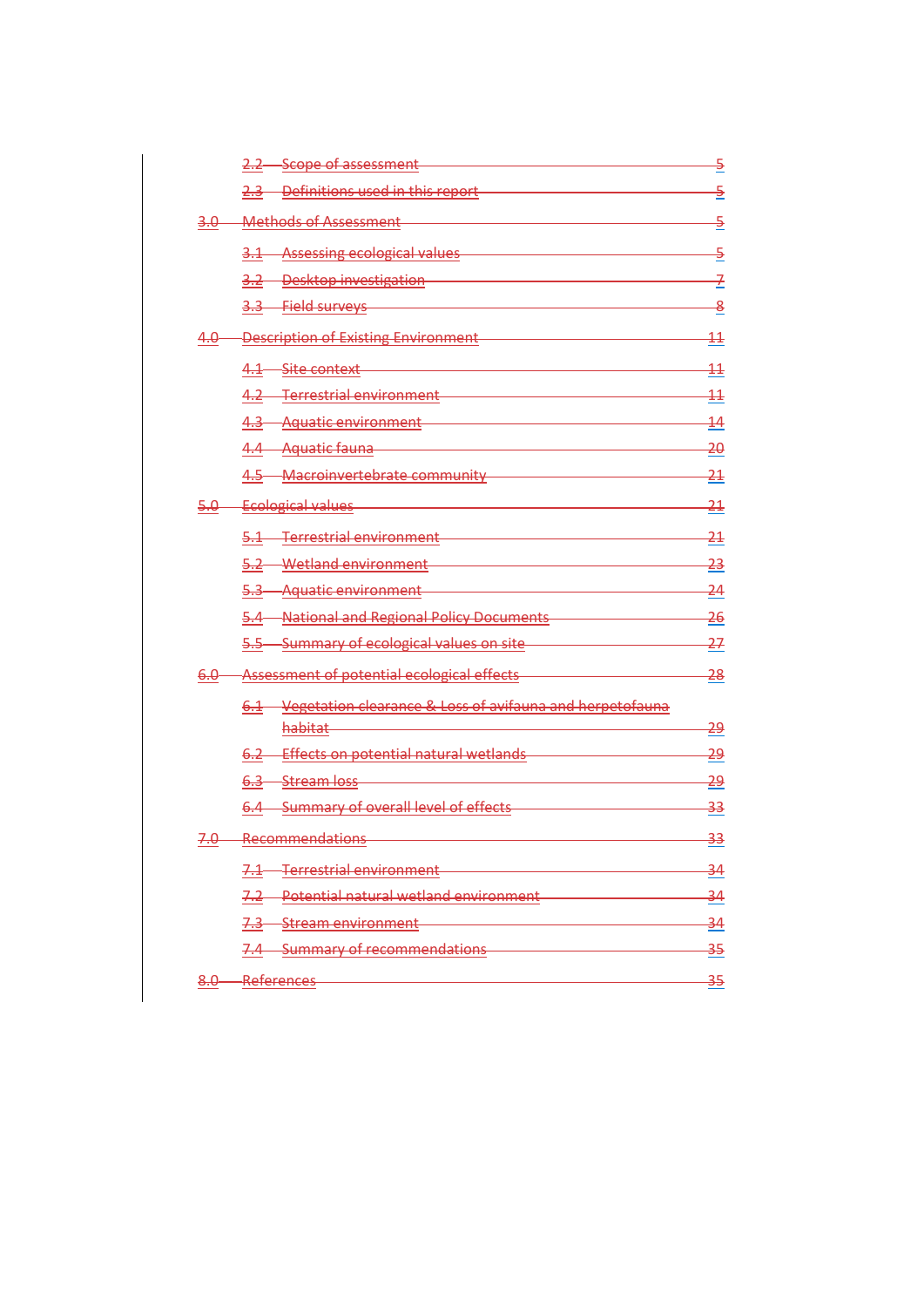## <span id="page-4-0"></span>1.0 Executive Summary

This assessment considers the potential ecological effects of the proposed KiwiRail Freight Hub (Freight Hub) between Palmerston North and Bunnythorpe, immediately west of Railway Road.

#### **Project Description**

The project will involve the construction and operation of a new Freight Hub, including associated infrastructure (e.g. marshalling yards, container terminal, and stormwater treatment devices). KiwiRail is seeking to enable works through a designation. A detailed design of the Freight Hub will follow this process, along with the process of obtaining any relevant regional resource consents.

The Designation Extent is currently comprised primarily of pasture grasses (Charlton & Stewart, 1999), with some small areas of exotic vegetation (e.g. pine shelterbelts), and includes two tributary systems of the Mangaone Stream catchment which pass through the Designation Extent.

#### **Methods**

- A range of desktop and field investigations were used to describe the terrestrial and freshwater environments present within the Designation Extent.
- Once described, the ecological values were assessed based on the EIANZ guidelines. An assessment of ecological effects was then conducted using these guidelines.
- The assessment of ecological effects considers the terrestrial and freshwater environments within the Freight Hub area.
- A range of measures to avoid, minimise, remedy and mitigate effects are described.

#### **Existing Environment**

The Site falls within the Manawatu Plains Ecological District (31.01), in the Manawatu Ecological Region (31) (McEwen, 1987). This district is characterised by low altitude, loess covered plains and alluvial terraces and has a range of soils including volcanic ash, loess, clay and peat soils. The vegetation was originally (pre-human) comprised of semi-swamp forest (kahikatea and pukatea) on low-lying land near rivers, totara forest in lower rainfall areas or stony soils, mixed podocarp on the plains east of the Manawatu River, as well as areas of black beech and flax swamp. However, the district is now highly modified from historic clearing for farming. It is currently dominated by pasture and other exotic vegetation (e.g. pine, orchards).

#### **Significance**

The aquatic environment within the Designation Extent is not considered to be in a natural state or a site of significance. No terrestrial sites of significance were identified.

#### **Assessment of Value**

The ecological habitat components present within the Designation Extent have ecological values ranging from Negligible to Low. Though no fish surveys occurred, and no freshwater fish database records exist, it is assumed Longfin eel may be present in the aquatic habitats within the Freight Hub extent which have (because of their threat classification) High ecological value.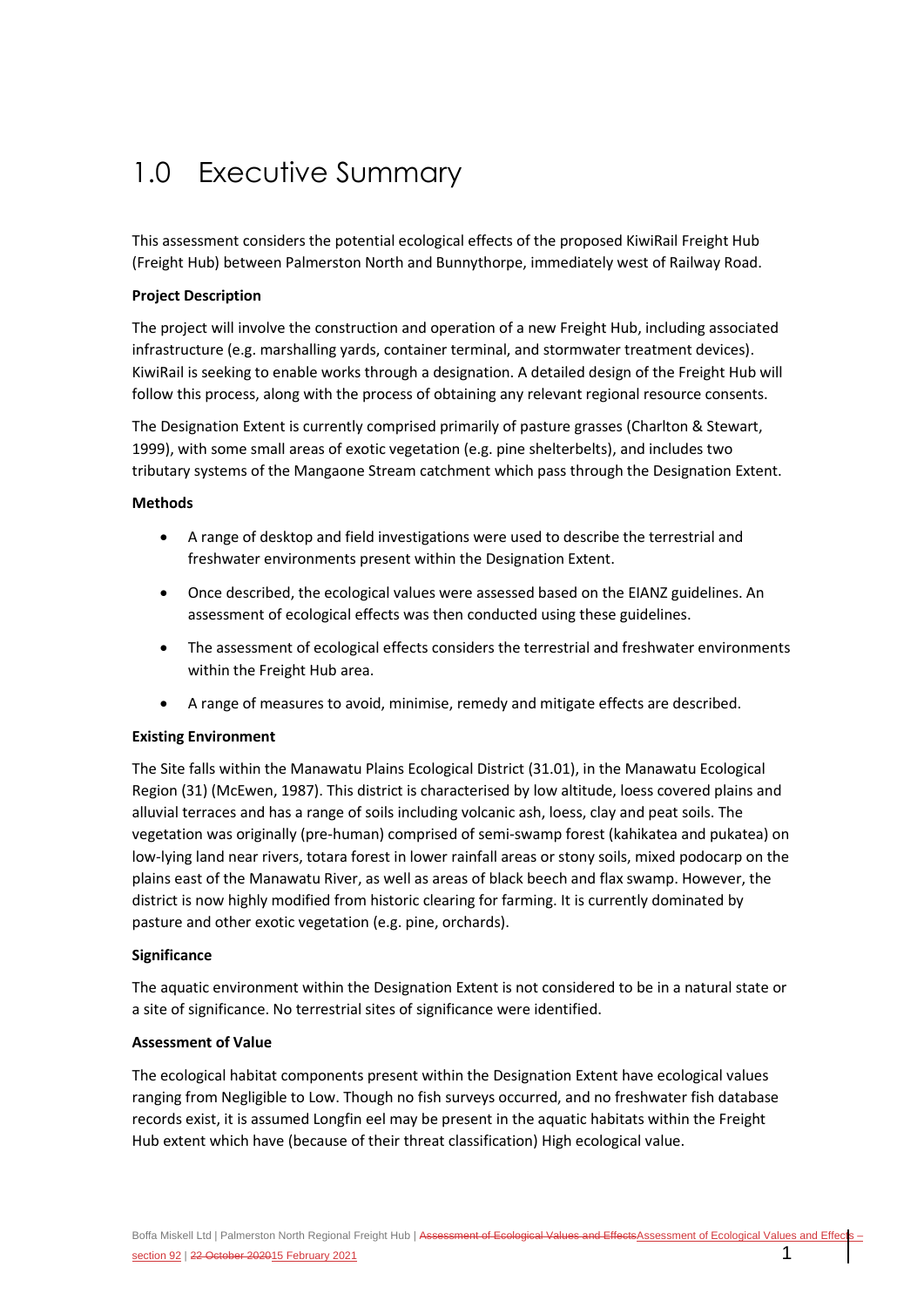#### **Assessment of Effects**

Potential operational effects of the Freight Hub have been considered in this assessment, including terrestrial vegetation loss, species habitat loss, stream loss, introduction of fish passage barriers, sediment discharge events, and stormwater discharges. These potential effects are considered to have Negligible to High Magnitudes of Effect on the Ecological Values present on site. Overall Levels of Effect range from Very Low to Low. With mitigation, correct culvert installation can result in a Positive Magnitude of Effect and an Overall Net Gain Ecological Effect.

#### **Recommendations**

- No vegetation clearance conditions, or requirements, are recommended at this stage.
- Undertake salvage efforts for all herpetofauna on Site prior to commencing any earthworks, irrespective of their threat classification (due to their protection under the Wildlife Act 1953).
- Undertake salvage efforts for all fish and kōura (freshwater crayfish) within the affected reaches of stream prior to any works within the stream environment(s).
- Where possible, recreate open stream channel(s), preferably around the northern margin for the Freight Hub rather than through it.
- Ensure best practice sediment management is undertaken.
- Install appropriate and sufficient stormwater treatment devices to ensure any discharged water is of ecologically acceptable quality.
- Where possible, treated stormwater should be discharged into the remaining and/or replaced reached of the affected stream system 1 and northern tributary of stream system 2.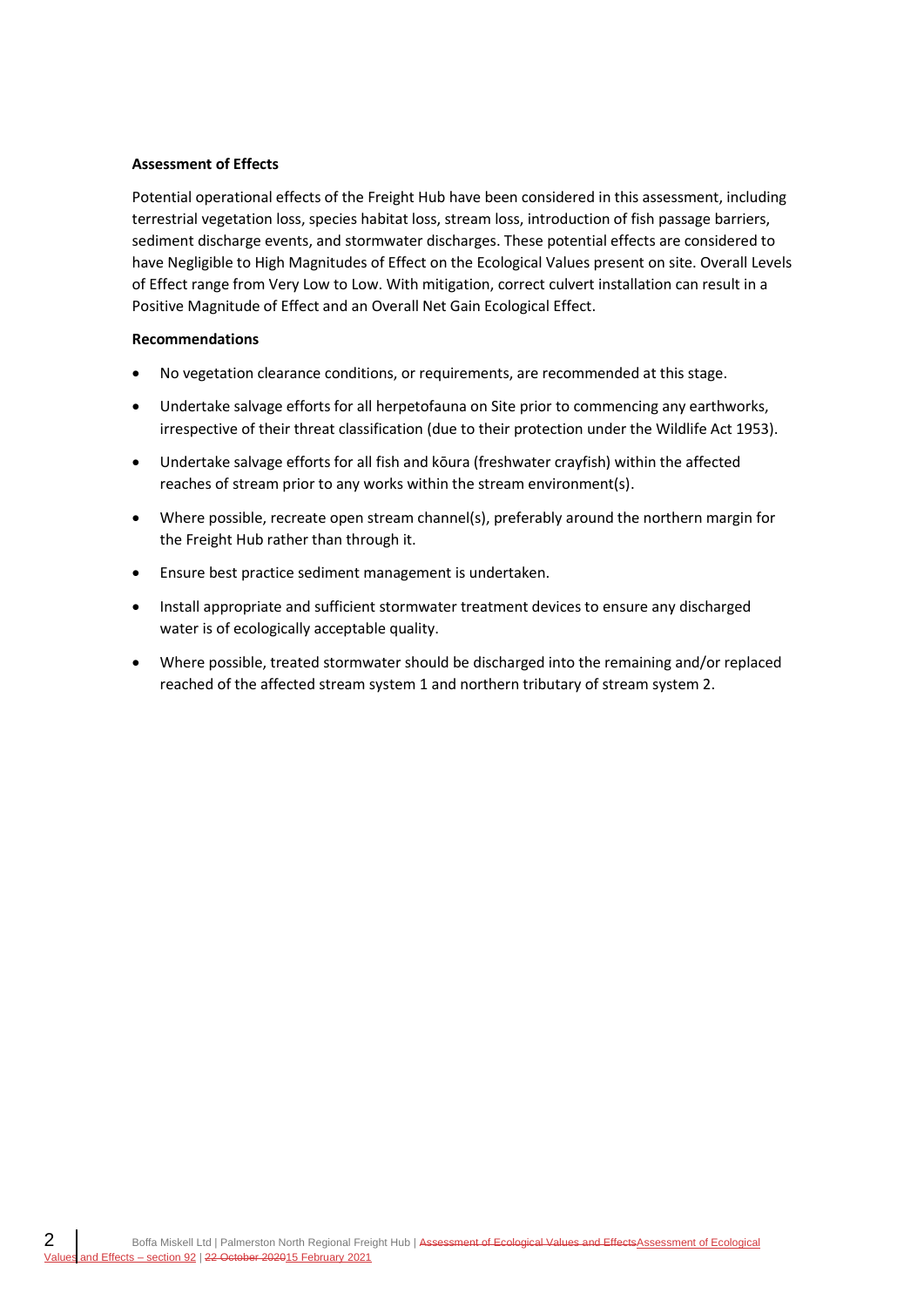## <span id="page-6-0"></span>2.0 Introduction

Boffa Miskell Ltd has been engaged by Stantec New Zealand (on behalf of KiwiRail Holdings Ltd.) to carry out an ecological assessment which forms part of the Assessment of Environmental Effects prepared in support of the Notice of Requirement (NoR), for a proposed rail and freight hub (Freight Hub) between Palmerston North and Bunnythorpe, immediately west of Railway Road (Designation Extent).

## <span id="page-6-1"></span>2.1 The Project

The project will involve the construction and operation of a new Freight Hub, including associated infrastructure (e.g. marshalling yards, container terminal, and stormwater treatment devices). KiwiRail is seeking to enable works through a designation. A detailed design of the Freight Hub will follow this process, along with the process of obtaining any relevant regional resource consents.

The Designation Extent includes 177.7 ha of primarily agricultural and lifestyle land and is situated immediately west of Railway Rd which runs from Bunnythorpe to Palmerston North [\(Figure 1\)](#page-7-0). This Site is comprised primarily of pasture grasses (Charlton & Stewart, 1999), with some small areas of exotic vegetation (e.g. pine shelterbelts).

Two tributary systems of the Mangaone Stream catchment pass through the Designation Extent, hereon considered Stream system 1 in the north and then Stream system 2 in the south [\(Figure 2\)](#page-21-0). Stream system 2 includes two tributaries which join downstream of the Designation Extent (they are therefore assessed independently). Stream system 1 runs south/south-west across the site over a length of approximately 2,352 m. The northern tributary of stream system 2 runs west from Railway Rd for a length of 835 m through the site. The southern tributary of stream system 2 briefly passes through the south-eastern corner of the Freight Hub location for approximately 590 m.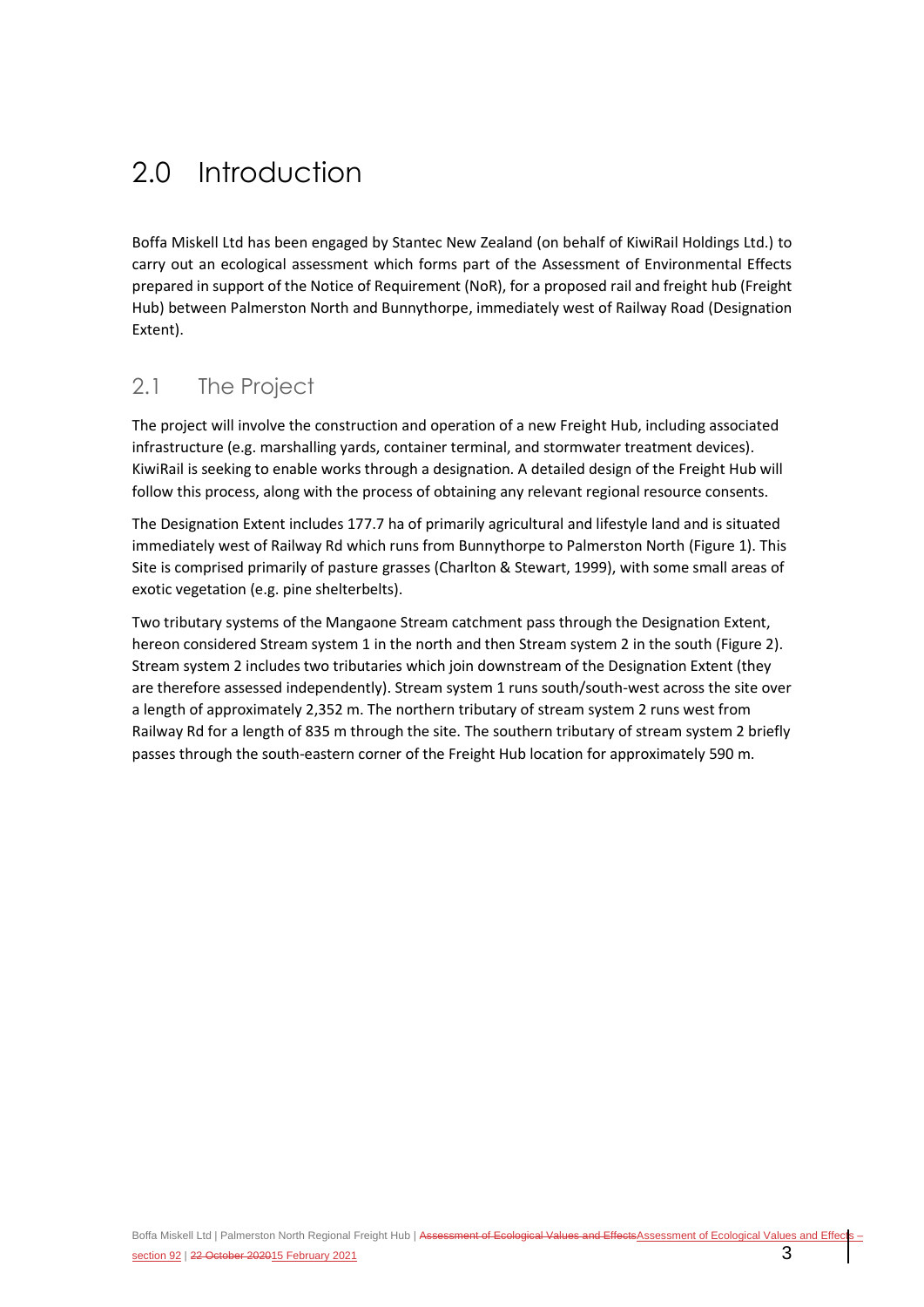<span id="page-7-0"></span>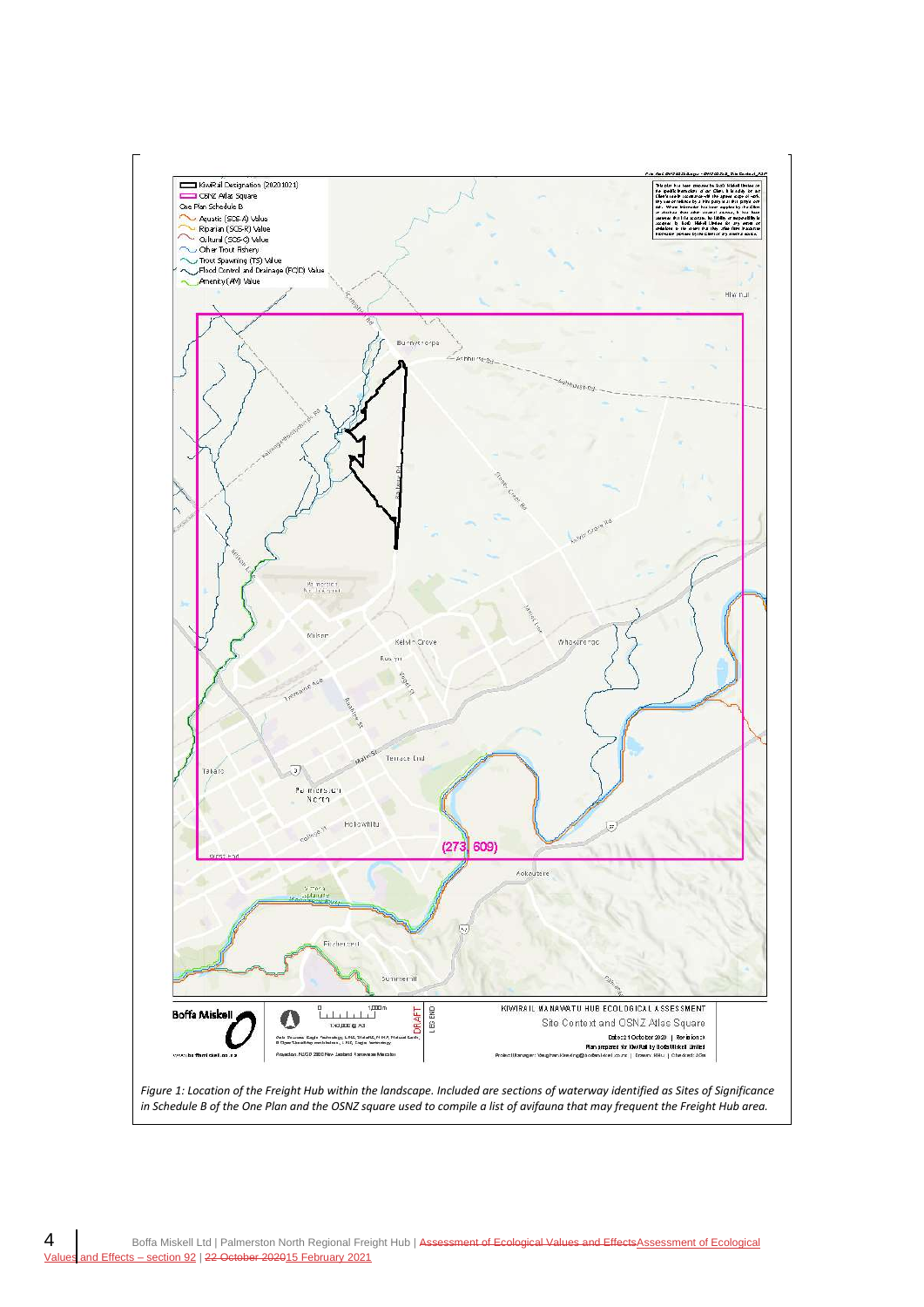## <span id="page-8-0"></span>2.2 Scope of assessment

This report assesses the ecological values present and the level of potential ecological effects of the proposed activities for which the NoR is sought. For the purposes of this assessment, we have assessed the ecological values of the Designation Extent and the likely ecological effects based on a conservative assessment of the proposed activities for which the NoR is sought.

This report outlines:

- The methods of assessment:
- The existing environment;
- The ecological values of the site;
- The potential ecological effects of the Freight Hub; and
- Recommendations to mitigate potential effects.

## <span id="page-8-1"></span>2.3 Definitions used in this report

The following definitions are applied to terms used throughout this report:

- **Designation Extent** the proposed extent of land which KiwiRail is seeking to designate for the Freight Hub through the NoR.
- **Freight Hub** KiwiRail's proposed rail and freight hub near Palmerston North.
- **EIANZ** Environment Institute of Australia and New Zealand
- **One Plan** The Consolidated Regional Policy Statement, Regional Plan and Regional Coastal Plan for the Manawatu-Wanganui Region (Horizons Regional Council)
- **NPS-FM (2020)** the National Policy Statement of Freshwater Management 2020
- **NES-FW (2020)** The Resource Management (National Environmental Standards for Freshwater) Regulations 2020
- <span id="page-8-2"></span>• **NoR** – The Notice of Requirement to which this assessment relates to.

## 3.0 Methods of Assessment

## <span id="page-8-3"></span>3.1 Assessing ecological values

The method used to undertake this assessment of effects is consistent with the Environment Institute Of Australia And New Zealand (EIANZ) guidelines for undertaking ecological impact assessments (Roper-Lindsay et al., 2018), whereby ecological values are assigned (refer to [Table](#page-9-0) 1<del>Table 1</del> for species and Table 2<del>Table 2</del> for vegetation and habitat) and the magnitude of effects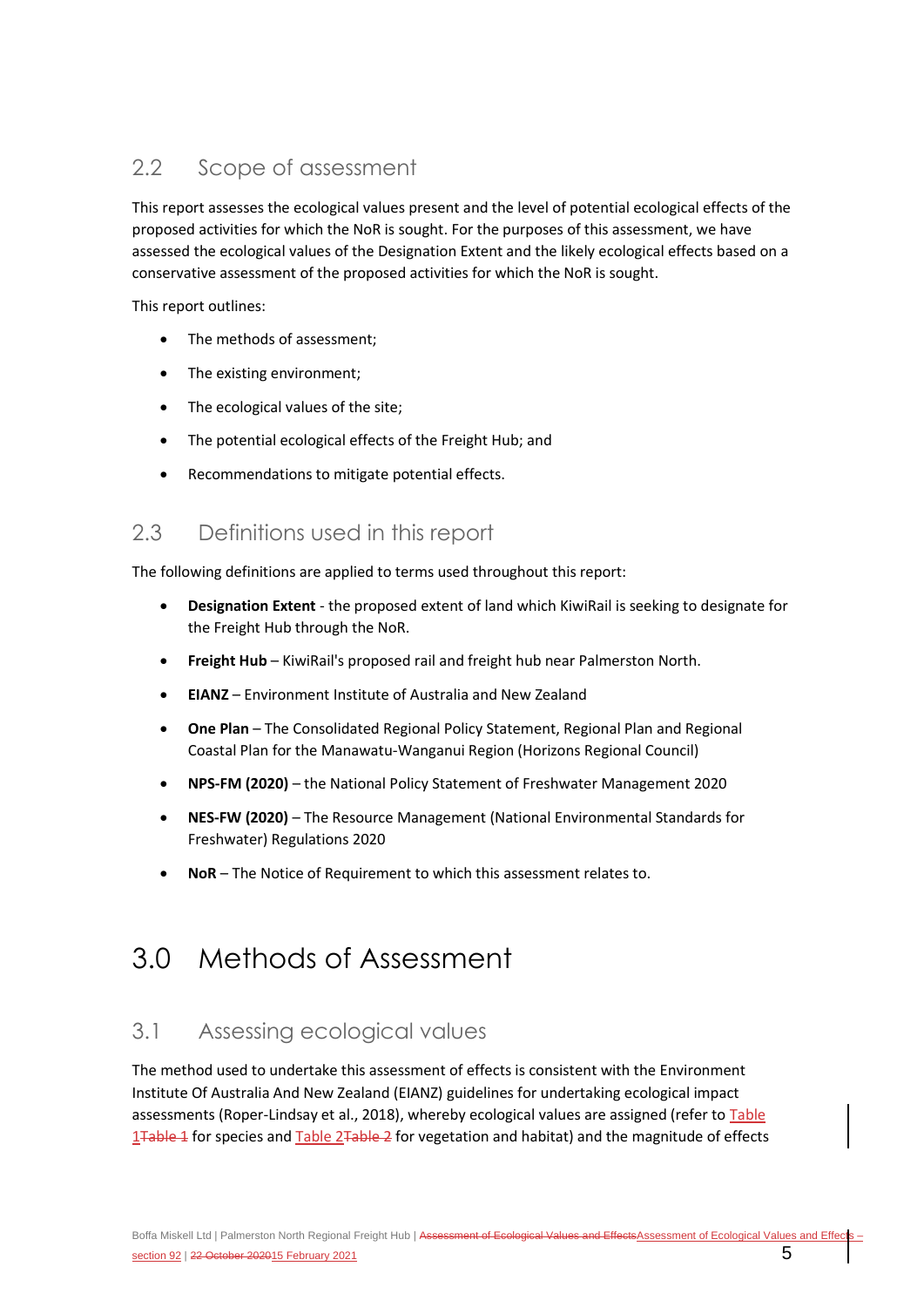identified [\(Table 3Table 3\)](#page-10-1) in order to determine the overall level of effect of the proposal (Table  $4$ Table 4).

<span id="page-9-0"></span>*Table 1: Criteria for assigning ecological value to species (Roper-Lindsay et al., 2018).*

| <b>ECOLOGICAL VALUE</b> | <b>SPECIES CLASSIFICATION</b>                                                                                                                                                                      |
|-------------------------|----------------------------------------------------------------------------------------------------------------------------------------------------------------------------------------------------|
| <b>Very High</b>        | <b>Nationally Threatened (Nationally Critical, Nationally Endangered, Nationally</b><br>Vulnerable) species found in the ZOI <sup>1</sup> either permanently or seasonally.                        |
| High                    | Species listed as At Risk - Declining found in the ZOI either permanently or<br>seasonally.                                                                                                        |
| Moderate                | Species listed as any other category of At Risk (Recovering, Relict, Naturally<br>Uncommon) found in the ZOI either permanently or seasonally; or Locally (ED)<br>uncommon or distinctive species. |
| Low                     | Nationally and locally common indigenous species.                                                                                                                                                  |
| <b>Negligible</b>       | Exotic species, including pests, species having recreational value.                                                                                                                                |

<span id="page-9-1"></span>*Table 2: Assigning overall value to areas (refer to Appendix 1 for the four (terrestrial) or five (freshwater) matters to be considered) (Roper-Lindsay et al., 2018).*

| <b>VALUE</b>      | <b>DESCRIPTION</b>                                                                                                                                                                                                                                              |
|-------------------|-----------------------------------------------------------------------------------------------------------------------------------------------------------------------------------------------------------------------------------------------------------------|
| <b>Very High</b>  | Area rates High for three or all of the four assessment matters listed in Appendix 1.<br>Likely to be nationally important and recognised as such.                                                                                                              |
| High              | Area rates High for two of the assessment matters listed in Appendix 1, Moderate and Low for<br>the remainder, or Area rates High for one of the assessment maters, Moderate for the<br>remainder.<br>Likely to be regionally important and recognised as such. |
| Moderate          | Area rates High for one matter listed in Appendix 1, Moderate and Low for the remainder, or<br>Area rates Moderate for two or more assessment matters Low or Very Low for the remainder<br>Likely to be important at the level of the Ecological District.      |
| Low               | Area rates Low or Very Low for majority of assessment matters and Moderate for one.<br>Limited ecological value other than as local habitat for tolerant native species.                                                                                        |
| <b>Negligible</b> | Area rates Very Low for three matters and Moderate, Low or Very Low for remainder.                                                                                                                                                                              |

<sup>1</sup> Roper-Lindsay et al. (2018) define the Zone of Influence (ZOI) as "*the areas/resources that may be affected by the biophysical changes caused by the proposed project and associated activities."*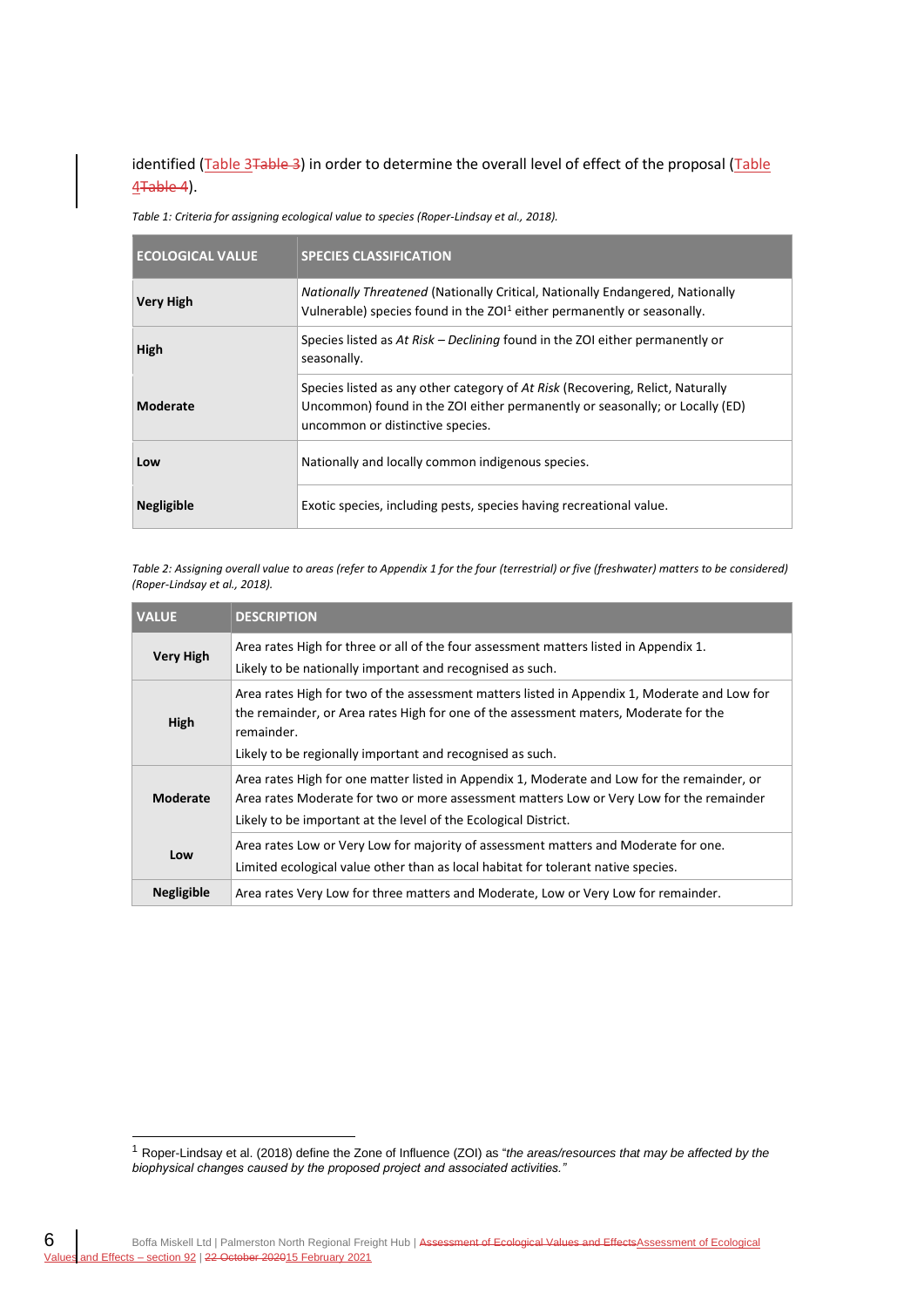| <b>MAGNITUDE</b>  | <b>DESCRIPTION</b>                                                                                                                                                                                                                                                                                                                                             |
|-------------------|----------------------------------------------------------------------------------------------------------------------------------------------------------------------------------------------------------------------------------------------------------------------------------------------------------------------------------------------------------------|
| <b>Very High</b>  | Total loss of, or very major alteration, to key elements/ features of the baseline conditions such<br>that the post development character/composition/attributes will be fundamentally changed<br>and may be lost from the site altogether; AND/OR<br>Loss of a very high proportion of the known population or range of the element / feature.                |
| High              | Major loss or major alteration to key elements/ features of the existing baseline conditions such<br>that the post-development character, composition and/or attributes will be fundamentally<br>changed; AND/OR<br>Loss of a high proportion of the known population or range of the element / feature.                                                       |
| <b>Moderate</b>   | Loss or alteration to one or more key elements/features of the existing baseline conditions, such<br>that post-development character, composition and/or attributes will be partially changed;<br>AND/OR<br>Loss of a moderate proportion of the known population or range of the element / feature.                                                           |
| Low               | Minor shift away from baseline conditions. Change arising from the loss/alteration will be<br>discernible, but underlying character, composition and/or attributes of the existing baseline<br>condition will be similar to pre-development circumstances/patterns; AND/OR<br>Having a minor effect on the known population or range of the element / feature. |
| <b>Negligible</b> | Very slight change from existing baseline condition. Change barely distinguishable,<br>approximating to the "no change" situation; AND/OR<br>Having a negligible effect on the known population or range of the element / feature.                                                                                                                             |

<span id="page-10-1"></span>*Table 3: Criteria for describing magnitude of effect (Roper-Lindsay et al., 2018).*

#### <span id="page-10-2"></span>*Table 4: Criteria for describing the level of effect (Roper-Lindsay et al., 2018).*

| <b>LEVEL OF EFFECT</b> |                   | <b>ECOLOGICAL AND / OR CONSERVATION VALUE</b> |           |                 |          |                   |  |
|------------------------|-------------------|-----------------------------------------------|-----------|-----------------|----------|-------------------|--|
|                        |                   | <b>Very High</b>                              | High      | <b>Moderate</b> | Low      | <b>Negligible</b> |  |
|                        | <b>Very High</b>  | Very High                                     | Very High | High            | Moderate | Low               |  |
| MAGNITUDE              | High              | Very High                                     | Very High | Moderate        | Low      | Very Low          |  |
|                        | <b>Moderate</b>   | High                                          | High      | Moderate        | Low      | Very Low          |  |
|                        | Low               | Moderate                                      | Low       | Low             | Very Low | Very Low          |  |
|                        | <b>Negligible</b> | Low                                           | Very Low  | Very Low        | Very Low | Very Low          |  |
|                        | <b>Positive</b>   | Net gain                                      | Net gain  | Net gain        | Net gain | Net gain          |  |

To assess the existing ecological significance and values of the Designation Extent:

- Information was gathered from relevant published and unpublished sources through a desktop investigation.
- Field investigations were undertaken to provide further context in assessing onsite values.

## <span id="page-10-0"></span>3.2 Desktop investigation

The desktop investigation included a review of existing site inventories, national databases, management plans, and publicly available literature. Specific details of the material used for the desktop investigation are as follows: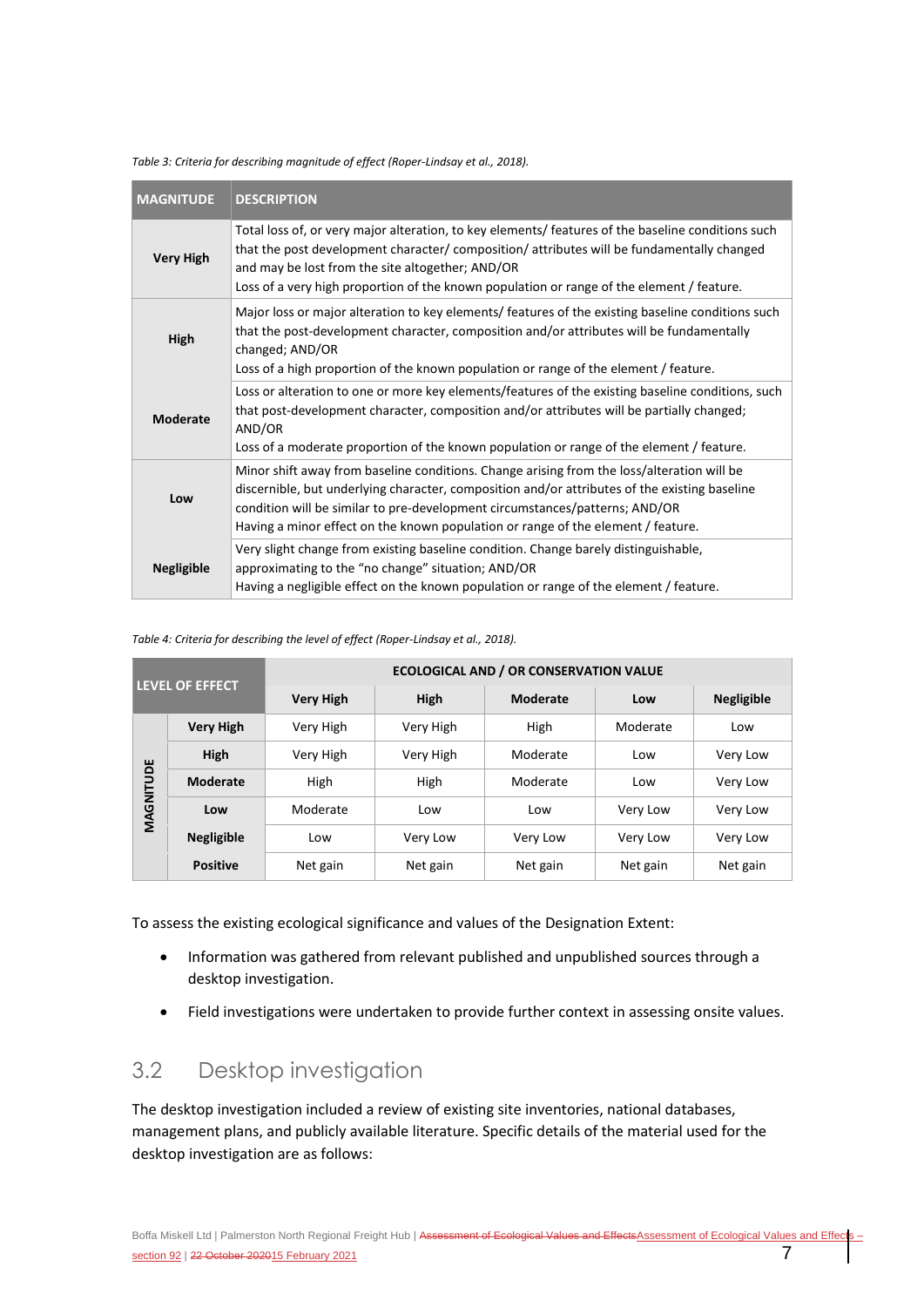- **i. Terrestrial vegetation –** recent and historical aerials of the site were used (in combination with a literature search) to determine the vegetation currently present within the site, and the land use history.
- **ii. Herpetofauna –** Records from the DOC administered BioWeb database were retrieved to determine the species present within the wider area. Aerials were also used to provide guidance on potential lizard habitats within the site, to be ground-truthed during field investigations.
- **iii. Avifauna** data from the Ornithological Society of New Zealand (OSNZ) bird atlas (C. J. R. Robertson et al., 2007) were used to determine the bird species recorded near the location of the Freight Hub. The OSNZ bird atlas sections New Zealand into a series of 10 km by 10 km squares, of which the Designation Extent falls within the BO74 square (see [Figure 1](#page-7-0) for extent of square). This square was used to compile a list of potential bird species that may frequent the Designation Extent and surrounds.
- **iv. Freshwater environment (physical habitat, aquatic fauna) data from the NIWA** freshwater fish database (NZFFD) and the NZ river environment classification (REC) provided information on the characteristics and potential fauna of the Mangaone Stream and its tributaries. Council data, from State of the Environment monitoring, any publicly available relevant resource consents, or other monitoring data was sought from Horizons Regional Council (but none was found). Current and historical aerials provided context regarding flow and channel paths and riparian condition over time.

## <span id="page-11-0"></span>3.3 Field surveys

A site walkover was undertaken on 27 and 28 July 2020 to confirm the terrestrial vegetation condition and to verify the streams and aquatic habitats (including wetlands) within, upstream, and downstream, of the Designation Extent. Terrestrial vegetation was investigated and recorded where aerials suggested some presence. The walkover allowed for the mapping and description of waterways and wetlands (as defined by the Resource Management Act 1991 (RMA)) within the Designation Extent. Not all properties in the Designation Extent were visited, as the intent was to get a general sense of the environment, and at the time of the field surveys, not all could be accessed and the full extent of the designation, including for stormwater treatment and other mitigation features, was still being developed. However, we believe the areas surveyed provide a good representation of the Designation Extent as a whole and we do not expect there to be any unseen/unvisited ecological features that would have a material effect on this ecological assessment. The following qualitative approaches were used to assist the describing and valuing of ecological aspects:

- Opportunistic recording and identification of ecological features (such as vegetation);
- Visual searches for suitable avifauna and herpetofauna habitats as a proxy for potential faunal habitation/use;
- Walking of watercourses (where accessible) and recording of typical morphological conditions/features;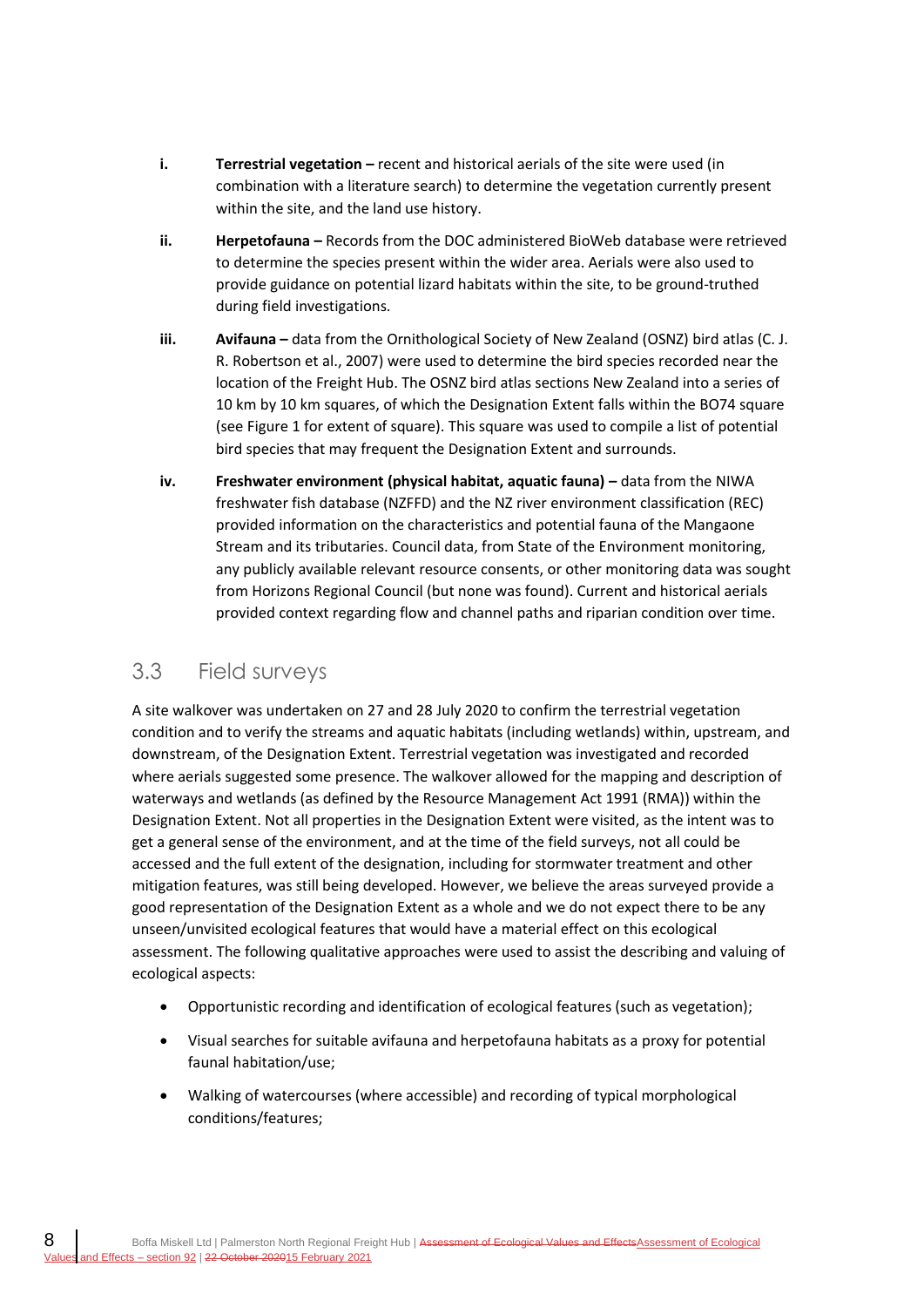• Visual identification of potential aquatic fauna habitat (such as undercut banks, substrate complexity).

For the purpose of this assessment no quantitative surveys were conducted. At the time of site visits, qualitative surveys were considered appropriate for describing and assessing the ecological value(s) of this highly modified landscape.

### Terrestrial vegetation

The terrestrial vegetation and its condition were qualitatively described and recorded during the site visits. In some cases, it could only be described from afar due to access arrangements. The absence of notable and complex indigenous vegetation meant comprehensive and complete vegetation lists were not considered necessary and so not developed.

#### Avifauna

No specific avifauna field surveys were conducted due to a combination of lack of indigenous avifauna habitat for them and the highly modified nature of the farmland surveyed.

### Herpetofauna

As with the avifauna, specific herpetofauna field surveys were not conducted based on the absence of suitable habitat within the Designation Extent (e.g. lack of refugia, food sources, etc). Given the potential for only Not Threatened<sup>2</sup> skink species to be present (i.e. northern grass skink) survey work would not add to the values assessment. Salvage requirements at the resource consent stage would likely require trapping effort for all species in any case. The risk of not identifying a conservation special species on site is considered very small because of the nature of the highly modified and frequently disturbed environment.

#### Stream habitats and morphology

Habitat characteristics were noted and described including both instream (e.g. substrate, hydraulic components) and along the banks (e.g. erosion, riparian vegetation, buffer width).

Additionally, each tributary reach and/or branch was classified as either perennial, intermittent, or ephemeral, according to the following Auckland Unitary Plan definitions (Auckland Council 2016)<sup>3</sup>:

- i. Ephemeral stream: Stream reaches with a bed above the water table at all times, with water only flowing during and after rain events. This category is defined as those stream reaches that do not meet the definition of permanent river or stream or intermittent stream.
- ii. Permanent river or stream (Perennial): The continually flowing reaches of any river or stream.

#### Water quality

Water quality parameters were not measured as they are not relevant to this assessment at this stage.

2 (Hitchmough et al., 2016)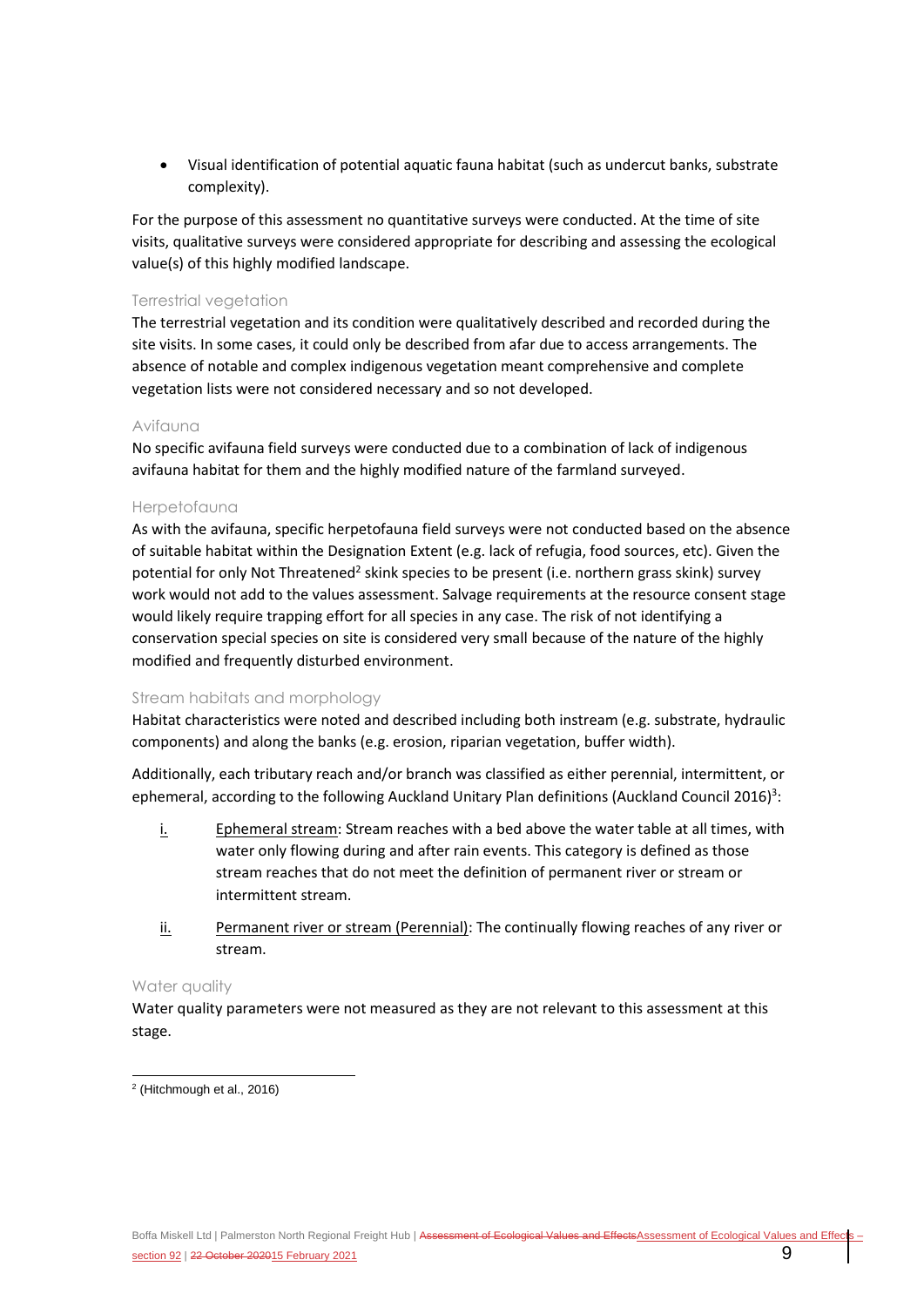#### Benthic substrates

The benthic substrates were noted and described, including visual estimation of the percentage cover of each substrate size/class. No specific deposited fine sediment measures (as described in Clapcott et al. (2011)) were made due to difficulties in distinguishing unnatural fine sediment loading from the prevailing soft-bottom nature of the waterways.

#### Periphyton/didymo/aquatic macrophytes

While the presence and species of macrophyte was noted, no detailed periphyton or macrophyte surveys were undertaken as a winter survey does not produce meaningful results related to warm season habitat provision and issues (when macrophyte and periphyton can be problematic).

Due to the timing of the NoR process, warm-weather survey was not achievable, although it is expected to be included as part of the regional resource consenting process.

#### Aquatic fauna

No macroinvertebrate community samples were collected at the time of the survey due to the streams being regularly unfenced from stock (i.e. stock access to waterways was permitted) and the prevailing soft-bottom nature (fine sediments) making it possible to estimate the macroinvertebrate community composition without sampling.

No fish surveys were conducted due to the relatively uniform habitat opportunities and existing predominantly unfenced nature of the watercourse. The fish fauna that are potentially present relies on the NIWA Freshwater Fish Database and the surveyor's experience.

## <span id="page-13-0"></span>4.0 Description of Existing Environment

## <span id="page-13-1"></span>4.1 Site context

The Site falls within the Manawatu Plains Ecological District (31.01), in the Manawatu Ecological Region (31) (McEwen, 1987). This district is characterised by low altitude, loess covered plains and alluvial terraces. It has a range of soils including volcanic ash, loess, clay and peat soils. The vegetation was originally comprised of semi-swamp forest (kahikatea and pukatea) on low-lying land near rivers, totara forest in lower rainfall areas or stony soils, mixed podocarp on the plains east of the Manawatu River, as well as areas of black beech and flax swamp.

The district is now highly modified, with the majority of indigenous vegetation cleared for farming. It is currently dominated by pasture and other exotic vegetation (e.g. pine, orchards), though there remain some small, isolated areas of flax swamp, totara forests, and black beech forests.

## <span id="page-13-2"></span>4.2 Terrestrial environment

The terrestrial environment has been considered in terms of:

- vegetation
- avifauna; and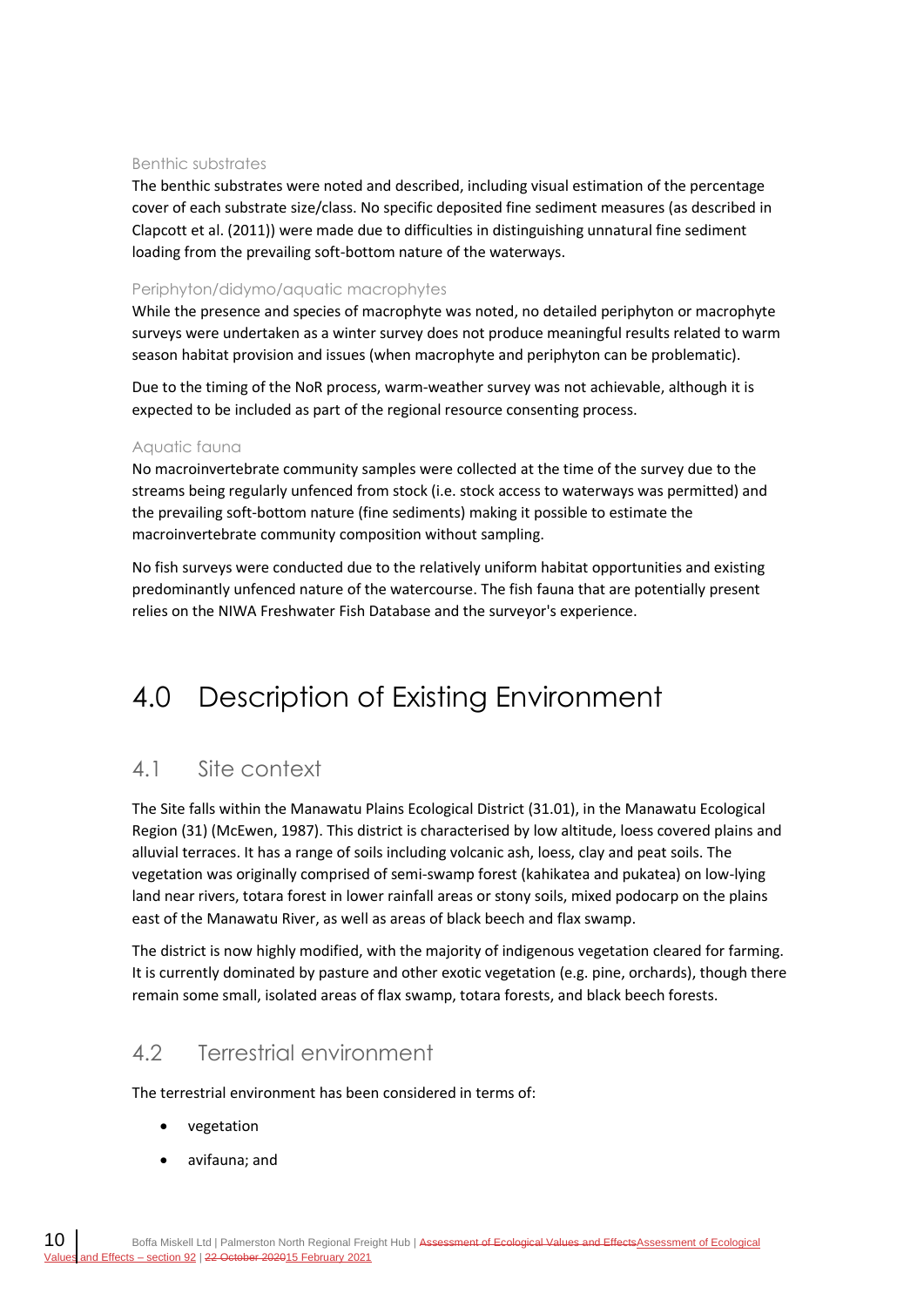### • herpetofauna.

## 4.2.1 Terrestrial vegetation

There are no features within the Designation Extent recognised by Schedule F (*Indigenous Biological Diversity)* of the One Plan which identifies rare, threatened, and at-risk habitats in the Region.

During the site walkover, only stands/pockets of exotic vegetation (e.g. pines, eucalypts) and recently planted native amenity vegetation were observed that differed from standard farming pastures and vegetation (e.g. grasses, hedgerows). The vegetation communities are described accordingly.

## *Native amenity plantings*

The presence of notable native vegetation patches/communities is limited to sporadic and small areas of recently planted native vegetation, typically surrounding dwellings. Typically, it appeared these plantings were for landscaping rather than ecological benefit. Lemonwood, cabbage tree, manuka were the dominant species used, with flax being the common shrub-layer species. Of the observed native planting areas, they were approximately 10 or less years old (i.e. no mature patches were observed).

## *Exotic plantations*

Small patches of pine and eucalypt plantations (woodlots) were observed throughout the proposed hub location. These monoculture areas typically did not have any native or exotic undergrowth; however, occasional ferns were observed.

## *Agricultural vegetation communities*

The most prominent vegetation throughout the Designation Extent was species and communities commonly associated with agricultural practices. This included pasture grasses for grazing purposes, hedgerows (most commonly barberry), and shelterbelts (typically cypress species).

## 4.2.2 Avifauna

The OSNZ Bird Atlas has records of 27 species of bird for the 10 km x 10 km grid within which the Designation Extent falls. Of these, eight species are classified as Threatened or At-Risk<sup>4</sup>; these are summarised below i[n Table 5.](#page-15-0)

<sup>4</sup> (H. A. Robertson et al., 2017)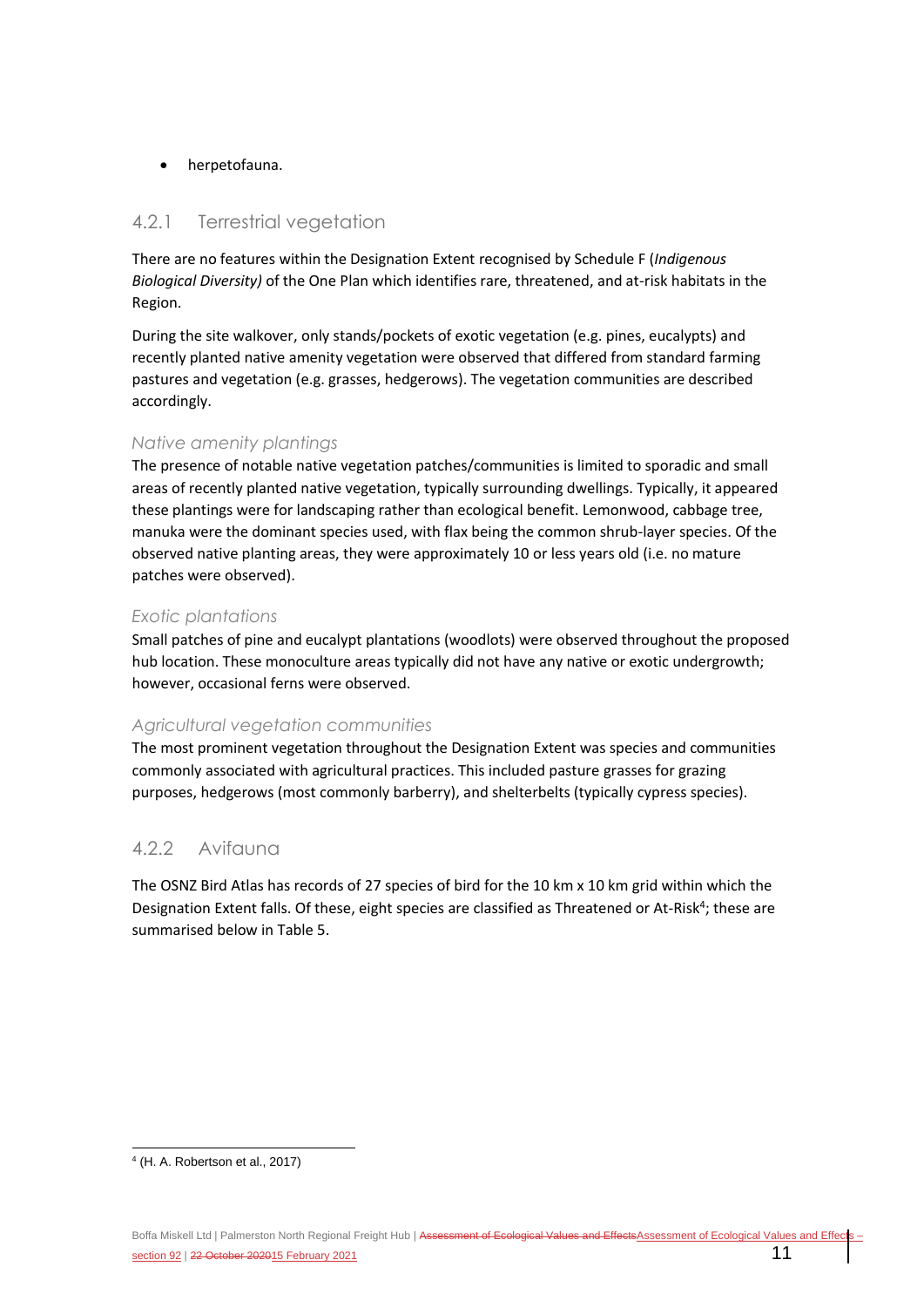<span id="page-15-0"></span>*Table 5: At-Risk or Threatened species potentially present in or around the site, according to the OSNZ bird atlas.*

| <b>Common name</b>            | <b>Species name</b>                    | <b>Conservation Status</b><br>(H. A. Robertson et al., 2017) |
|-------------------------------|----------------------------------------|--------------------------------------------------------------|
| Pied Shag                     | Phalacrocorax varius varius            | Threatened - Nationally Vulnerable                           |
| Banded Dotterel ssp           | Charadrius bicinctus bicinctus         | Threatened - Nationally Vulnerable                           |
| Red-billed Gull               | Larus novaehollandiae scopulinus       | At Risk - Declining                                          |
| Australasian Pied Stilt       | Himantopus h. leucocephalus            | At Risk - Recovering                                         |
| <b>Black Shag</b>             | Phalacrocorax carbo<br>novaehollandiae | At Risk - Naturally Uncommon                                 |
| Little Black Shag             | Phalacrocorax sulcirostris             | At Risk - Naturally Uncommon                                 |
| <b>Australian Coot</b>        | Fulica atra australis                  | At Risk - Naturally Uncommon                                 |
| <b>Black-fronted Dotterel</b> | Charadrius melanops                    | At Risk - Naturally Uncommon                                 |

The Threatened and At Risk species are all associated with the larger rivers (Manawatu) or lake and other larger waterbodies and their edges (i.e. dotterel, coot, pied stilt, red-billed gull, and shags). Aerials of the Site do not show any suitable nesting or staging habitat for these species making it unlikely these species frequent the Bunnythorpe farmlands (although some might alight here occasionally).

The Not Threatened indigenous and Introduced and Naturalised exotic species<sup>5</sup> present or likely to be present (those common to highly modified agricultural landscapes in the Manawatu), include:

- Finches (gold, green, chaffinch)
- Red poll
- Magpie
- House sparrow
- Hedge sparrow/dunnock
- Paradise shelduck
- Australasian harrier
- Pukeko
- Spur-winged plover
- Welcome swallow
- Silvereye

<sup>5</sup> (H. A. Robertson et al., 2017)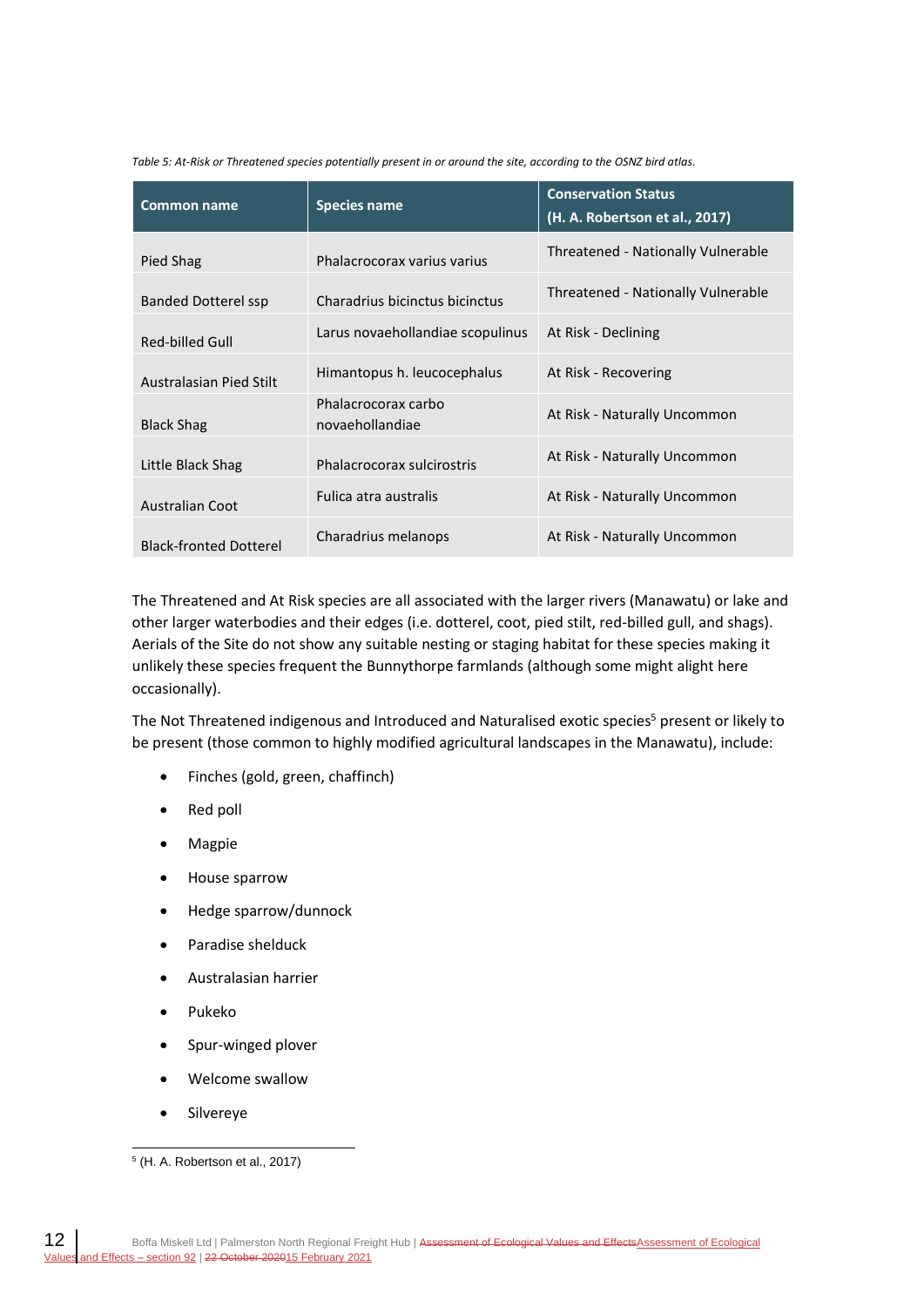- Feral turkey
- Yellowhammer
- Song thrush
- **Black bird**
- **Starling**
- Skylark
- Rook
- Myna

The only natives likely to use pastural habitats (though not necessarily as primary habitat) include silver eye, pukeko, harrier, plover, and kingfisher. Unusually, pipit (At Risk - Declining), which is known to frequent open pasture habitats, has not been recorded at the Site.

## 4.2.3 Herpetofauna

To capture any lizards that may be present within the surrounding landscape, herpetofauna records within a 30 km radius of the Designation Extent were retrieved from the DOC herpetofauna database (BioWeb). Eight species of native lizard have been recorded within this area and are described below in [Table 6.](#page-16-0)

| <b>Common Name Scientific Name</b> |                             | Status <sup>6</sup>           | <b>Conservation Habitat Preferences</b>                                                             | <b>Functional group</b>        |
|------------------------------------|-----------------------------|-------------------------------|-----------------------------------------------------------------------------------------------------|--------------------------------|
| Northern grass<br>skink            | Oligosoma<br>polychroma     | <b>Not</b><br>Threatened      | Dry open areas with low vegetation or Terrestrial skink<br>debris such as logs or stones for cover. |                                |
| Glossy brown<br>skink              | Oligosoma<br>zelandicum     | At Risk -<br><b>Declining</b> | Forest, scrub, grassland and<br>boulderfields.                                                      | <b>Terrestrial skink</b>       |
| Ornate skink                       | Oligosoma<br>ornatum        | At Risk -<br>Declining        | Forest and shrublands with damp leaf Terrestrial skink<br>litter or rocks/logs                      |                                |
| Raukawa gecko Woodworthia          | maculata                    | <b>Not</b><br>Threatened      | Forest, scrub, grassland, boulderfields<br>and coastal areas.                                       | Terrestrial/arbor<br>eal gecko |
| Pacific gecko                      | Dactylocnemis<br>pacificus  | At Risk -<br>Relict           | Forest, scrub, grassland, boulderfields<br>and coastal areas.                                       | Terrestrial/arbor<br>eal gecko |
| Forest gecko                       | Mokopirirakau<br>granulatus | At Risk -<br>Declining        | Forest and scrub, especially kanuka /<br>manuka, and creviced clay banks                            | Arboreal gecko                 |

<span id="page-16-0"></span>*Table 6: Native lizards recorded within 30 km of the study area.*

6 (Hitchmough et al., 2016)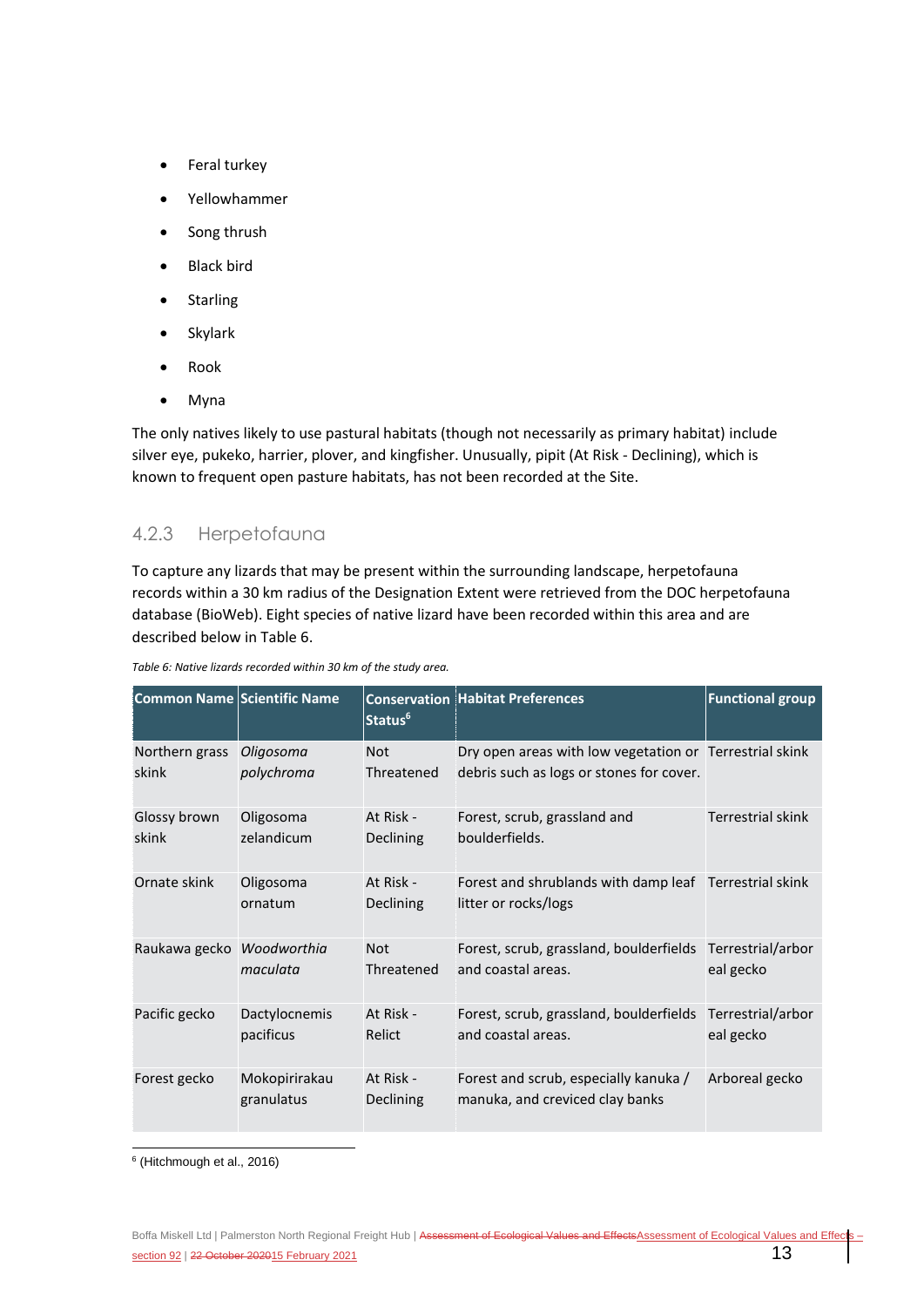| Common Name Scientific Name |                                             | Status <sup>6</sup>             | <b>Conservation Habitat Preferences</b>                                  | <b>Functional group</b> |
|-----------------------------|---------------------------------------------|---------------------------------|--------------------------------------------------------------------------|-------------------------|
| <b>Ngahere</b><br>gecko     | Mokopirirakau<br>"Southern North<br>Island" | At $Risk -$<br>Declining        | Forest and scrub, especially kanuka /<br>manuka, and creviced clay banks | Arboreal gecko          |
| <b>Barking</b><br>Gecko     | <b>Naultinus</b><br>punctatus               | At Risk $-$<br><b>Declining</b> | Forest and scrub, especially kanuka /<br>manuka.                         | Arboreal gecko          |

Five species of exotic/invasive herpetofauna were also recorded on the BioWeb database, including three species of frog and two species of lizard.

During the site walkover on 27 and 28 July, no suitable habitat for geckoes or forest floor-dwelling skinks was observed. It is considered unlikely any species other than the Not Threatened northern grass skink reside within the Designation Extent.

## <span id="page-17-0"></span>4.3 Aquatic environment

The aquatic environment has been considered in terms of:

- Wetland environments; and
- Stream environments

## 4.3.1 Wetland environments

No wetland habitats were observed in areas that could be accessed during the site walkover. This includes wetlands as defined in Schedule F of the One Plan, or as defined in the RMA and the recently operative National Policy Statement for Freshwater Management 2020 (NPS-FM (2020)).

## 4.3.2 Stream environments

The Mangaone Stream is recognised in the One Plan's schedule B (Surface water management values) (denoted o[n Figure 1\)](#page-7-0). It is divided into two sections/reaches, including the Upper Mangaone (from Milson's Line upwards) and the lower Mangaone (from the Manawatu to Milsons line). Schedule B does not highlight them as holding ecological values (i.e. no sites of significance for aquatic or riparian, no inanga spawning, and significance for trout). However, it retains capacity to assimilate pollution, and its life supporting capacity is that of a lowland mixed.

The Mangaone Stream originates north of Bunnythorpe and discharges into the Manawatu River main stem just south of the Palmerston North landfill. Much of its lower reaches are in urban landscapes and most of its upper reaches are in hill country agriculture. The rest is in lowland farmland.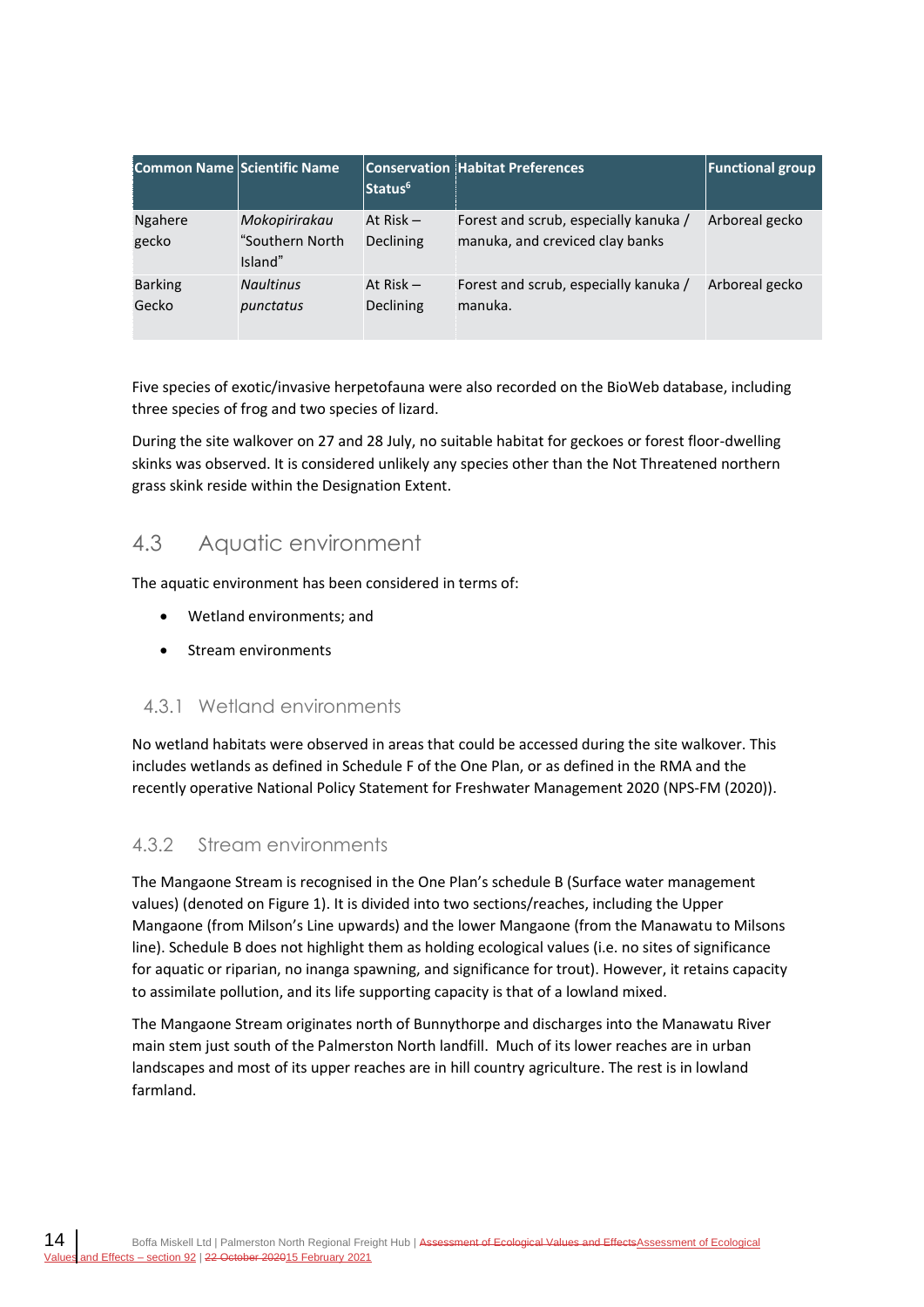There are two unnamed stream systems that flow through the Designation Extent [\(Figure 2\)](#page-21-0). The stream systems typically flow in an east-west direction before draining into the Mangaone Stream. The stream systems are described below.

#### *Stream system 1*

Stream system 1 includes three branches of the system that merge into a single central channel near Te Ngaio Road [\(Figure 2\)](#page-21-0). In total, there is approximately 2,352 linear m of stream channel in Stream system 1 that falls within the Designation Extent. In locations where the branches could be accessed, they all resembled ephemeral flow paths with no active beds and no defined channels and/or banks. Best access was gained along the branch that runs near parallel with Te Ngaio Road.

The stream was a shallow "u"-shaped channel with terrestrial/pasture grasses common throughout the channel. There was no discernible flow at the time of survey on 27 and 28 July 2020. Historical stock access was evident with no defined bank and it was pugging throughout. However, some sections have a newly installed (<2 years) fence set back from the stream approximately 1 m on each side and that may improve aspects into the future [\(Figure 2\)](#page-21-0). The occasional open-water pools which had established near small farm culverts and crossings were typically free of macrophytes suggesting these frequently dry out.

Access was not granted to the other branches of the stream system [\(Figure 2\)](#page-21-0) meaning observations could only be made from afar. There were no obvious features present which suggested these branches would be materially different to the surveyed branch.

The single, central channel downstream of Te Ngaio Road could not be accessed for survey. This channel was noted to be a modified channel, with oxbows that were apparent on aerial photographs as having been straightened.



*Image 1: Ephemeral flow path within stream system 1 near Te Ngaio Road. Note the fencing either side of the stream has been in place <2 years.*



*Image 2: Ephemeral flow path immediately upstream of Clevely Line. Note the ponding upstream of the small culvert.*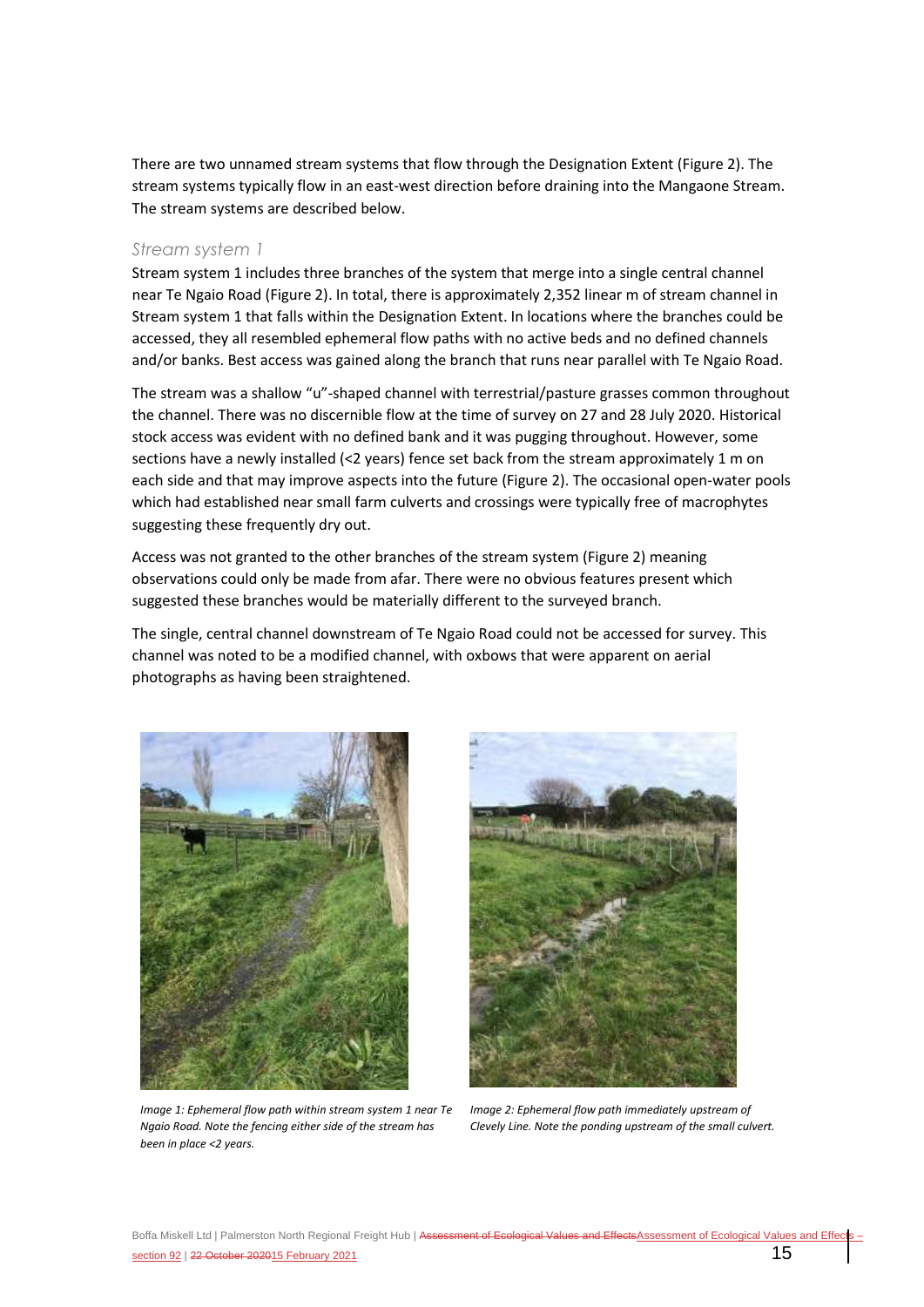### *Stream system 2*

#### Northern tributary

The northern tributary [\(Figure 2\)](#page-21-0) of the Mangaone Stream catchment comprises a single channel which is approximately 835 m long that flows through the central portion of the Designation Extent. It is soft-bottomed throughout and typically comprises slow run habitat. Some incision was evident in the lower reaches (>0.5 m in places) which was also fenced to exclude stock. The middle and upper portions of the stream was unfenced meaning shallow, pugged banks dominated. Macrophytes (predominantly water pepper (*Persicaria hydropiper*)) were mostly found in the lower reaches which also had some riparian vegetation. That vegetation was predominantly flax (*Phormium tenax*) and has been planted throughout the lower reaches. However, where present, the riparian vegetation lacked the complexity needed to provide material benefits to the stream (other than serve as a barrier to stock). The stream typically varied between 0.5-1 m wide in the lower reaches before becoming more homogenous in the middle and upper reaches (typically 0.5 m wide). Depth varied between 30 cm and 60 cm throughout the surveyed and accessible reach(es).



*Image 3: Downstream extent of the northern tributary within stream system 2 which may be impacted. Note it is largely unfenced and unvegetated, though some small, isolated patches of vegetation do exist.*



*Image 4: Typical upper reach of the northern tributary of stream system 2. Note the absence of riparian vegetation and fencing.*

#### Northern tributary - upstream habitat

Upstream of the Designation Extent, where visited [\(Figure 2\)](#page-21-0), the northern tributary of stream system 2 resembles an incised (> 1m high banks) and straightened channel which was fenced (fence typically 1 m from bank edge) to exclude stock. Riparian trees were limited to planted pine groves; however, rank vegetation (primarily rank pasture grasses with scattered juncus and sedge) along the banks did provide some fish cover, and slumping banks added further cover and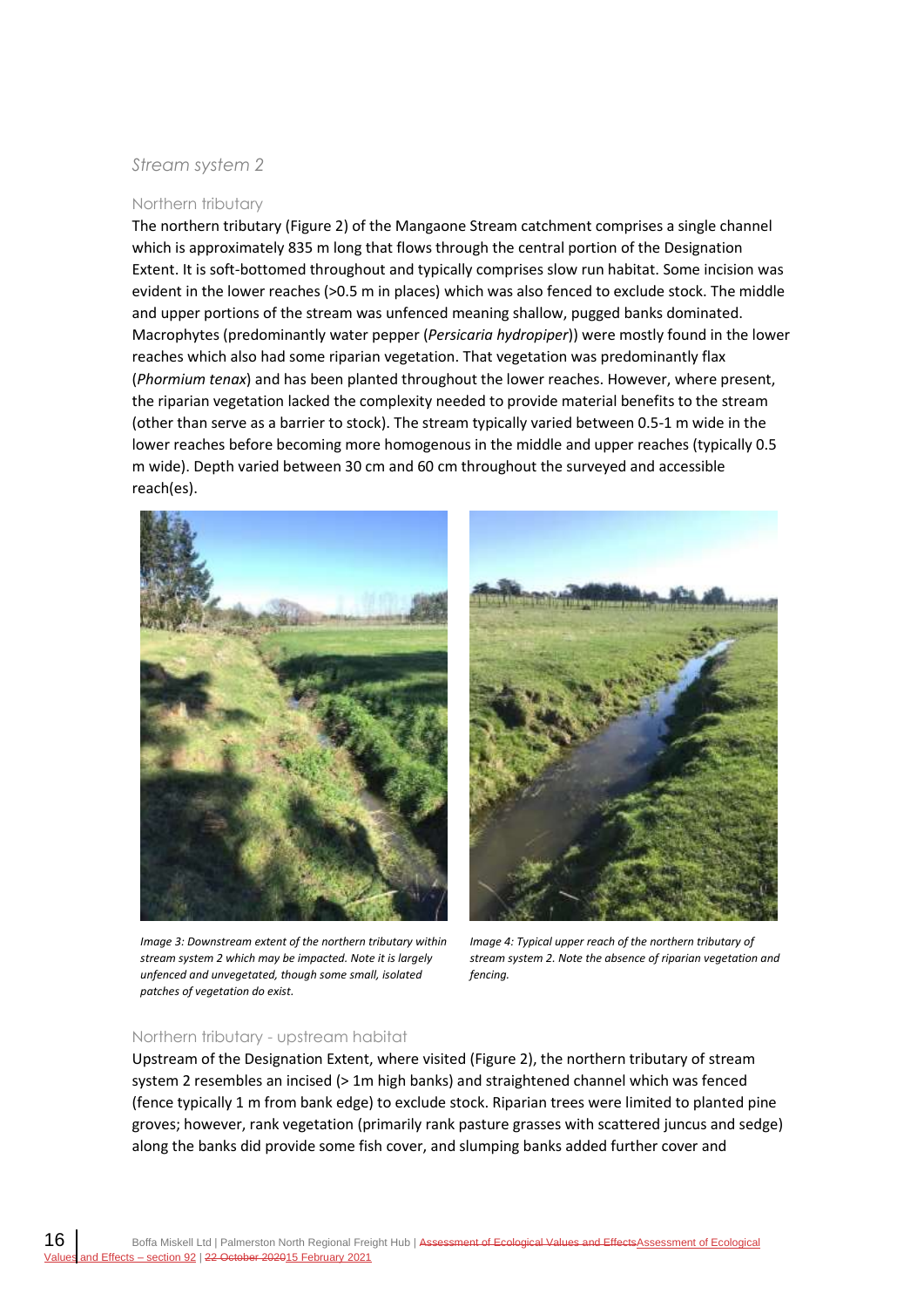complexity. Where vantage was gained, water depth appeared to vary between 30 cm and 50 cm, and the wetted width ranged between 0.5-1 m. At the time of survey on 27 and 28 July 2020, there was no discernible flow.



*Image 5: Northern tributary of stream system 2, upstream of the Designation Extent. Note the artificially incised and straightened nature of the channel. However, the incision provides some shading and the stream is largely fenced throughout.*



*Image 6: Open channel section of the Northern tributary, upstream of the Designation Extent, with negligible flows.*

#### Southern tributary

The southern tributary of stream system 2 [\(Figure 2\)](#page-21-0) is a shallow, ephemeral flow path that was dry at the time of survey on 27 and 28 July 2020. Approximately 590 linear meters of this stream channel is within the Designation Extent. This watercourse better resembled a roadside drainage system that had pasture grasses planted throughout. The absence of any aquatic habitat or features meant no physical habitat assessment was completed for the potentially affected reach.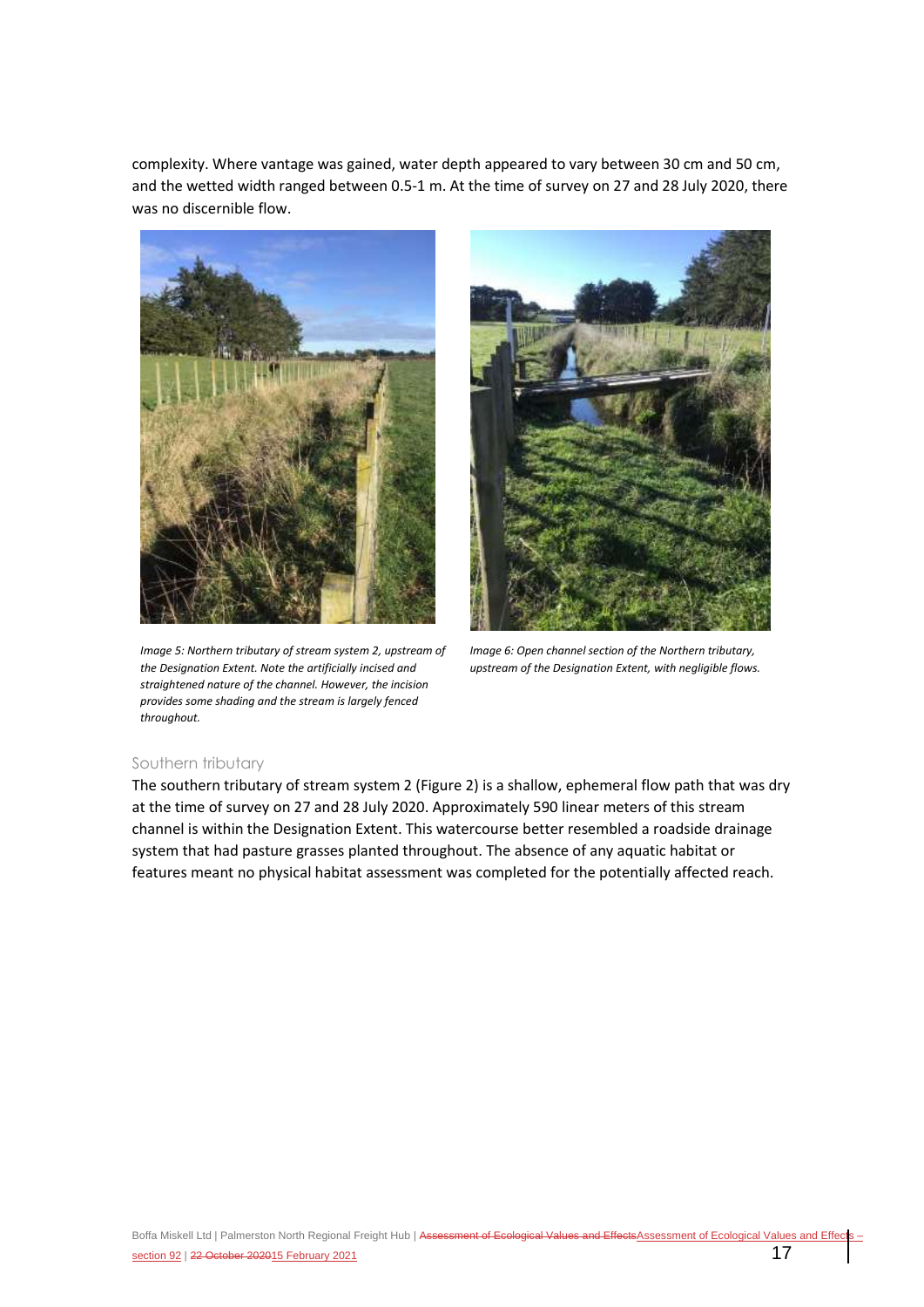<span id="page-21-0"></span>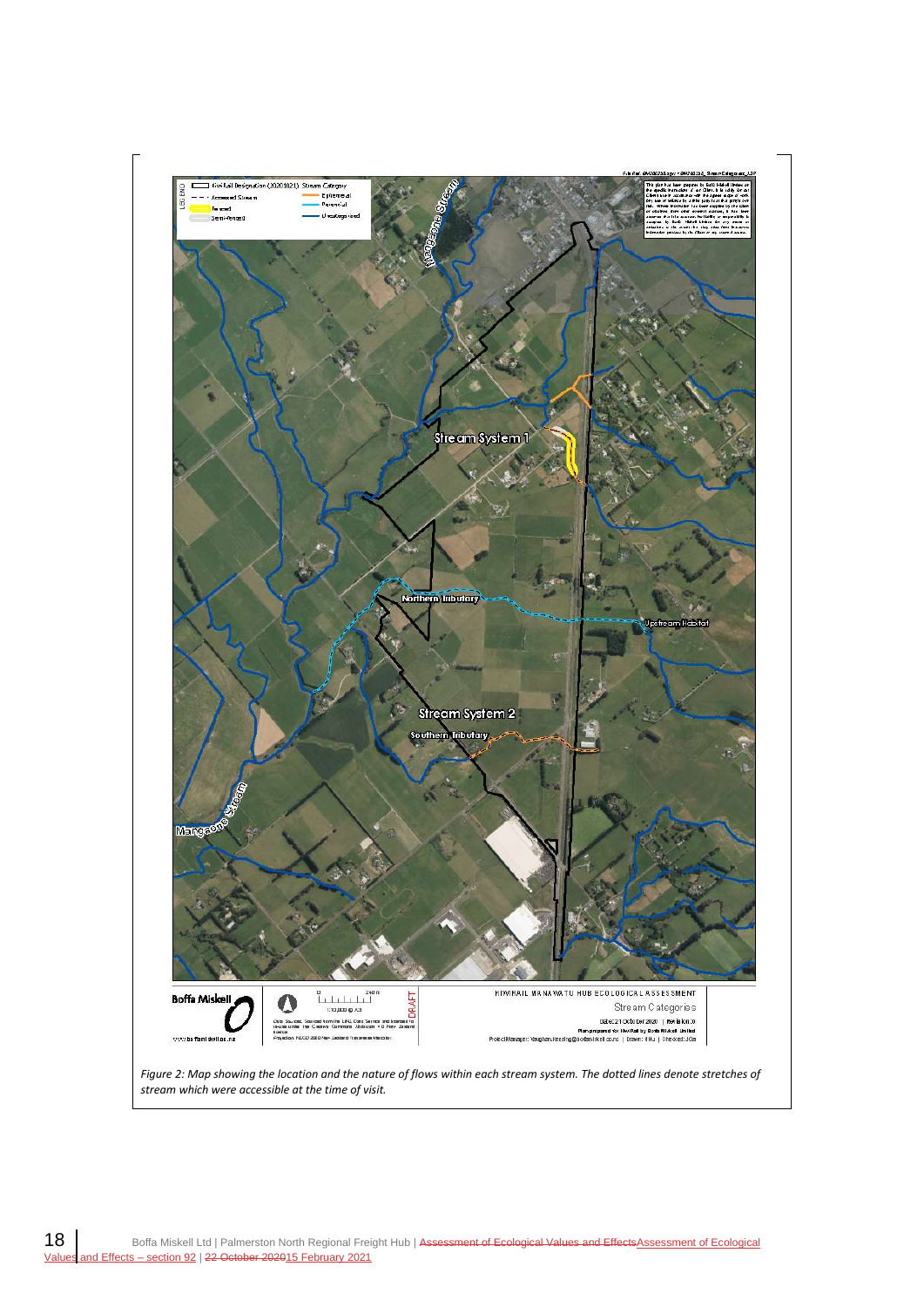## <span id="page-22-0"></span>4.4 Aquatic fauna

The NIWA administered New Zealand Freshwater Fish Database (NZFFD; accessed 27/08/2020) shows 10 species of freshwater fish have been recorded in the Mangaone Stream catchment, including six indigenous species and four introduced species [\(Table 7\)](#page-22-1). Additionally, the NZFFD allows for records of freshwater crayfish, mussel, and shrimp observations, of which all have been recorded in the catchment.

The ephemeral nature of Stream 1 and the southern tributary of Stream system 2 make it unlikely any of the recorded species in the Mangaone Stream catchment reside in these streams. However, there is the potential that eels may utilize Stream 1 during wet periods for foraging purposes.

The lower third of Stream 2 contained suitable fish cover. However, the habitat quality meant it is likely only eels and possibly common bully reside within it. Conversely, the upper two thirds did not provide much, if any, fish cover due to the absence of fencing, lack of stream shading, pugged and homogenous banks, and absence of instream complexity. This section of the stream is likely only used as a passageway to better habitat upstream (although that too is in a similar land use), whilst providing no respite for fish as they migrate. As such, this section is unlikely to contain a stable fish community. Furthermore, the prevalence of stock access is likely to preclude the establishment of a freshwater mussel community.

Fish habitat and cover is provided upstream of the Freight Hub in the northern tributary of Stream 2. The nature and condition of Stream 2 at this location makes it suitable for eels, common bully, and potentially inanga (assuming there are no downstream barriers). Though banded kokopu have not been recorded in the Mangaone Stream, the stretch of the northern tributary of Stream system 2, upstream of the proposed hub also provides suitable habitat for them should they be within the catchment.

| <b>Common name</b>             | <b>Scientific name</b>  | <b>Conservation status</b>  | <b>Number of</b><br>records | <b>Potentially</b><br>present |
|--------------------------------|-------------------------|-----------------------------|-----------------------------|-------------------------------|
| Shortfin eel                   | Anguilla australis      | Not Threatened              | 8                           | V                             |
| Longfin eel                    | Anguilla dieffenbachii  | At Risk - Declining         | 3                           | $\sqrt{ }$                    |
| Inanga                         | Galaxias maculatus      | At risk - Declining         | 2                           | $\sqrt{ }$                    |
| Upland bully                   | Gobiomorphus breviceps  | Not Threatened              | 1                           | $\sqrt{ }$                    |
| Common bully                   | Gobiomorphus catidianus | Not Threatened              | 6                           |                               |
| Common smelt                   | Retropinna retropinna   | Not Threatened              | 1                           |                               |
| Freshwater mussel              | Echyridella menziesii   | At Risk - Declining         | $\overline{2}$              |                               |
| Koura (freshwater<br>crayfish) | Paranephrops spp.       | Not Threatened <sup>7</sup> | 4                           | V                             |

<span id="page-22-1"></span>*Table 7: New Zealand Freshwater Fish Database records for the Mangaone Stream catchment (database accessed 27/08/2020). Fish conservation status from (Dunn et al., 2018). Invertebrate conservation status from (Grainger et al., 2018).*

 $7$  Based on geographical context, it is highly likely any crayfish within the catchment are the Not Threatened *Paranephrops planifrons*, rather than the At Risk – Declining *Paranephrops zealandicus*.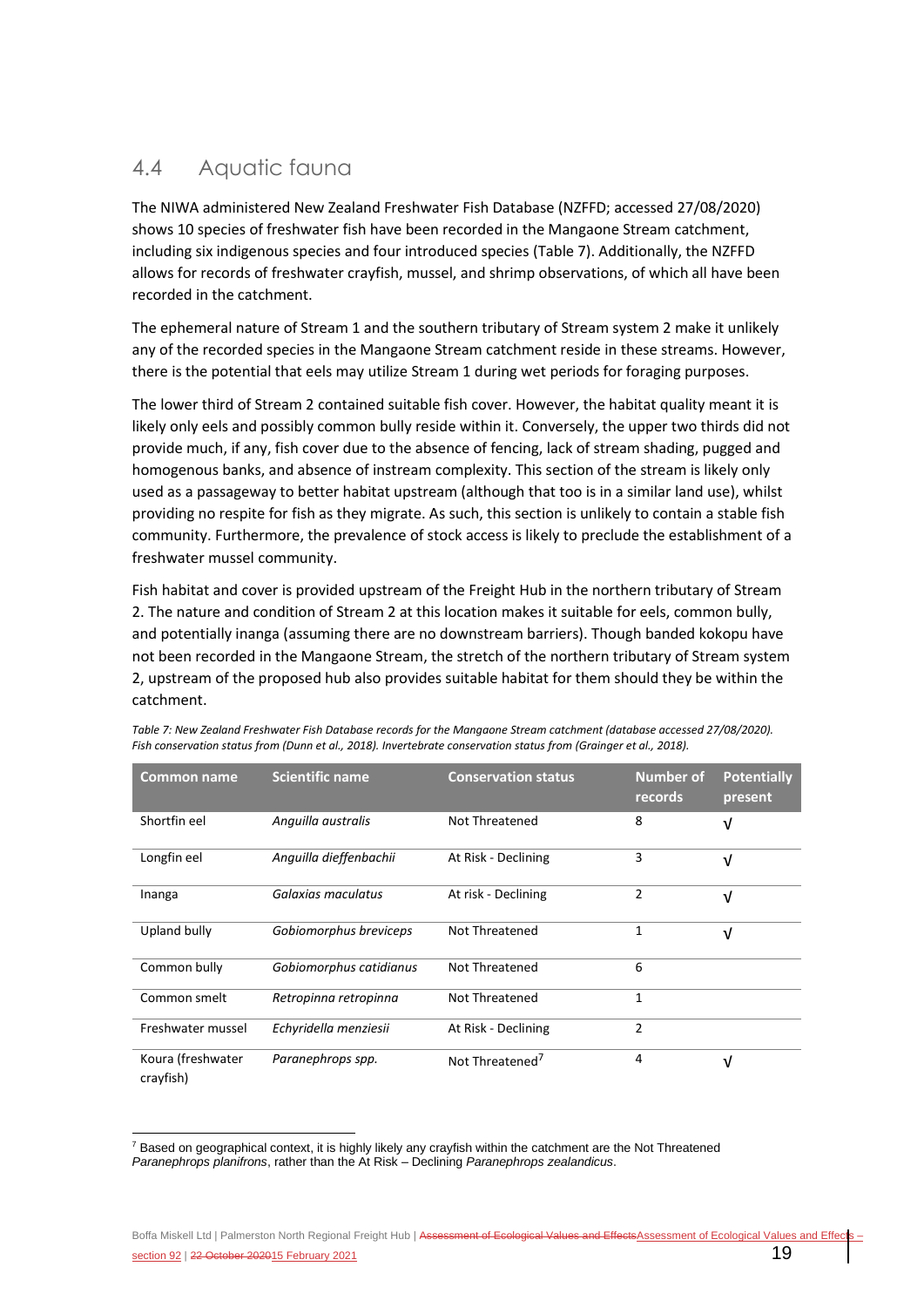| <b>Common name</b> | <b>Scientific name</b> | <b>Conservation status</b> | <b>Number of</b><br>records | <b>Potentially</b><br>present |
|--------------------|------------------------|----------------------------|-----------------------------|-------------------------------|
| Freshwater shrimp  | Paratya curvirostris   | Not Threatened             | 3                           |                               |
| Gambusia           | Gambusia affinis       | Introduced and naturalised |                             |                               |
| Goldfish           | Carassius auratus      | Introduced and naturalised | 4                           |                               |
| Perch              | Perca fluviatilis      | Introduced and naturalised | 1                           |                               |
| Brown trout        | Salmo trutta           | Introduced and naturalised | 3                           |                               |

## <span id="page-23-0"></span>4.5 Macroinvertebrate community

The dominance of fine sediments, sporadic macrophytes, prevalence of stock access, and limited flows with long, slow runs strongly supports the presence of a tolerant (i.e. non sensitive) macroinvertebrate community. Therefore, community is expected to be mainly comprised of snails, true fly larvae, copepods, amphipods, worms and mites, and hemiptera. These types of slow, soft bottomed, agricultural-based streams typically have an MCI around 70-90 and a QMCI 3-4. These indices values are indicative of poor-fair water quality and/or polluted systems (Stark & Maxted, 2007). Potamopyrgus and Physa snails are usually numerically dominant along with Chironomus species, black fly (Austrosimulium), Tanypodinae, Culex, water beetles (Rhantus, Dytisicade) damselfly's (Xanthocnemis), and true bugs (Microvelis, Sigara). There will be very limited sensitive EPT (Ephemeroptera, Trichoptera, Plecoptera) species, with likely no stonefly and one or two caddisfly (most likely Aoteapsyche and Pycnocentrodes). It will be a pollution-tolerant, soft bottomed, depauperate, drying-resilient community of "low" representative value.

## <span id="page-23-1"></span>5.0 Ecological values

## <span id="page-23-2"></span>5.1 Terrestrial environment

The ecological value of each terrestrial unit or feature is assessed and determined according to the EIANZ 2018 (Roper-Lindsay et al., 2018) guidelines (described in Section [3.1](#page-8-3) above) and presented individually below.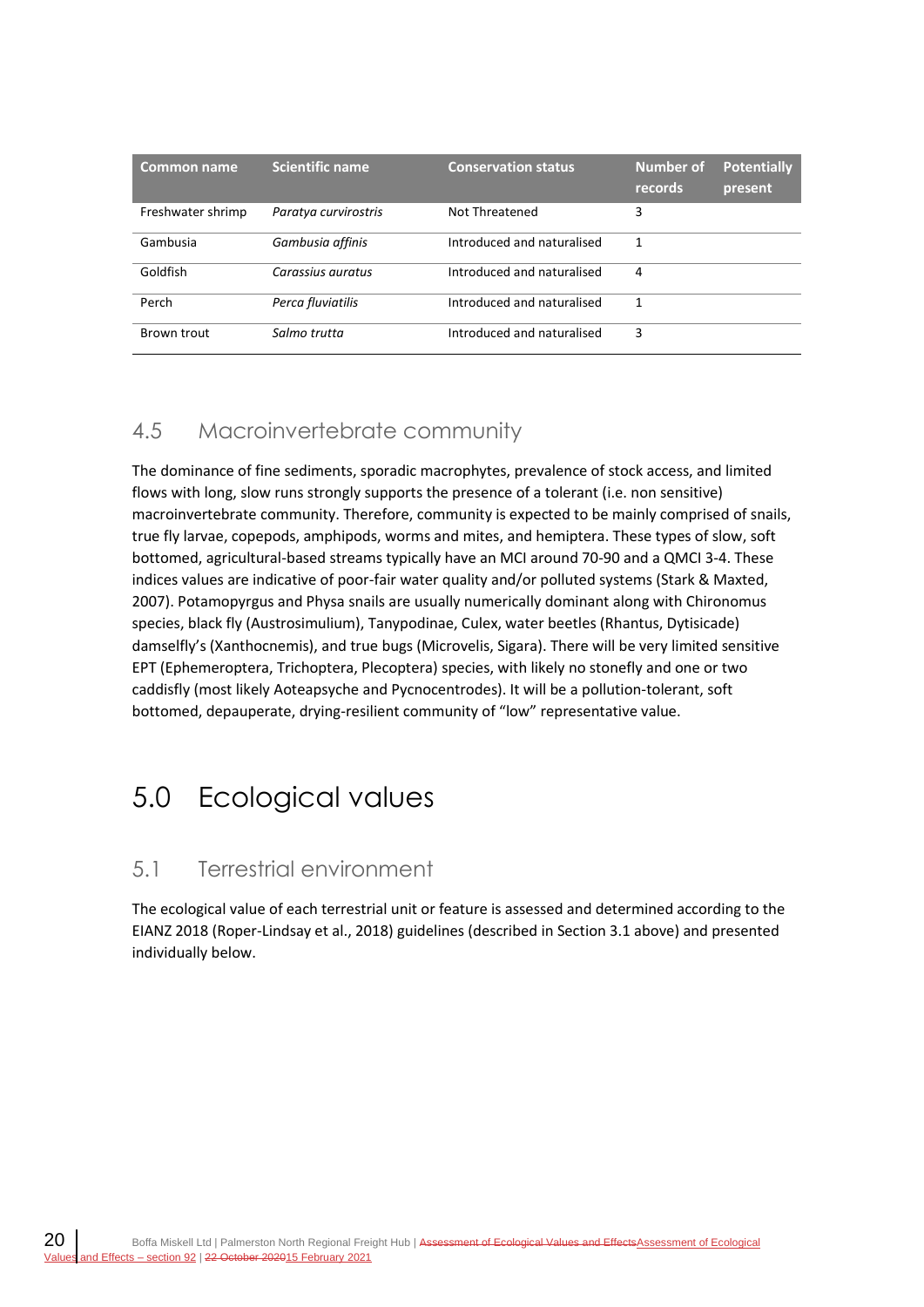| Vegetation                            | <b>Description</b>                                                                                                                                                                                                                                                                                                                                                                                                                                                                                                              | <b>Attribute values</b>                                                                                                                             | <b>Overall</b> |
|---------------------------------------|---------------------------------------------------------------------------------------------------------------------------------------------------------------------------------------------------------------------------------------------------------------------------------------------------------------------------------------------------------------------------------------------------------------------------------------------------------------------------------------------------------------------------------|-----------------------------------------------------------------------------------------------------------------------------------------------------|----------------|
| community                             |                                                                                                                                                                                                                                                                                                                                                                                                                                                                                                                                 |                                                                                                                                                     | value          |
| <b>Native</b><br>amenity<br>plantings | Representativeness - The planted<br>vegetation is not representative of<br>historic vegetation communities.<br>Rarity and distinctiveness - There are<br>no rare or distinct species or<br>communities. While the LENZ (Landcare<br>Research Ltd, 2012) layer shows that<br>there is less than 10% indigenous<br>habitat remaining on this land class and<br>indigenous vegetarian on this land<br>system can be considered "rare", the                                                                                         | Representativeness-<br>Negligible<br>Rarity and distinctiveness -<br>Negligible<br>Diversity and pattern - Low<br>Ecological context-<br>Negligible | Negligible     |
|                                       | planting is not representative of a<br>natural early succession and cannot, as<br>yet, be considered in this way.<br>Diversity and pattern - These<br>communities had low diversity and<br>limited pattern.<br>Ecological context $-$ The amenity<br>plantings are small and sporadic across<br>the landscape and typically associated<br>with a dwelling. Because these<br>communities are induced, they are<br>expected to be tolerant and resilient but<br>do not provide a material ecological<br>benefit to the landscape. |                                                                                                                                                     |                |
| Exotic<br>plantations                 | Representativeness - These are not<br>representative.<br>Rarity and distinctiveness - They are<br>not rare or distinct communities.<br>Diversity and pattern - These are<br>monoculture communities.                                                                                                                                                                                                                                                                                                                            | Representativeness-<br>Negligible<br>Rarity and distinctiveness -<br>Negligible<br>Diversity and pattern -<br>Negligible                            | Negligible     |
|                                       | Ecological context - These areas are<br>often the only patches of dense, tall,<br>mature vegetation within the landscape<br>and may provide shelter and stepping-<br>stones for some fauna.                                                                                                                                                                                                                                                                                                                                     | Ecological context-<br>Moderate                                                                                                                     |                |

## 5.1.1 Terrestrial vegetation communities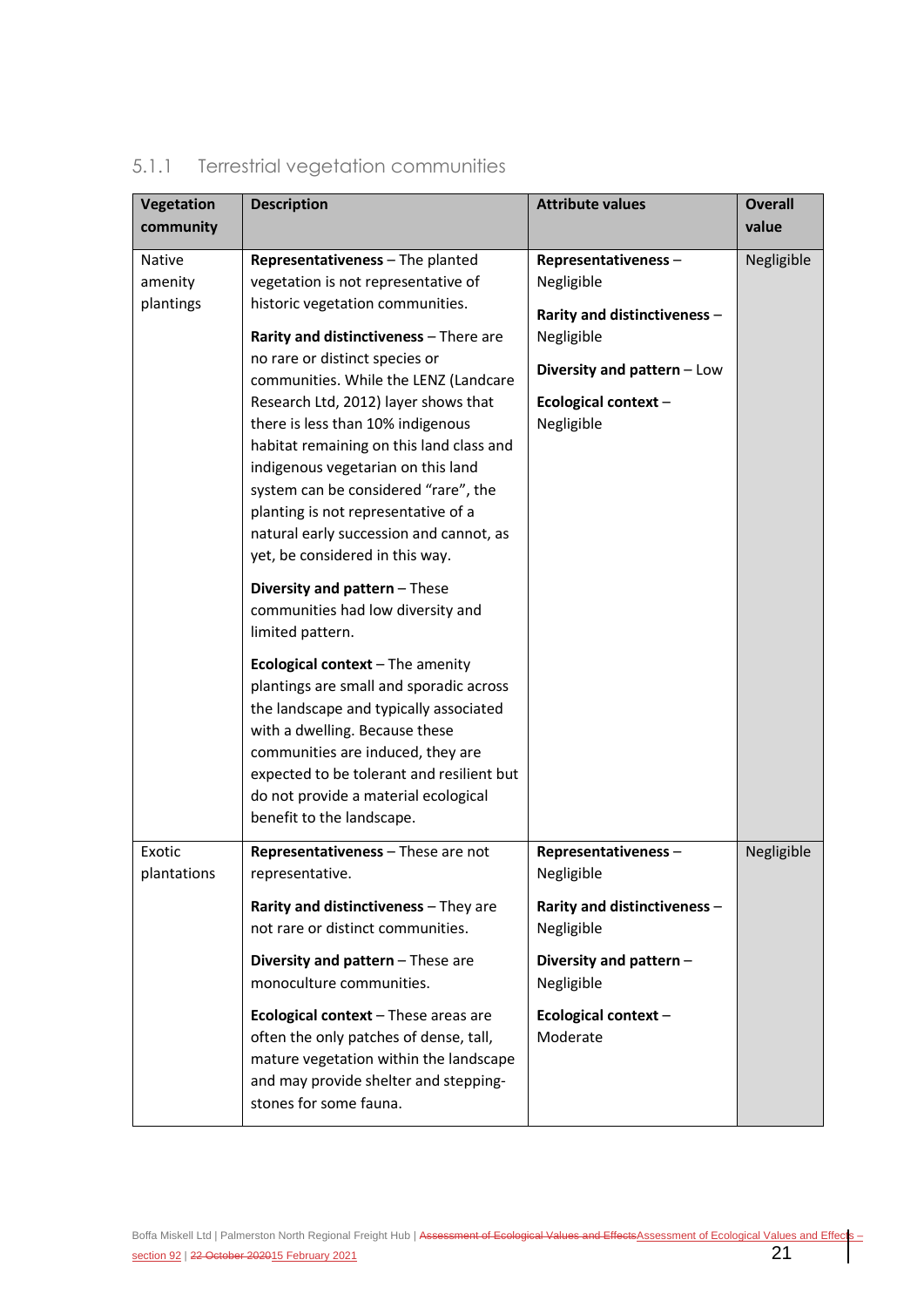| <b>Vegetation</b><br>community | <b>Description</b>                                                                                                                                                                                                  | <b>Attribute values</b>                                          | <b>Overall</b><br>value |
|--------------------------------|---------------------------------------------------------------------------------------------------------------------------------------------------------------------------------------------------------------------|------------------------------------------------------------------|-------------------------|
| Agricultural<br>vegetation     | Representativeness - These are not<br>representative.                                                                                                                                                               | Representativeness-<br>Negligible                                | Negligible              |
|                                | Rarity and distinctiveness - They are<br>not rare or distinct communities.                                                                                                                                          | Rarity and distinctiveness -<br>Negligible                       |                         |
|                                | Diversity and pattern - These<br>communities had low diversity and<br>limited pattern beyond what is expected<br>for agricultural pasture mixes and little<br>ecological value in the 'pattern' that is<br>present. | Diversity and pattern - Low<br>Ecological context-<br>Negligible |                         |
|                                | <b>Ecological context</b> – These communities<br>are designed to support<br>agricultural/farming practices;<br>therefore, they do not add to the wider<br>ecological context across the landscape.                  |                                                                  |                         |

## 5.1.2 Avifauna

No specific conservation-valued species appear in records or were observed during the site visit and it is unlikely that there are any values associated with indigenous avifauna on site. Therefore, overall, the avifauna community and all species within it are considered to have, at most, **low negligible ecological value**.

## 5.1.3 Herpetofauna

It is highly unlikely that any Threatened or At Risk lizard species are present within the Designation Extent. However, there may be some (but in very low numbers if so) Not Threatened species. Therefore, overall, the herpetofauna community and all species within it are considered to have have **lownegligible ecological value**.

## <span id="page-25-0"></span>5.2 Aquatic environment

The following sections assess and determine the ecological values of each surveyed stream system using the criteria outlined in the EIANZ guidelines (Roper-Lindsay et al., 2018) (as outlined at Section [3.1](#page-8-3) above). The values assessments are provided in table format to align with the criteria in the EIANZ guidelines and allow for corresponding dialogue.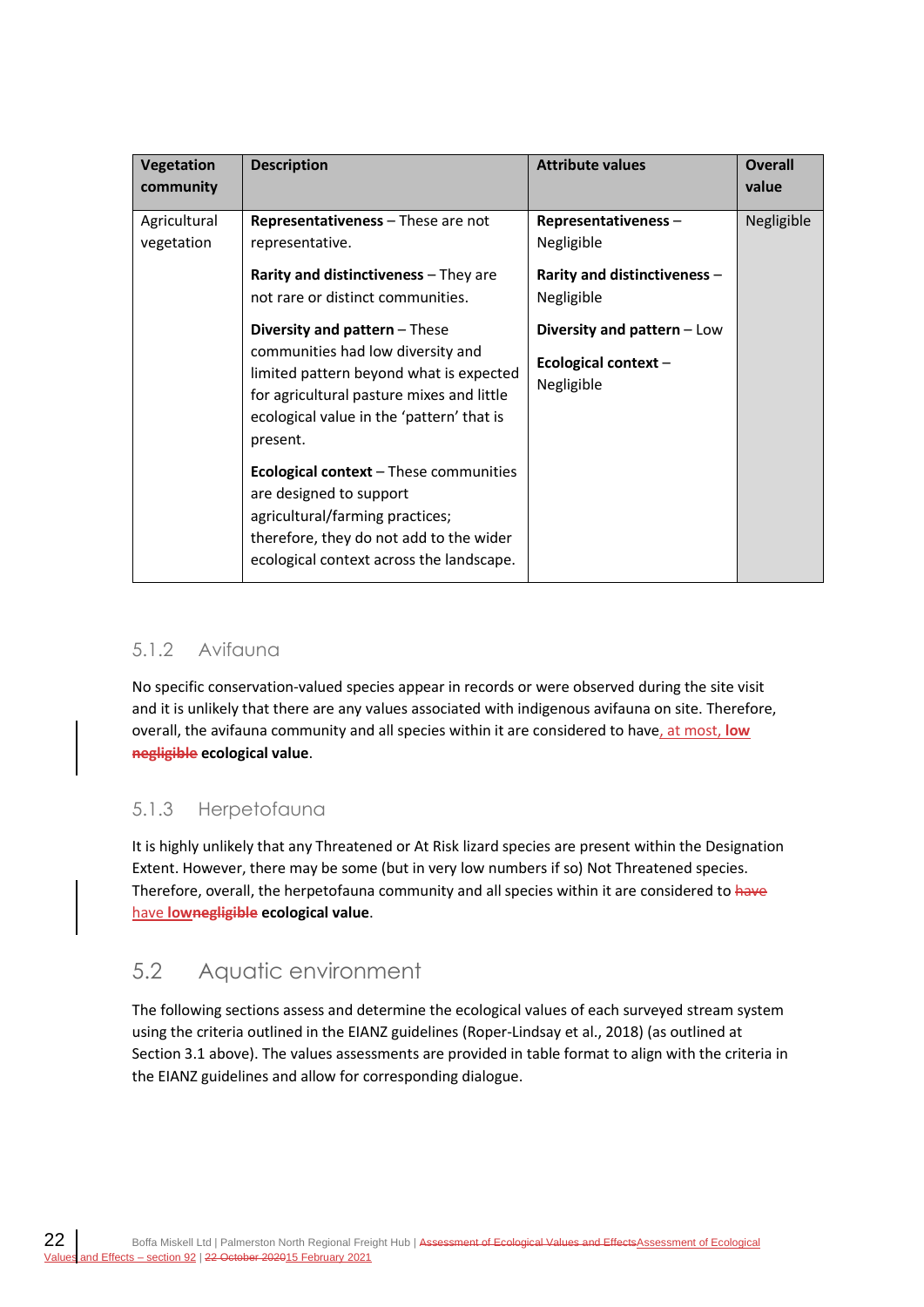## *Stream system 1*

| <b>Criteria</b>                 | <b>Assessment</b>                                                                                                                                                                                                                                                                                                                                                                                                                            | Value      |
|---------------------------------|----------------------------------------------------------------------------------------------------------------------------------------------------------------------------------------------------------------------------------------------------------------------------------------------------------------------------------------------------------------------------------------------------------------------------------------------|------------|
| Representativen<br>ess          | This system, where observed, was indicative of a highly modified, ephemeral<br>flow path.                                                                                                                                                                                                                                                                                                                                                    | Negligible |
| Rarity and<br>distinctiveness   | There were no rare or distinct features of this stream and it is unlikely to support<br>threatened or at risk fish species.                                                                                                                                                                                                                                                                                                                  | Low        |
| Diversity and<br>pattern        | When flowing, the stream system is likely dominated by run habitats with no<br>instream or bankside diversity/complexity. There are limited habitat<br>opportunities for macroinvertebrates and less so for fish due to it being<br>ephemeral.                                                                                                                                                                                               | Low        |
| Ecological<br>context           | Historic land clearance surrounding the reach to facilitate ongoing farming<br>practices. Stock can access the stream in large parts and any fencing is resent (<2<br>years). Any riparian tree vegetation is sporadic and does not provide any<br>functional benefit to the stream system. Terrestrial/pasture grasses frequently<br>grew within the stream channel.                                                                        | Low        |
| Ecological<br>integrity         | Nativeness – expected depauperate macroinvertebrate community, which is<br>indicative of ephemeral conditions, no resident stable fish populations expected<br>(though some eels may forage in system when wet) - Low<br>Pristineness - heavily farmed and modified - Very low<br>Diversity – lack of diversity – Very low<br>Resilience – extensive stock access and land clearance, with corresponding<br>effects on the stream - Very low | Negligible |
| <b>OVERALL ECOLOGICAL VALUE</b> |                                                                                                                                                                                                                                                                                                                                                                                                                                              | Low        |

## *Stream system 2*

## *Northern tributary – within Designation Extent*

| <b>Criteria</b>               | <b>Assessment</b>                                                                                                                                                                                                                                                                                                                                                                                                                                                                                            | Value    |
|-------------------------------|--------------------------------------------------------------------------------------------------------------------------------------------------------------------------------------------------------------------------------------------------------------------------------------------------------------------------------------------------------------------------------------------------------------------------------------------------------------------------------------------------------------|----------|
| Representativen<br>ess        | This system, where observed, was indicative of a highly modified, stream which<br>is heavily impacted by surrounding farming practices. In places, it has also been<br>straightened.                                                                                                                                                                                                                                                                                                                         | Low      |
| Rarity and<br>distinctiveness | There were no rare or distinct features of this stream, though it may support a<br>small population of the At Risk longfin eel (as well as shortfin eel and common<br>bully) in the lower reaches. There are not expected to be any resident stable fish<br>populations throughout the middle and upper reaches.                                                                                                                                                                                             | Low      |
| Diversity and<br>pattern      | The stream system is dominated by slow run habitats with a predominantly<br>homogenous bank and benthos. The macroinvertebrate community is expected<br>to resemble, and be tolerant of, a degraded, soft-bottom system. Habitat<br>opportunities for fish are limited to the downstream portion.                                                                                                                                                                                                            | Low      |
| Ecological<br>context         | Historic land clearance surrounding the reach to facilitate ongoing farming<br>practices. Stock can access the stream in large parts and any fencing is limited to<br>the downstream reach. Riparian vegetation is absent throughout the middle and<br>upper reaches, and largely limited to flax-dominated vegetation in the lower<br>reaches. The middle and upper reaches are expected to provide passage to<br>better upstream opportunities rather than encourage fish to reside within these<br>areas. | Moderate |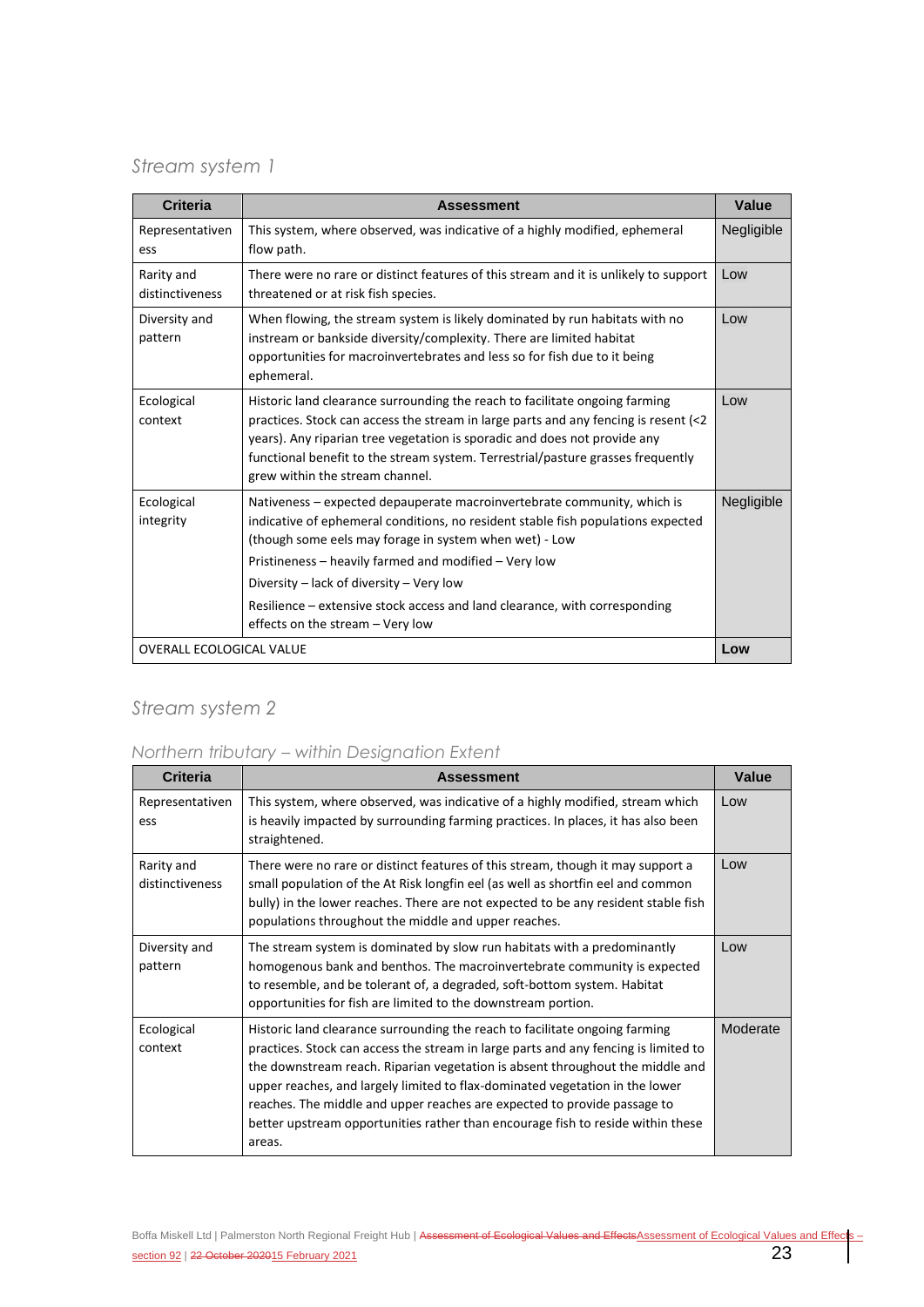| Criteria                        | <b>Assessment</b>                                                                                                                                                                                                                                                                                                                                                                                                                                                                                    | Value |
|---------------------------------|------------------------------------------------------------------------------------------------------------------------------------------------------------------------------------------------------------------------------------------------------------------------------------------------------------------------------------------------------------------------------------------------------------------------------------------------------------------------------------------------------|-------|
| Ecological<br>integrity         | Nativeness - expected depauperate macroinvertebrate community, which is<br>indicative of degraded and soft-bottom conditions, no resident stable fish<br>populations expected (though some eels and common bully may reside in the<br>lower portion) - Low<br>Pristineness - heavily farmed and modified - Very low<br>Diversity - lack of diversity - Low<br>Resilience – extensive stock access and land clearance, with corresponding<br>effects on the stream, through flows are permanent - Low | Low   |
| <b>OVERALL ECOLOGICAL VALUE</b> |                                                                                                                                                                                                                                                                                                                                                                                                                                                                                                      | Low   |

## *Northern tributary – upstream of Designation Extent*

| <b>Criteria</b>                 | <b>Assessment</b>                                                                                                                                                                                                                                                                                                                                                       | Value    |
|---------------------------------|-------------------------------------------------------------------------------------------------------------------------------------------------------------------------------------------------------------------------------------------------------------------------------------------------------------------------------------------------------------------------|----------|
| Representative<br>ness          | This system, where observed, was indicative of a highly modified, stream system<br>which was artificially incised and straightened.                                                                                                                                                                                                                                     | Low      |
| Rarity and<br>distinctiveness   | There were no rare or distinct features of this stream; however, it may support<br>threatened or at risk fish species.                                                                                                                                                                                                                                                  | Low      |
| Diversity and<br>pattern        | Typically, the stream is a slow-flowing run habitat with some bank slumping and<br>overhanging vegetation providing complexity and fish cover. There is some<br>opportunity for fish habitation (more so than the aquatic environments within<br>the proposed hub location) but limited habitat opportunities for sensitive<br>macroinvertebrates.                      | Low      |
| Ecological<br>context           | Historic land clearance surrounding the reach to facilitate ongoing farming<br>practices and artificial incising and straightening. No stock access within observed<br>locations. Riparian vegetation limited to rank grasses and shrubs which main<br>benefit would be shade and cover provision. However, this reach provides the<br>only permanent habitat for fish. | Moderate |
| Ecological<br>integrity         | Nativeness – expected depauperate macroinvertebrate community, but likely<br>resident stable fish populations - Low                                                                                                                                                                                                                                                     | Low      |
|                                 | Pristineness - heavily farmed and modified - Very low                                                                                                                                                                                                                                                                                                                   |          |
|                                 | Diversity – lack of diversity – Low                                                                                                                                                                                                                                                                                                                                     |          |
|                                 | Resilience – extensive land clearance, with corresponding effects on the stream,<br>though stock are excluded - Moderate                                                                                                                                                                                                                                                |          |
| <b>OVERALL ECOLOGICAL VALUE</b> |                                                                                                                                                                                                                                                                                                                                                                         | Low      |

#### *Southern tributary*

As stream 3 was a dry, ephemeral flow path at the time of survey it does not warrant a full assessment of aquatic ecological values. The absence of aquatic habitat means its only aquatic value is as a contributing hydrological flow path to downstream aquatic environments. As such, it has **Negligible aquatic ecological value**.

#### *Aquatic fauna*

The aquatic habitats present hold little capacity for indigenous flora and fauna and are not representative of naturally occurring indigenous systems; however, they are likely to contain eel and koura (longfin eel is technically an *At Risk- Declining* species). The values and conditions of the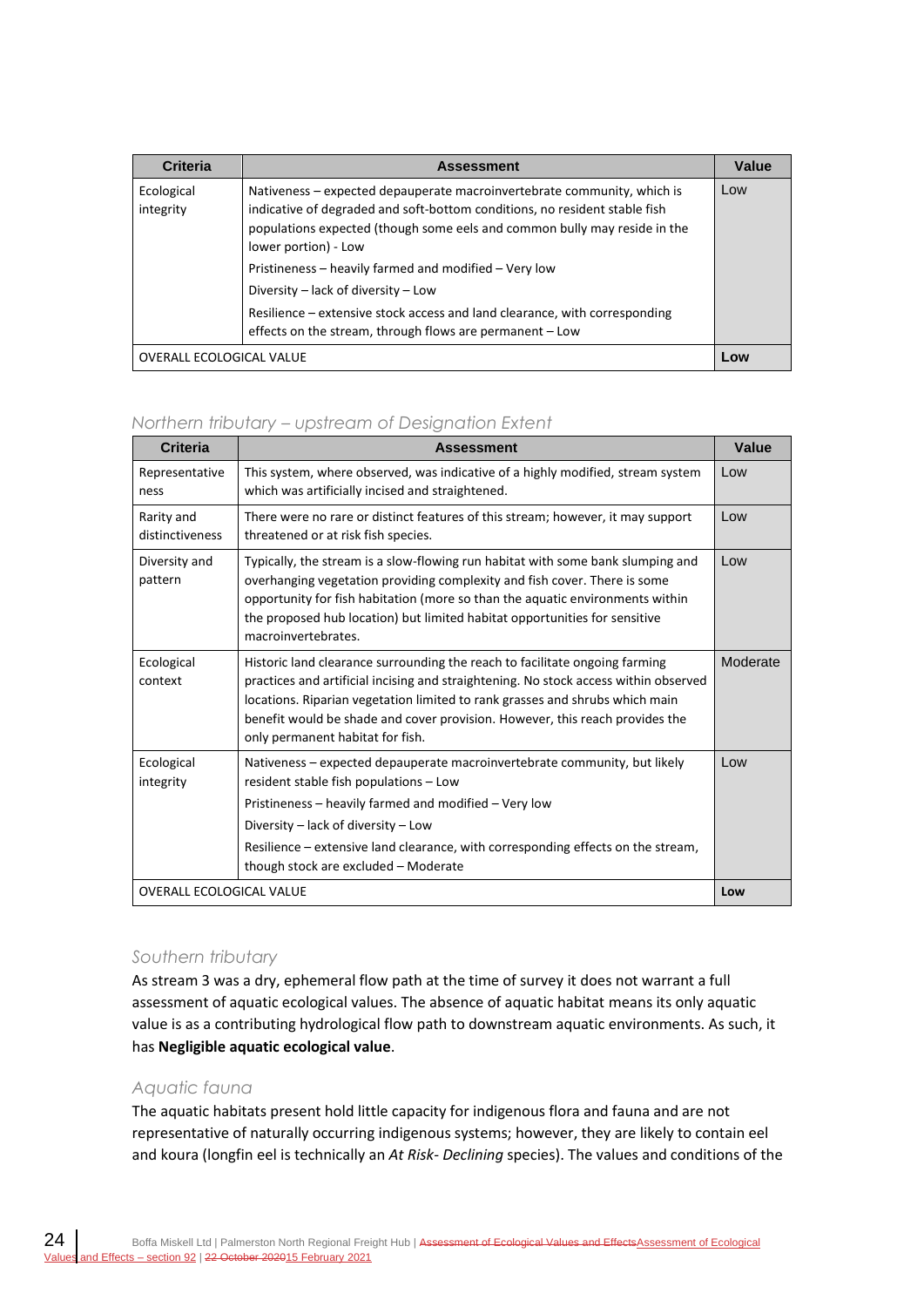existing aquatic systems do not suggest that there is a strong requirement to protect or retain any, or all, of the tributaries present.

## <span id="page-28-0"></span>5.3 National and Regional Policy Documents

National and regional policy documents should be considered when assessing the ecological effects of a proposal as these documents provide the criteria and definitions that, in part, determine what effects may be appropriate, or otherwise, for any given region. These are considered and commented on below.

### *National Policy Statement for Freshwater Management 2020 (NPS-FM (2020))*

The NPS-FM (2020) places new emphasis on aquatic ecosystems and on the importance of freshwater. Of particular relevance, Policy 7 directs that the loss of extent of river and values is avoided to the extent practicable, and Policy 9 directs that the habitat of indigenous freshwater species are protected. The NPS-FM (2020) will be particularly relevant to consider as part of the regional resource consenting process.

## *National Environmental Standards for Freshwater 2020 (NES-FW (2020))*

The NES-FW (2020) describes (among other things) what is expected when dealing with the potential fish passage effects/impediments from the placement of certain structures in, on, over, or under the bed of waterways and connected areas. It includes conditions for the placement of certain structures which, when followed, become permitted activities. If these conditions are met, then there are not expected to be any fish passage issues once the Freight Hub is operational.

## *Regional Policy Statement – The One Plan*

The One Plan (Chapter 5, Policy 5-23) requires that if natural states<sup>8</sup> and sites of significance (including cultural or aquatic) are present / found then an activity should avoid adverse effects to those values or features. The aquatic environment within the Designation Extent is not considered to be in a natural state or a site of significance.

## <span id="page-28-1"></span>5.4 Summary of ecological values on site

- Terrestrial environment
	- o Vegetation **Negligible**
	- o Avifauna habitat **Negligible**
	- o Avifauna species (indigenous) **Negligible Low**
	- o Avifauna species (introduced) **Negligible**
	- o Herpetofauna habitat **Negligible**

Boffa Miskell Ltd | Palmerston North Regional Freight Hub | Assessment of Ecological Values and EffectsAssessment of Ecological Values and Effect section 92 | 22 October 202015 February 2021 25

<sup>8</sup> Natural state is defined in the One Plan as being *All sections of rivers and their beds that have sources in, and flow*  within, the Public Conservation Land (land held under the Conservation Act 1987 or administered by the Department of *Conservation), with the exception of those where damming or diversion have significantly affected the natural state of the water.*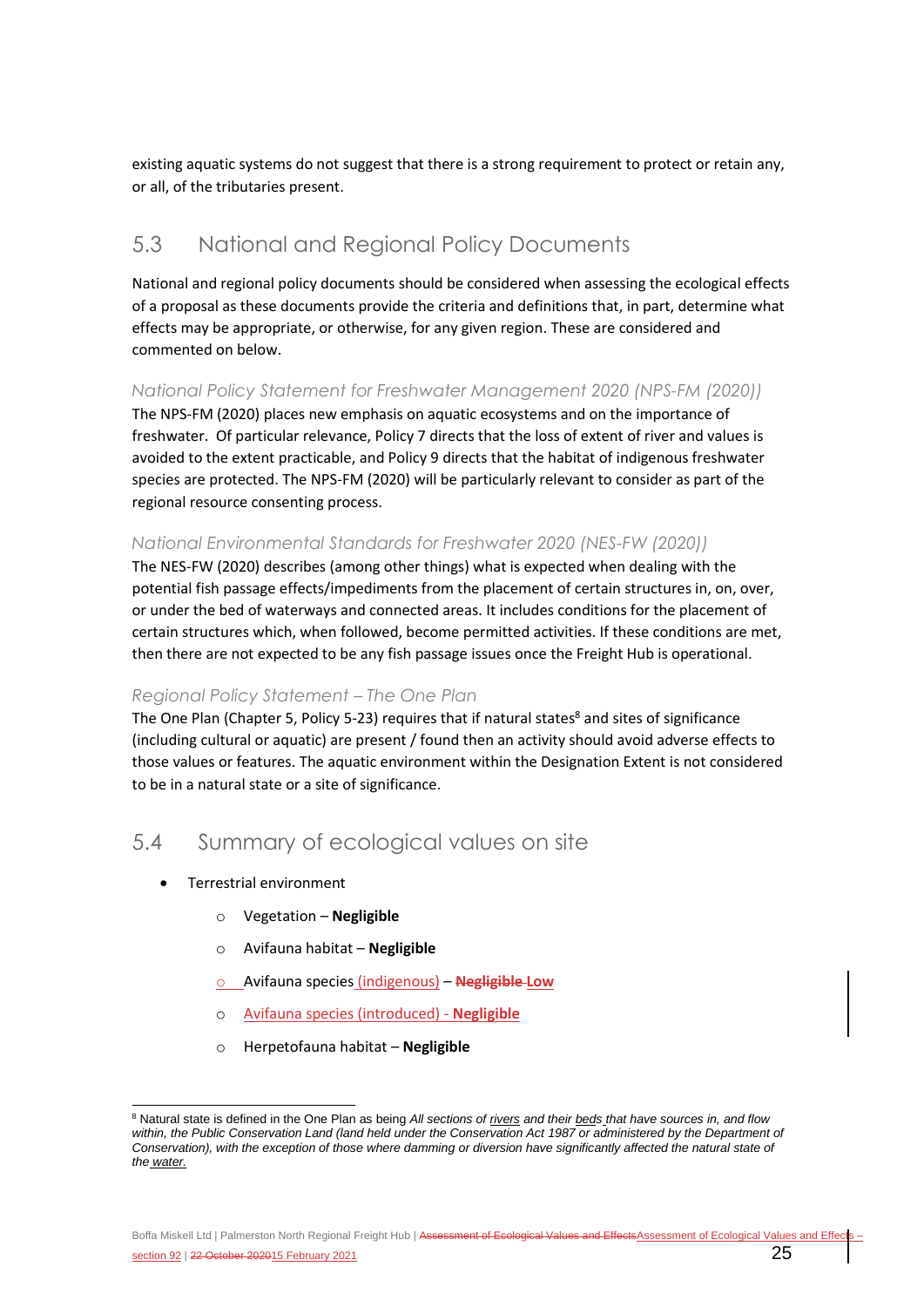- o Herpetofauna species **NegligibleLow**
- Aquatic environment
	- o Wetlands None present identified
	- o Aquatic habitat
		- Stream system 1 **Low**
		- Stream system 2 (Northern tributary) Low
		- Stream system 2 (Southern tributary **Negligible**
	- o Aquatic fauna
		- Longfin eel (small possibility and in low numbers) **High** (due to At Risk Declining conservation status)
		- **E** All other potential indigenous fauna-**Negligible**-Low (due to Not Threatened conservation status)
		- All other potential introduced fauna Negligible

## <span id="page-29-0"></span>6.0 Assessment of potential ecological effects

This section provides an assessment of the ecological effects of the NoR to inform an overall assessment of the Freight Hub's potential effects. KiwiRail is currently seeking an NoR to designate land for the Freight Hub. As such, detailed design of the Freight Hub has not yet been undertaken and required regional resource consents will be sought at a later stage.

The type (and magnitude) of effects may change with refinements and further detail guiding the final design of the Freight Hub and proposed construction methods. For the purposes of this assessment, we have assessed the likely ecological effects based on a conservative assessment of the Freight Hub from the concept design for the NoR.

Activities and ecological effects associated with the operation of the proposed Freight Hub, within or adjacent to the Site, are likely to include:

- Vegetation clearance/loss;
- Loss of avifauna and herpetofauna habitat;
- Stream loss;
- Introduction of barriers to fish passage;
- Earthworks sediment related discharges to water; and
- Discharge of stormwater (operational).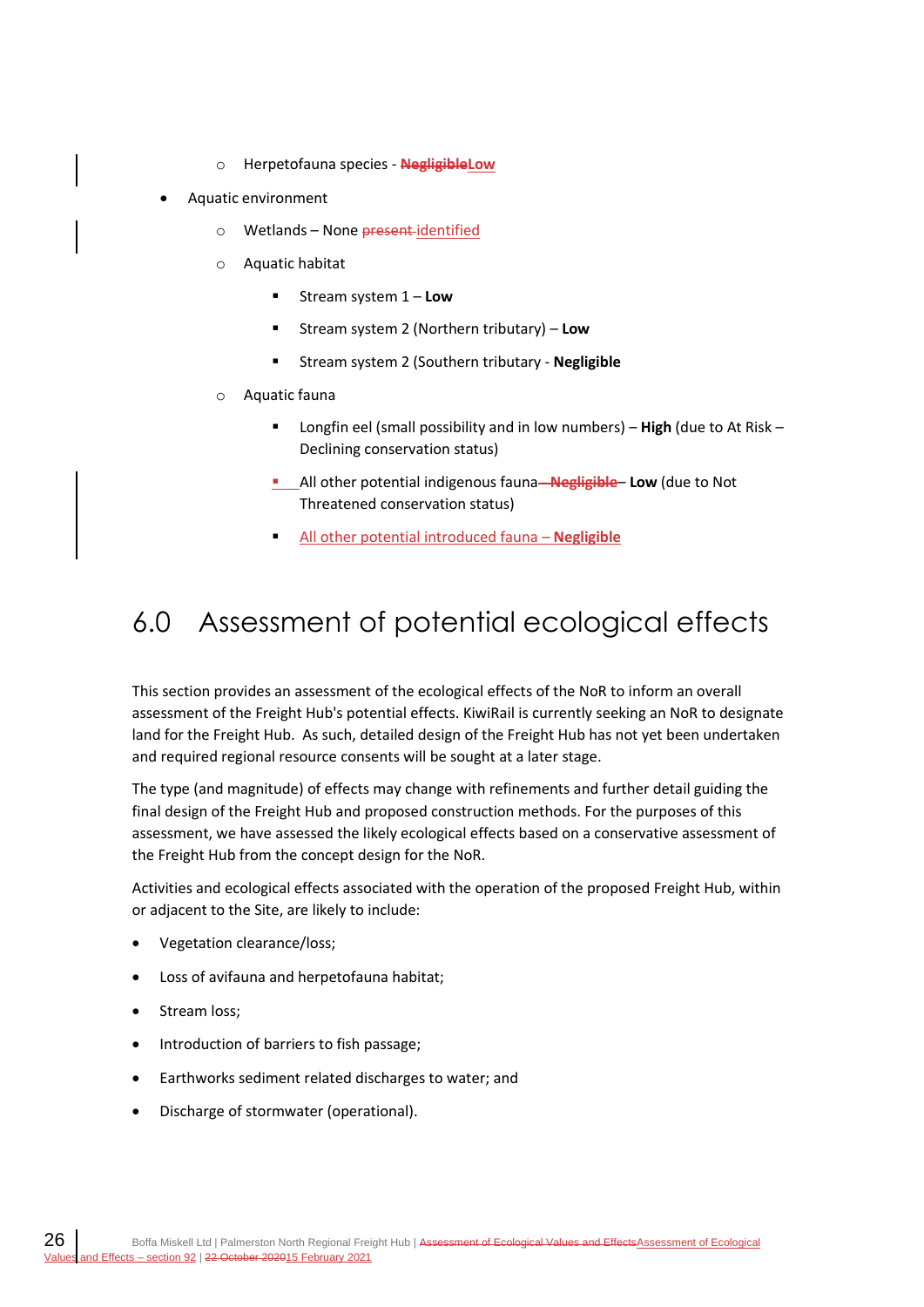Specific construction effects have not been included as part of this assessment (e.g. effects from the construction of a haul road(s), laydown areas, and other associated infrastructure or specific sites), other than to mention that there are likely to be earthworks and sediment related discharges to water. These effects will be considered at the regional resource consenting stage.

The following subsections first present the relevant overall ecological effect by way of highlighting i. the ecological value (as summarised in Sectio[n 5.0\)](#page-23-1), ii. the expected magnitude of effect (i.e. the scale), and iii. the expected overall level of ecological effect. A justification for the corresponding assessment is then provided.

## <span id="page-30-0"></span>6.1 Vegetation clearance & Loss of avifauna and herpetofauna habitat

- i. The terrestrial vegetation and fauna all have, at most, **negligible low ecological value**.
- ii. The effects on these features are expected to have a **low magnitude of effect**.
- iii. Therefore, the proposed Freight Hub is expected to have an **overall very low level of ecological effect** on these features.

Given the largely exotic nature of the vegetation, the absence of indigenous habitat or particularly functional riparian vegetation, and, where there are some areas of indigenous vegetation, the simple species richness and young age of that indigenous planting, (notwithstanding the general absence of indigenous species), the overall values are, as a whole, Negligible. The magnitude of the proposed clearance, even if the entire site platform was cleared, would be at most **Low**. This is because any changes that are expected result in a no more than minor shift from the existing baseline within the wider landscape. The change will be discernible at the local level but will not change the underlying character, nature or the resource base of the local fauna and will not affect local populations of lizards, birds, insects.

A Negligible value and a low magnitude of effect results in a Very Low level of ecological effect on the terrestrial vegetation and fauna which typically does not require any form of mitigation response.

## <span id="page-30-1"></span>6.2 Stream loss

We assess the magnitude of stream loss in relation to the linear length of mapped stream within each tributary catchment they are associated with, and then as part of the wider Mangaone Stream catchment. The following summarises these losses and the magnitude of the loss:

Stream system 1

- i. Stream system 1 has **low ecological value**.
- ii. The effect of stream loss on the stream system 1 catchment is considered to be a **low magnitude of effect**.
- iii. Therefore, the proposed Freight Hub is expected to have an **overall very low level of ecological effect** on stream system 1.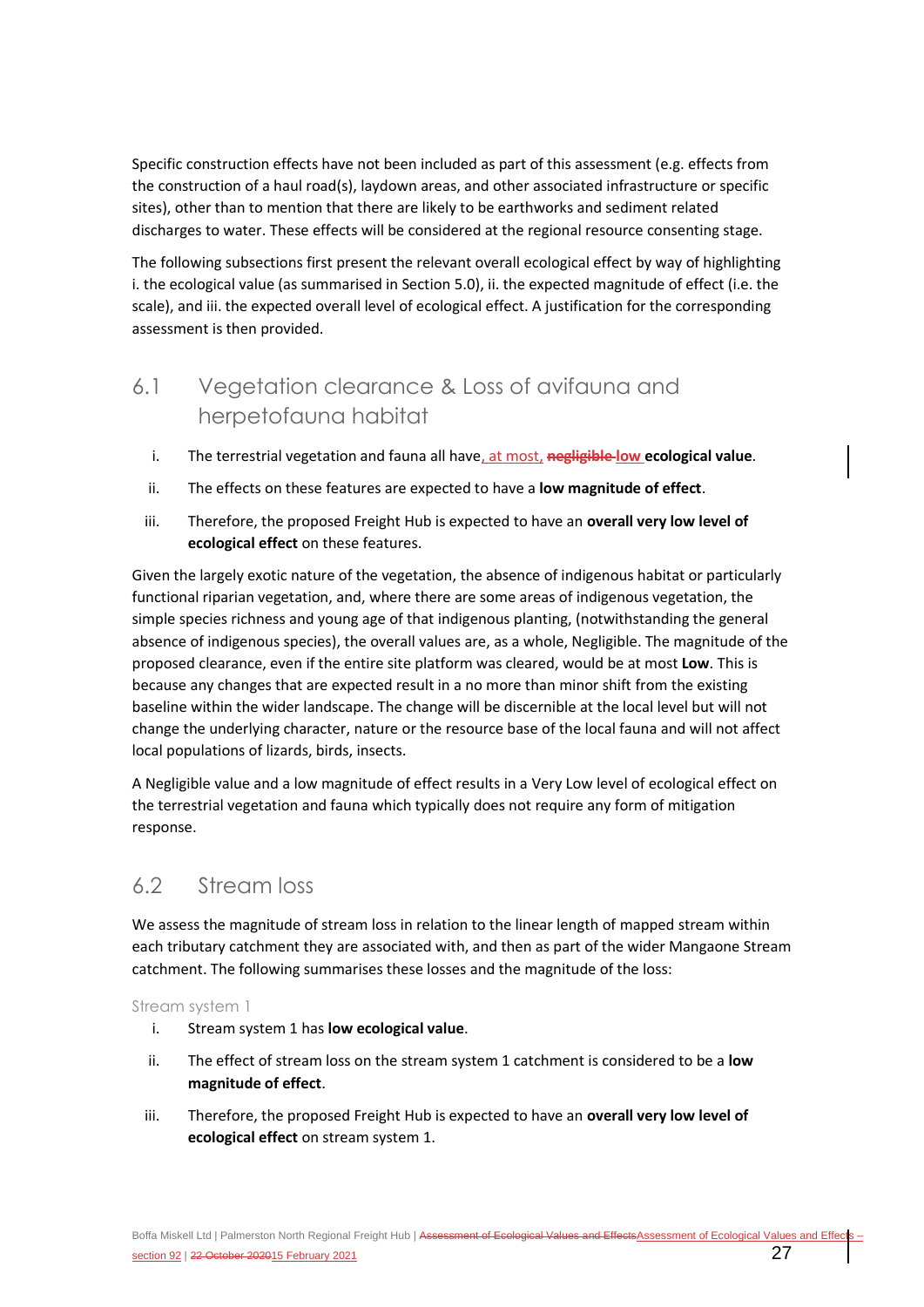Approximately 2,352 linear meters of ephemeral stream is expected to be lost within stream system 1. Using GIS, the stream system 1 catchment contains approximately 20,180 linear meters of stream (much of which is expected to be ephemeral). This equates to a linear loss of approximately 12% of stream length. This is considered a **Low Magnitude of Effect** (very slight change from the existing baseline condition).

#### Stream system 2

### Northern tributary:

- i. The northern tributary of stream system 2 has **low ecological value**.
- ii. The effect of stream loss on the stream system 1 catchment is considered to be a **low magnitude of effect**.
- iii. Therefore, the Freight Hub is expected to have an **overall very low level of ecological effect** on the northern tributary of stream system 2.

## Southern tributary:

- i. The southern tributary of stream system 2 has **negligible ecological value**.
- ii. The effect of stream loss on the stream system 1 catchment is considered to be a **low magnitude of effect**.
- iii. Therefore, the Freight Hub is expected to have an **overall very low level of ecological effect** on the southern tributary of stream system 2.

Northern tributary – Approximately 835 linear meters of the perennial northern tributary is expected to be lost within stream system 2. Using GIS, the stream system 2 catchment contains approximately 21,390 linear meters of stream (some of which is expected to be ephemeral). This equates to a linear loss of approximately 4% of stream length. This is considered a **Low Magnitude of Effect** (very slight change from the existing baseline condition).

Southern tributary - Approximately 590 linear meters of the ephemeral/watershed northern tributary is expected to be lost within stream system 2. Using GIS, the stream system 2 catchment contains approximately 21,390 linear meters of stream (some of which is expected to be ephemeral). This equates to a linear loss of approximately 3% of stream length. This is considered a **Low Magnitude of Effect** (very slight change from the existing baseline condition).

Overall - approximately 1,425 linear meters of stream system 2 is expected to be lost. Using GIS, the stream system 2 catchment contains approximately 21,390 linear meters of stream (some of which is expected to be ephemeral). This equates to a linear loss of approximately 7% of stream length. This is considered a **Low Magnitude of Effect** (very slight change from the existing baseline condition).

#### Mangaone Stream catchment

- i. In combination, the streams within the Freight Hub are considered to have **low ecological value**.
- ii. The effect of stream loss on the wider Mangaone Stream catchment is considered to be a **negligible magnitude of effect**.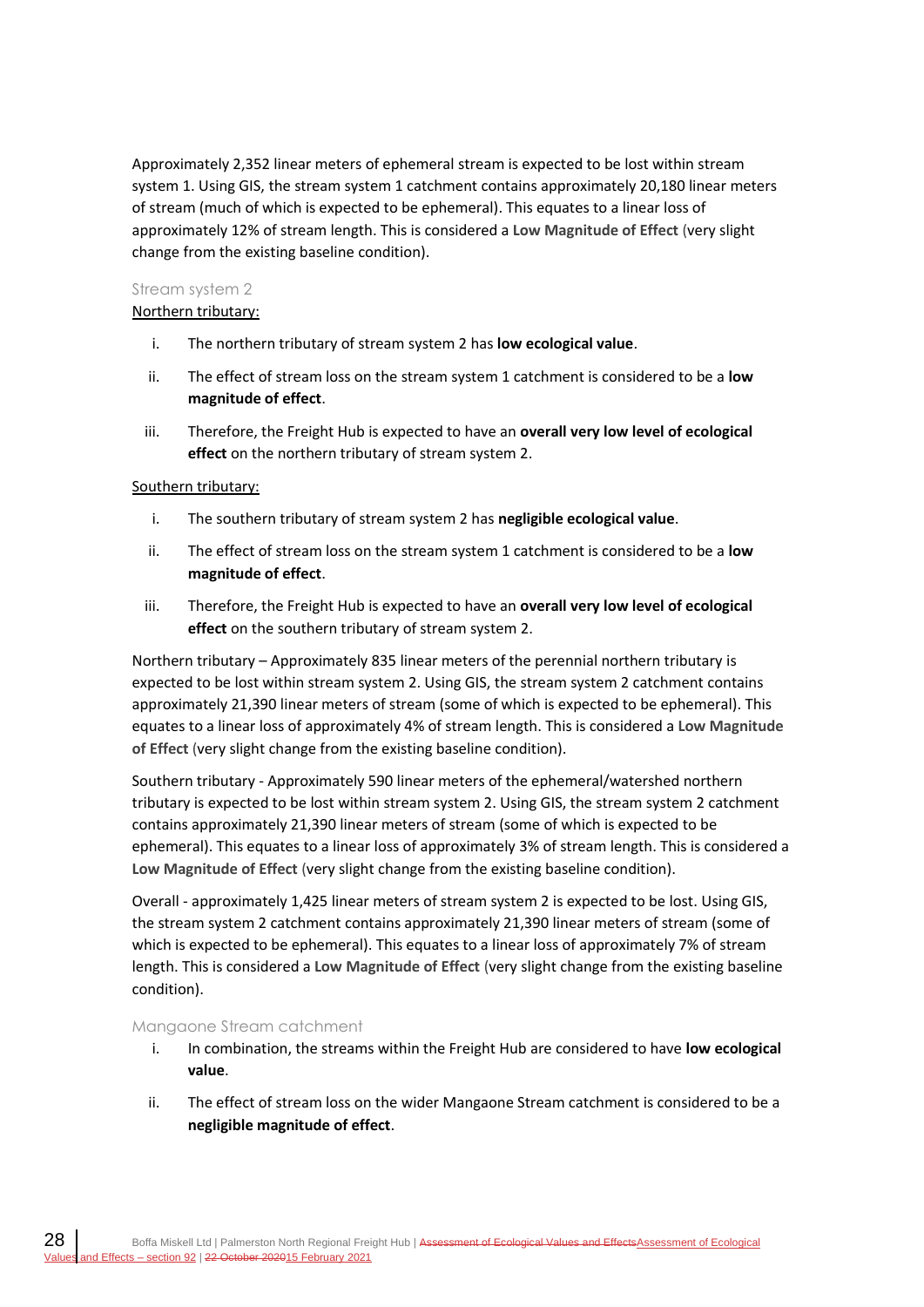iii. Therefore, the Freight Hub is expected to have an **overall very low level of ecological effect** on the wider Mangaone Stream catchment.

The overall loss of approximately 3,777 linear m of stream habitat equates to <1% of GIS mapped linear stream length in the wider Mangaone Stream catchment (approximately 456,100 linear meters of stream). This is considered a **Negligible Magnitude of Effect (**negligible change from the existing baseline condition).

| <b>Stream</b>               | <b>Stream</b><br>system/catchment | Magnitude  | Value      | Overall level of<br>effect |
|-----------------------------|-----------------------------------|------------|------------|----------------------------|
| 1                           | 1                                 | Low        | Low        | <b>Very Low</b>            |
| $2 -$ Northern<br>tributary | $\overline{2}$                    | Low        | Low        | <b>Very Low</b>            |
| $2 -$ Southern<br>tributary | 2                                 | Low        | Negligible | <b>Very Low</b>            |
| Combined                    | Mangaone Stream                   | Negligible | Low        | <b>Very Low</b>            |

## 6.2.1 Fish passage impediment

#### Correct culvert installation:

- i. The northern tributary of stream system 2 is the only section with upstream perennial fish habitat – this tributary has **low ecological value**.
- ii. Correct installation of culverts will have a **positive magnitude of effect**.
- iii. Therefore, correct installation of culverts in the northern tributary of stream system 2 will have an **overall net gain ecological effect** for upstream fish populations.

#### Incorrect culvert installation:

- i. The northern tributary of stream system 2 is the only section with upstream perennial fish habitat – this tributary has **low ecological value**.
- ii. Incorrect installation of culverts will have a **high magnitude of effect**.
- iii. Therefore, correct installation of culverts in the northern tributary of stream system 2 will have an **overall low level of ecological effect** for upstream fish populations.

Culverts can impede migrating fish if installed incorrectly, potentially rendering upstream habitats inaccessible, with a corresponding eventual decline in the pre-existing upstream fish population. This is only of concern where a culvert is installed in a perennial section of stream which has upstream fish habitat, and/or where fish passage is already provided for through an existing culvert that will be upgraded as part of this project. This is of particular concern where the upstream habitats are more suited to fish habitation than the sections of stream that will be lost. Furthermore, if installed correctly, the piping of the streams may actually improve fish passage as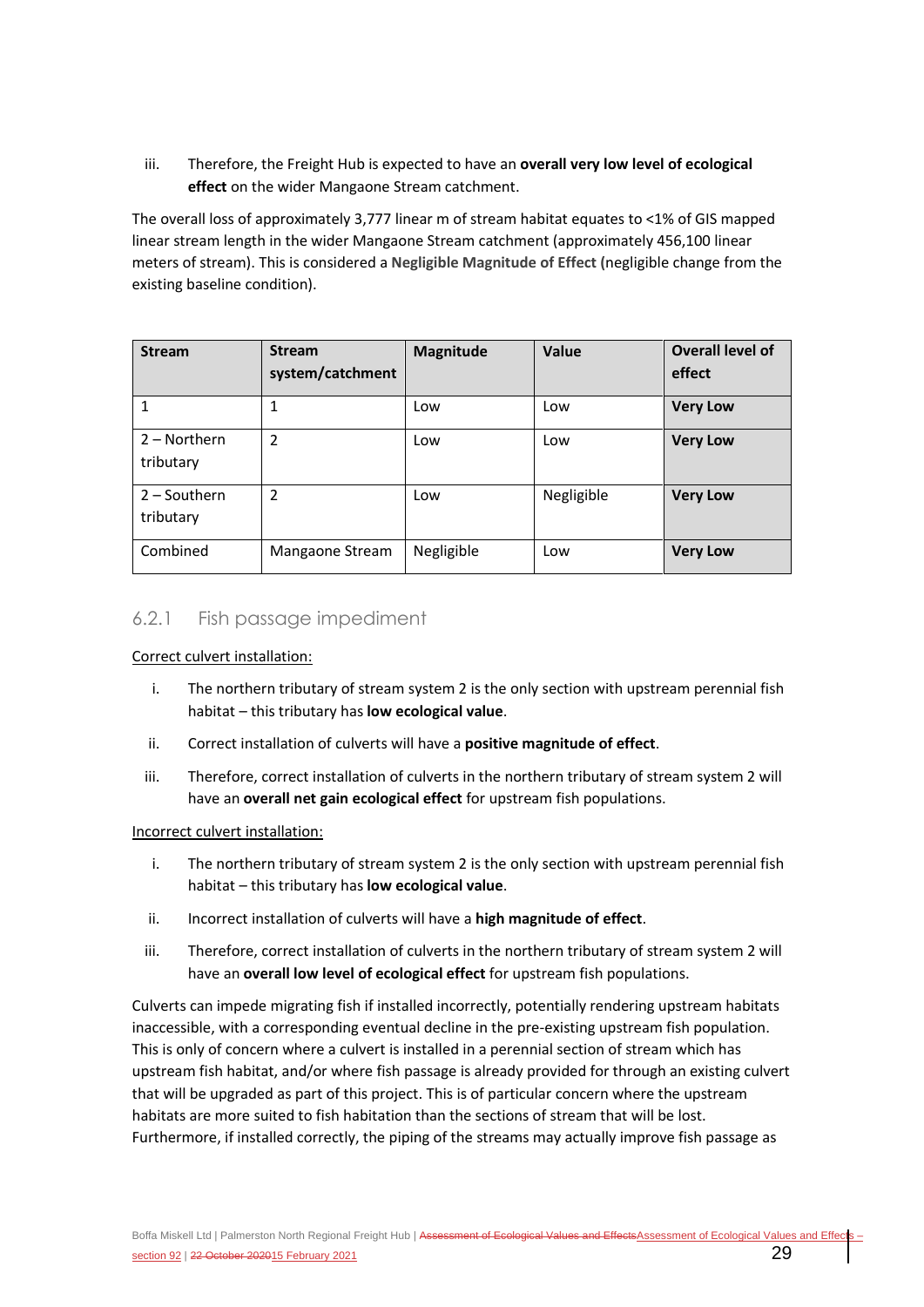the pipe could provide a less stressful route than currently exists within the unshaded, unfenced, homogenous Stream 2.

If installed incorrectly, the impediment to migrating fish will have a high magnitude of effect in the long term. A high magnitude of effect on the low value Stream 2 system results in a **Low level** of effect.

If installed correctly (which is realistic given the location and terrain), the improvement in conditions for fish migrating to the better upstream habitat will have a positive magnitude of effect (acknowledging the section being lost does not provide suitable fish habitat or cover in and of itself). A positive magnitude of effect, regardless of the value of a system, results in a **Net Gain** level of effect when considering the upstream stream environment.

## 6.2.2 Erosion and sedimentation

- i. The stream systems have **negligible of low ecological value**.
- ii. The effect on the stream systems is expected to have a **low magnitude of effect**.
- iii. Therefore, any erosion and/or sedimentation resulting from the Freight Hub is expected to have an **overall very low level of ecological effect** on the stream systems.

Earthworks over the site have the potential to temporarily reduce the water quality of the surrounding waterways, including the Mangaone Stream through erosion and sediment runoff. At this stage, erosion and sediment control measures have not been developed, and further detail will be provided as the project progresses. However, it is assumed the streams under the proposed Freight Hub will be piped prior to substantial earthworks occurring. In our experience, the magnitude of effect on aquatic ecological values from erosion and sedimentation is likely to be low against the background soft-bottom condition of the watercourses, even in a worst-case scenario where a substantial amount of sediment may be discharged. A low magnitude of effect on these negligible and/or low value systems will result in an overall **Very Low level of effect**.

## 6.2.3 Stormwater discharge

- i. The stream systems have **negligible or low ecological value**.
- ii. The effect on the stream systems is expected to have a **negligible magnitude of effect**.
- iii. Therefore, stormwater discharged from the Freight Hub is expected to have an **overall very low level of ecological effect** on the stream systems.

Stormwater entering the waterways from the completed development (operational phase effect) has the potential to reduce the water quality of the watercourses across the Site through the input of impermeable roading and rail contaminants (e.g. copper, lead, zinc, hydrocarbons). This effect is still speculative (as detailed design has not yet been undertaken), as the surface area delivering potential contaminants is relatively small, and treatment methods that eventually get developed will likely alter this assessment.

At this stage, and as set out in further detail in the Stormwater Assessment, the stormwater treatment measures have not been detail-designed (but rather an assessment has been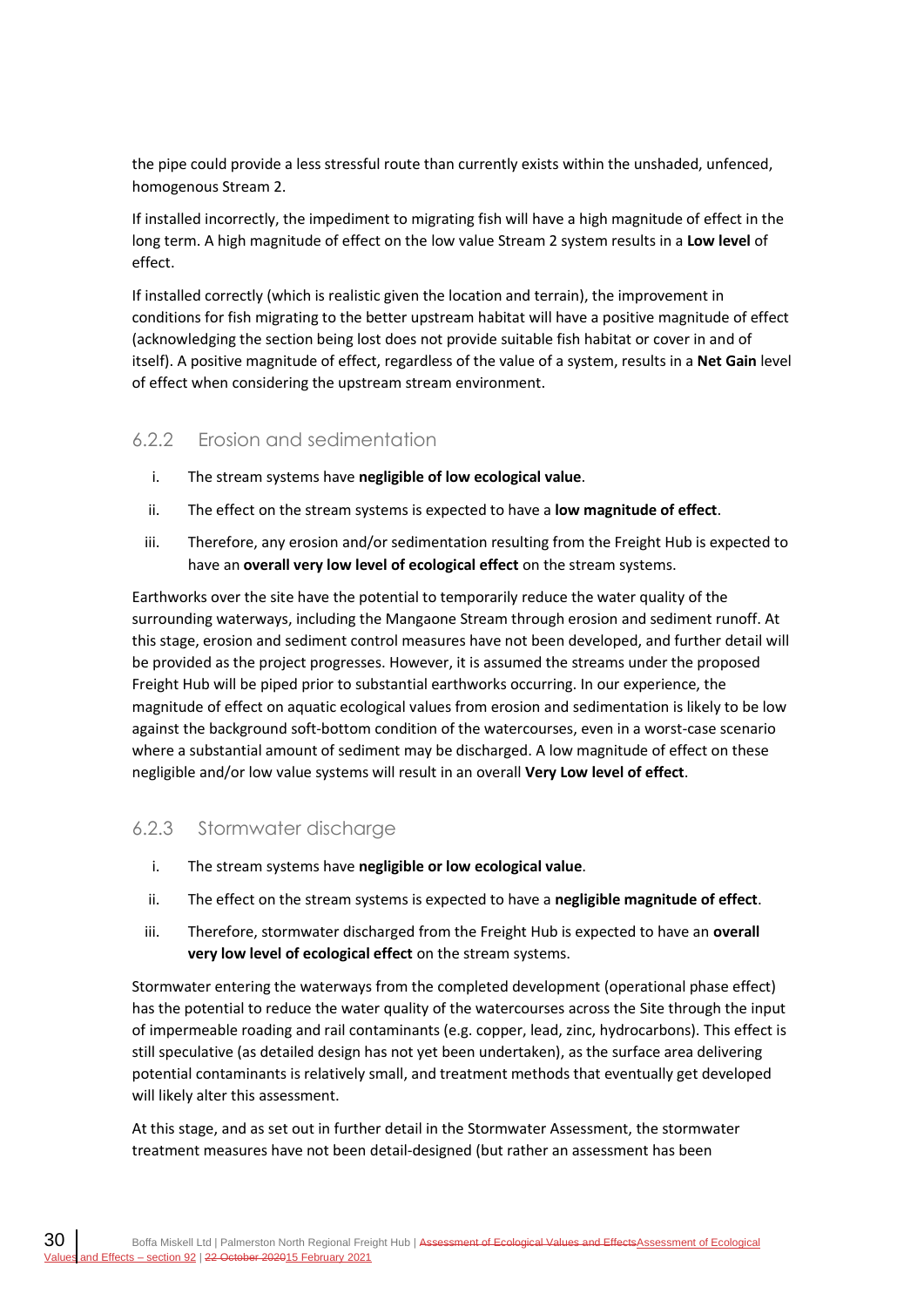undertaken to determine the area of 'land' needed to treat the expected stormwater run-off quantums). Further detail will be provided as the project progresses. However, we have assumed, stormwater from the final Freight Hub development will be treated using a combination of bioretention devices such as treatment wetlands and swales before being discharged into adjacent waterways. There is reasonable evidence that these systems supply a treatment effect of around 70% (Birch *et al*. 2005; Maine *et al*. 2006). We also note, the development of the Freight Hub may reduce the amount of nutrients (that are commonly associated with farming practices) currently entering waterways across the Site.

The magnitude of effect on aquatic ecological values from stormwater discharge is predicted to be negligible, provided the stormwater treatment systems are designed to treat stormwater to the relevant rules and standards outlined in the Horizons One Plan. A negligible magnitude of effect on a negligible or low value system will have a **Very Low** overall level of effect.

## <span id="page-34-0"></span>6.3 Summary of overall level of effects

- Terrestrial environment
	- o Vegetation clearance/loss **Negligible**
	- o Avifauna habitat loss **Negligible**
	- o Herpetofauna habitat loss **Negligible**
- Aquatic environment
	- o Wetlands None identifiedpresent
	- o Stream loss **Very Low**
	- o Fish passage impediment (if structures poorly installed) **Low**
	- o Erosion and sediment discharges **Very Low**
	- o Stormwater discharges (assuming appropriate management) **Very Low**

## <span id="page-34-1"></span>7.0 Recommendations

The terrestrial and aquatic ecological values present and potentially affected are negligible and/or low, with minimal indigenous representative value and little functional value in the wider landscape (which is largely devoid of these values). However, recommendations are provided below to help minimise and mitigate for the losses, nonetheless. If these recommendations are implemented, all ecological effects are expected to be negligible (i.e. no more than a very slight shift from the baseline/current condition).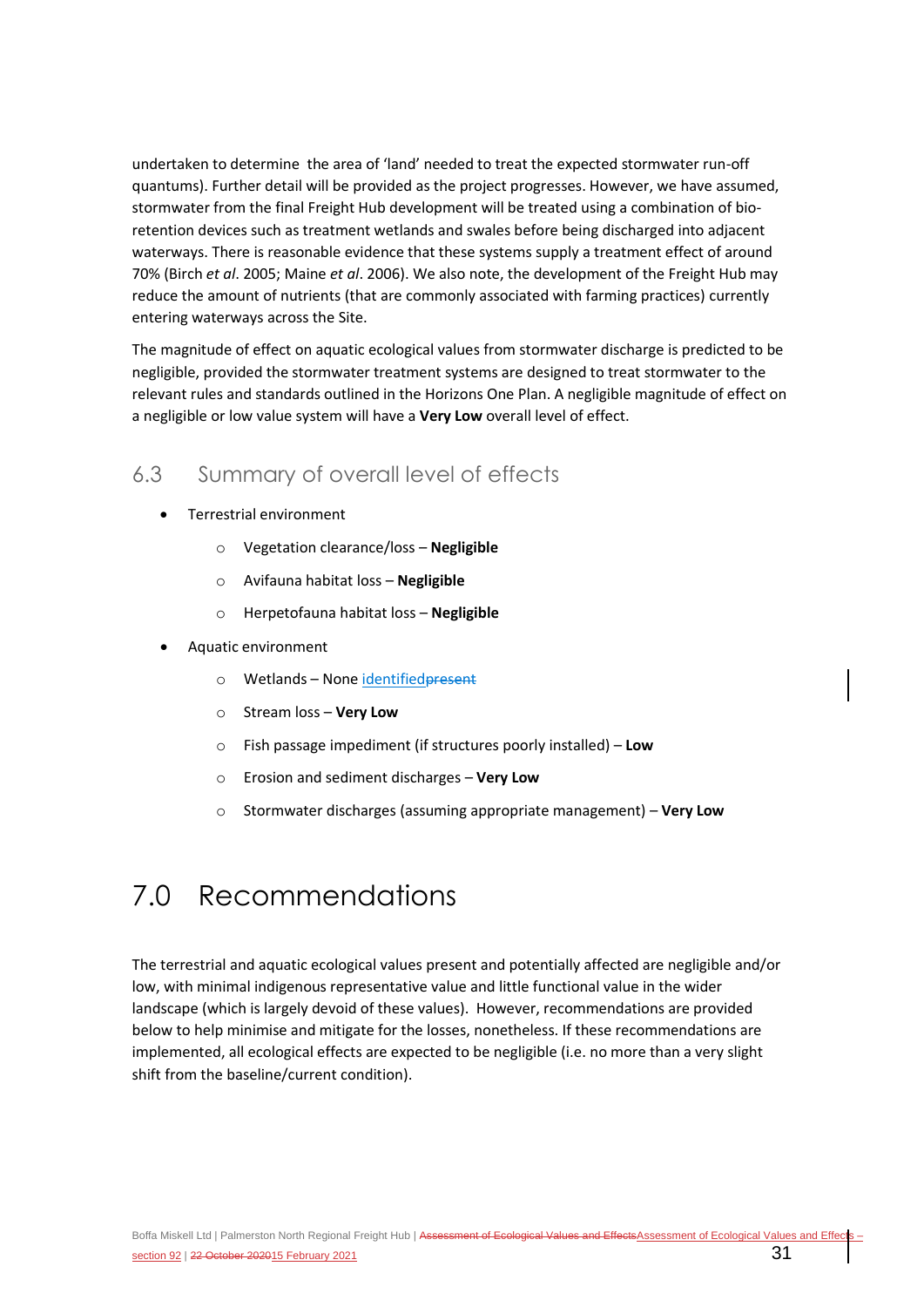## <span id="page-35-0"></span>7.1 Terrestrial environment

- The clearance of vegetation (irrespective of the type) has little functional consequence and the level of effect does not suggest any requirement to avoid any vegetation areas or necessitate remediation or offsetting.
- Lizards will require salvage (as required under the Wildlife Act 1953) irrespective of which species are present. This process ensures all practicable steps are taken to minimise lizard mortality. Appropriate permits (DoC) are required to handle/salvage and relocate lizards.
- Pre-clearance checks should be undertaken for nesting indigenous avifauna in vegetation, irrespective of their threat classification (due to their protection under the Wildlife Act 1953). If found, measures will be put in place to ensure the nest is not disturbed with exclusion zones established, and clearance delayed within that zone.

## <span id="page-35-1"></span>7.2 Potential natural wetland environment

- Confirm the presence or absence of natural inland wetlands in sites within the designation extent that have not been able to be accessed, so that the potential effects can be assessed at the regional consenting stage.
- Manage any potential ecological effects so that Policy 6 of the NPS-FM is achieved by utilising the 'effects management hierarchy' as defined in the NES-FW.

## <span id="page-35-2"></span>7.27.3 Stream environment

- To minimise the effects on any resident fish, efforts should be made to salvage and relocate fish to areas of suitable refugia outside of the affected areas prior to any works occurring within the stream environment(s).
- Aquatic habitat loss, given the values present and the magnitude of the effect, in and of itself does not warrant avoidance. The replacement of equal or better value/quality openchannel aquatic habitats is not required (by effect level One Plan policy, or NPS-FW policy) to offset the loss (assumed by piping) of 3,777 m of negligible to low value/quality aquatic habitat. However, the continuing loss of waterways in catchments are what leads to increased flood and water quality issues as well as the wider diminishing of aquatic habitat availability. That said, we recommend that alternative replacement aquatic habitat, even of a simple form, be dug around the Freight Hub, where possible and practicable, to collect and convey stormwater and provide replacement aquatic habitat. This may not be possible for the Northern tributary of stream system 2; however, the proposed provision of an open stream channel along the northern edge of the Freight Hub will reduce the overall quantum of lost open stream habitat.
- To ensure fish passage/access to upstream habitats is retained, we recommend that any pipes and culverts installed in the northern tributary of stream system 2 allow for unimpeded fish passage/access to upstream habitats (in essence, according to Part 3 (*Standards for other activities that relate to freshwater*) - Subpart 3 (*Passage of fish affected by structures*) of the NES-FW). Therefore, the entrance and exit detailing, width,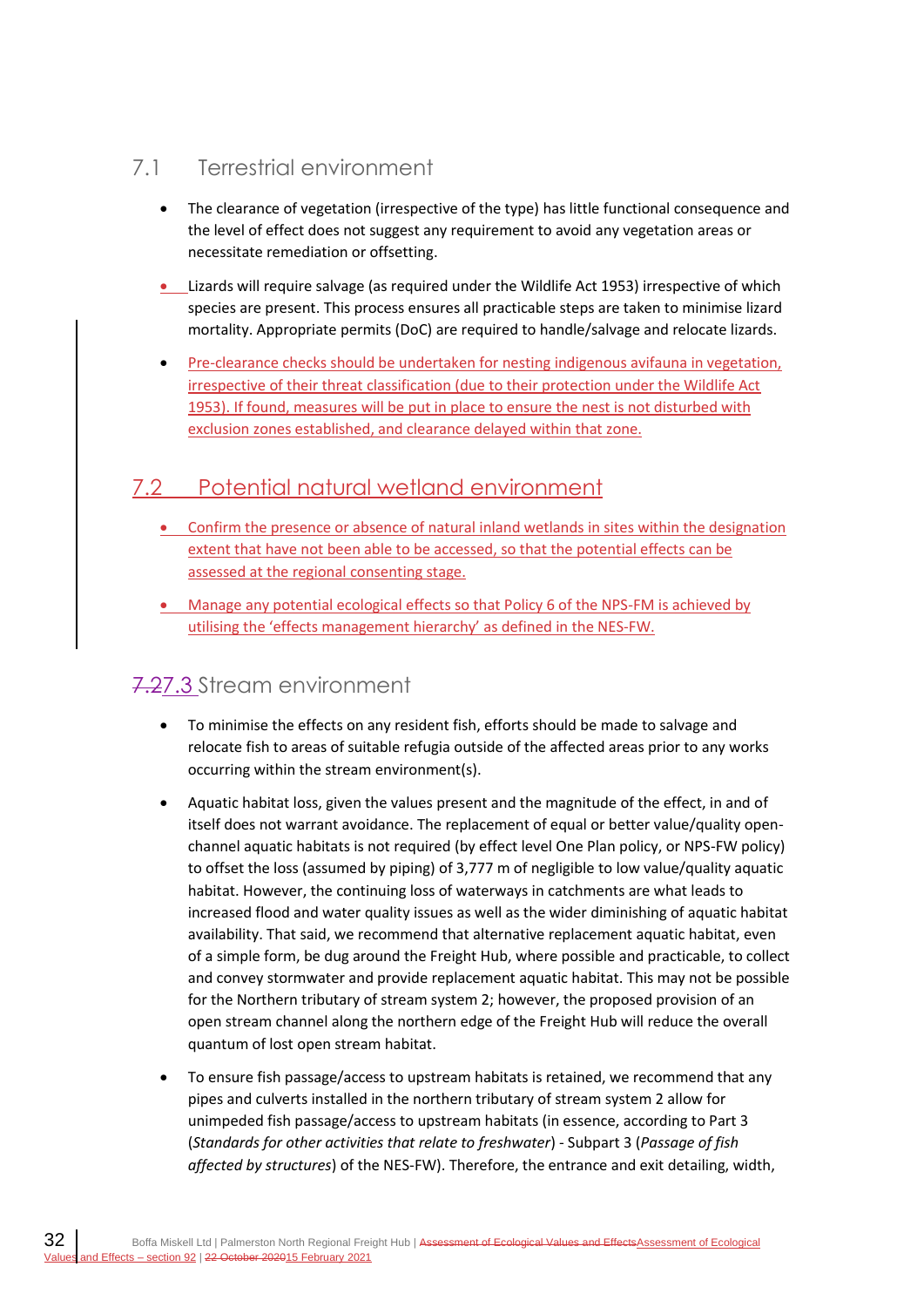depth, and gradient of any culverts should be carefully considered so that swimming fish can readily pass through.

- Where best practice sediment management is undertaken, earthwork-generated discharges to the waterways should be minor. That said, the systems present (being already soft bottomed and well experienced to sediment inputs) are sufficiently robust that some discharge would have an unmeasurable effect and likely not constitute an adverse effect. This extends to accidental discharges (assuming they are minor) during the earthworks phase. Other than appropriate sediment and erosion defences and management there are no ecological recommendations for this aspect.
- Stormwater, if treated via suitable devices such as vegetated swales, wetlands, detention devices, etc., will result in acceptable stormwater quality (as per Schedule E of the One Plan) being discharged into the highly tolerant receiving aquatic habitats. We recommend such stormwater treatment devices be installed and maintained throughout the construction and operation of the Freight Hub.

## <span id="page-36-0"></span>7.37.4 Summary of recommendations

- 1. No vegetation clearance conditions, or requirements, are recommended at this stage.
- 2. Undertake salvage efforts for all herpetofauna on Site prior to commencing any earthworks, irrespective of their threat classification (due to their protection under the Wildlife Act 1953).
- 3. Conduct pre-clearance checks for nesting indigenous avifauna in vegetation, irrespective of their threat classification (due to their protection under the Wildlife Act 1953). If found, measures will be put in place to ensure the nest is not disturbed (i.e. exclusion zones established, and clearance delayed within that zone).
- 2.4. Confirm the presence or absence of natural inland wetlands in sites within the designation extent that have not been able to be accessed, and manage any potential ecological effects utilising the 'effects management hierarchy' as defined in the NES-FW at the regional consent stage.
- 3.5. Undertake salvage efforts for all fish and kōura (freshwater crayfish) within the affected reaches of stream prior to any works within the stream environment(s).
- 4.6. Where possible, recreate open stream channel(s), preferably around the northern margin for the proposed Freight Hub rather than through it.
- 5.7. Ensure best practice sediment management is undertaken.
- 6.8. Install appropriate and sufficient stormwater treatment devices to ensure any discharged water is of ecologically acceptable quality.
- 7.9. Where possible, treated stormwater should be discharged into the remaining and/or replaced reached of the affected stream system 1 and northern tributary of stream system 2.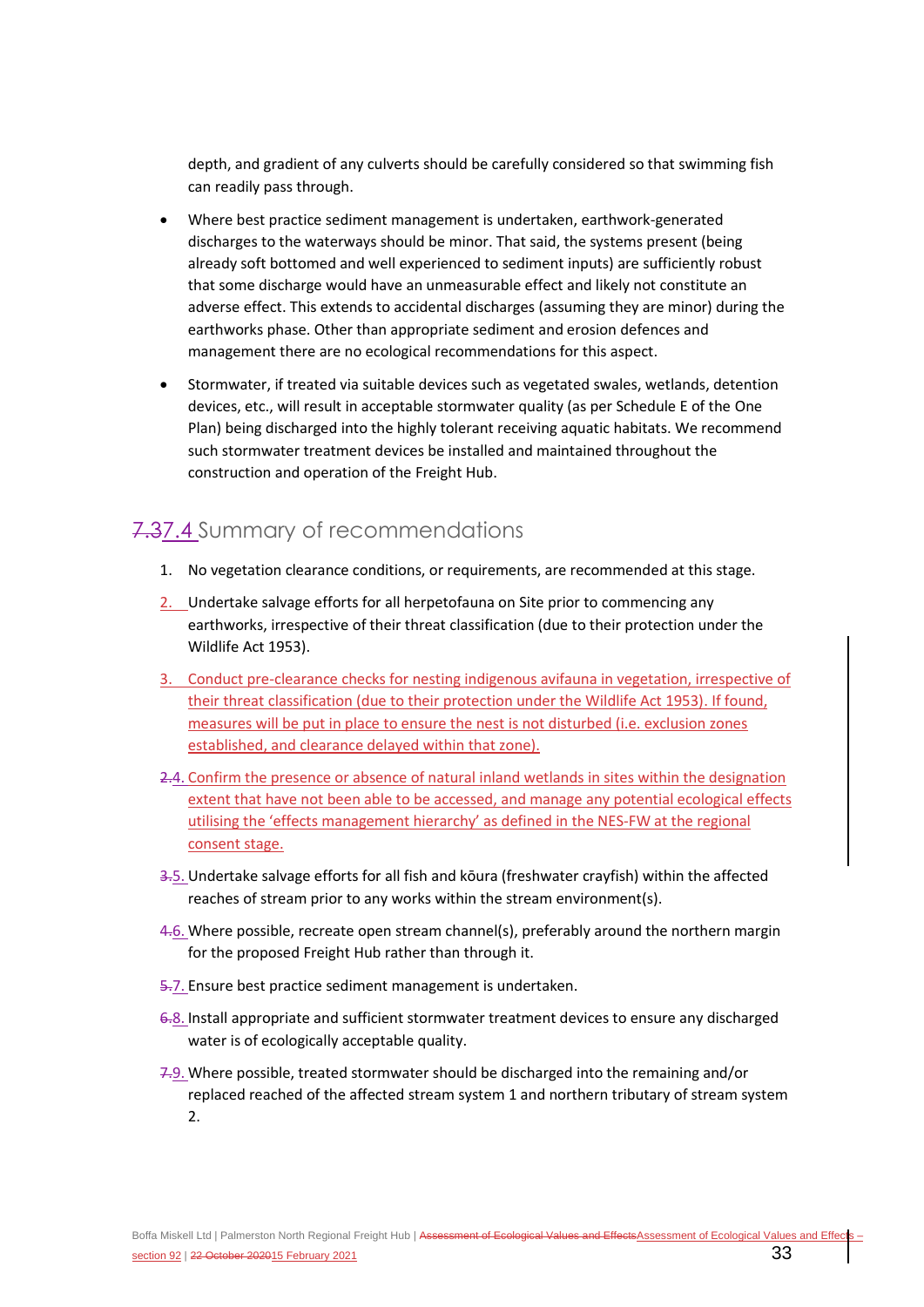## <span id="page-37-0"></span>8.0 References

- Charlton, J. F. L., & Stewart, A. V. (1999). Pasture species and cultivars used in New Zealand: A list. *Proceedings of the New Zealand Grassland Association*, *61*, 147–166.
- Clapcott, J., Young, R. G., Harding, J. S., Matthaei, C., Quinn, J., & Death, R. (2011). *Sediment assessment methods: Protocols and guidelines for assessing the effects of deposited fine sediment on in-stream values*. Cawthron Institute.
- Clarkson, B. R. (2013). *A vegetation tool for wetland delineation in New Zealand*. Landcare Research for Meridian Energy Ltd.
- Dunn, N. R., Allibone, R. M., Closs, G. P., Crow, S. K., David, B. O., Goodman, J. M., Griffiths, M., Jack, D. C., Ling, N., Waters, J. M., & Rolfe, J. R. (2018). *Conservation status of New Zealand freshwater fishes, 2017* (New Zealand Threat Classification Series No. 24). Department of Conservation.
- Grainger, N., Harding, J. S., Drinan, T., Collier, K., Smith, B., Death, R., Makan, T., & Rolfe, J. R. (2018). *Conservation status of New Zealand freshwater invertebrates, 2018* (New Zealand Threat Classification Series No. 28). Department of Conservation.
- Hitchmough, R. A., Barr, B., Lettink, M., Monks, J. M., Reardon, J., Tocher, M. D., van Winkel, D., & Rolfe, J. R. (2016). *Conservation status of New Zealand reptiles, 2015* (New Zealand Threat Classification Series No. 17). Department of Conservation.
- Landcare Research Ltd. (2012). *Land Environments of New Zealand (LENZ)*. Landcare Research. http://www.landcareresearch.co.nz/resources/maps-satellites/lenz
- McEwen, W. M. (Ed.). (1987). *Ecological regions and districts of New Zealand. Booklet to accompany Sheet 2: Descriptions of districts in the central North Island, from Meremere to Eastern Hawkes Bay* (3rd rev. ed. in four 1:500 000 maps). Department of Conservation.
- Robertson, C. J. R., Hyvonen, P., Fraser, M. J., & Pickard, C. J. (2007). *Atlas of bird distribution in New Zealand: 1999-2004*. Ornithological Society of New Zealand.
- Robertson, H. A., Baird, K., Dowding, J. E., Elliott, G. P., Hitchmough, R. A., Miskelly, C. M., McArthur, N., O'Donnell, C. F. J., Sagar, P. M., Scofield, R. P., & Taylor, G. A. (2017). *Conservation status of New Zealand birds, 2016* (New Zealand Threat Classification Series No. 19). Department of Conservation.
- Roper-Lindsay, J., Fuller, S. A., Hooson, S., Sanders, M. D., & Ussher, G. T. (2018). *Ecological impact assessment (EcIA). EIANZ guidelines for use in New Zealand: Terrestrial and freshwater ecosystems* (2nd ed.). Environment Institute of Australia and New Zealand.
- Stark, J. D., & Maxted, J. R. (2007). *A user guide for the Macroinvertebrate Community Index* (Cawthron Report No. 1166). Prepared by Cawthron Institute for the Ministry for the Environment.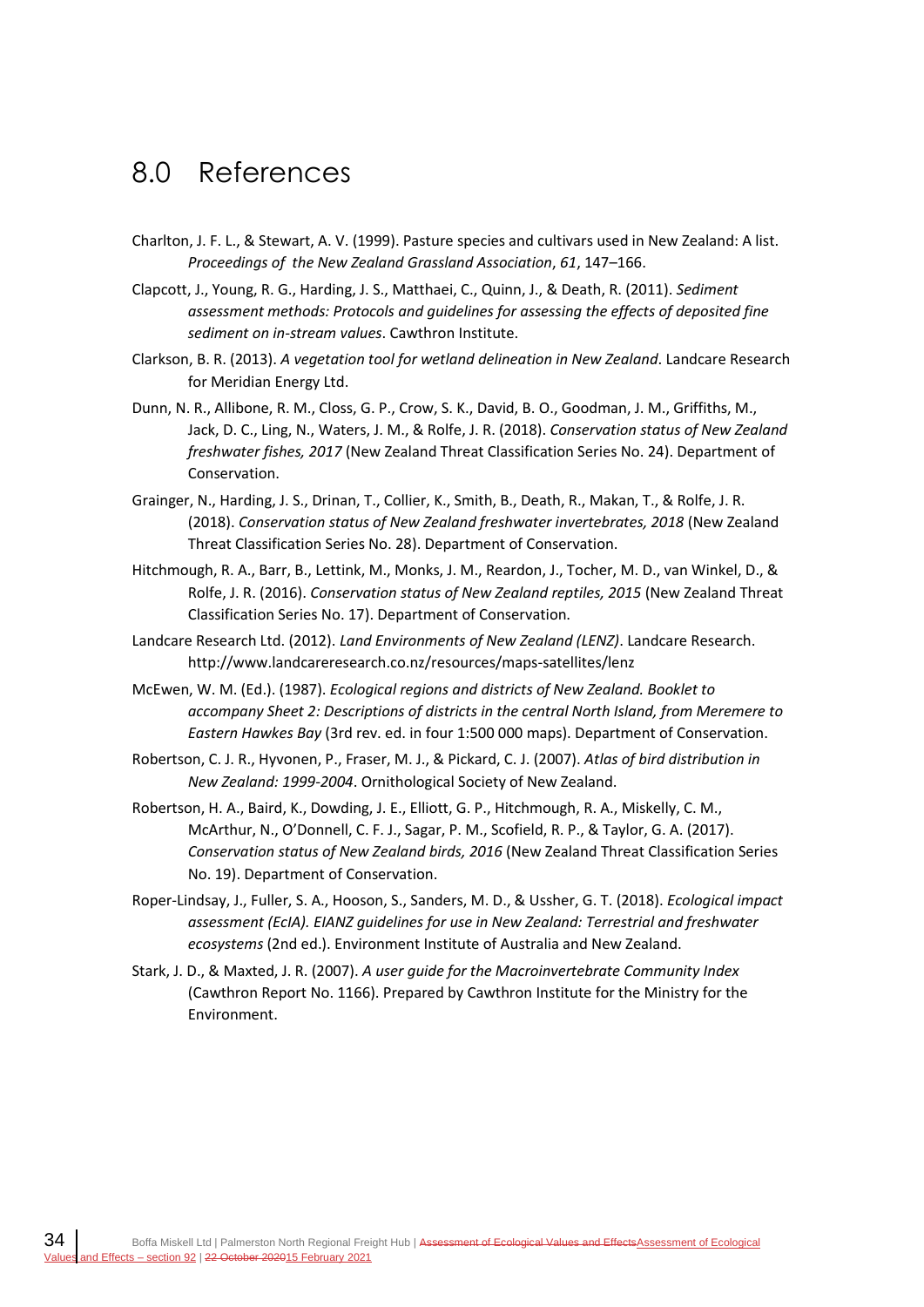## Appendix 1: Attributes considered when assigning ecological value

#### **Terrestrial:**

| <b>Matter:</b>                | <b>Attributes to be Considered:</b>                                                                                                            |
|-------------------------------|------------------------------------------------------------------------------------------------------------------------------------------------|
| <b>Representativeness</b>     | Criteria for representative vegetation and habitats:                                                                                           |
|                               | Typical structure and composition<br>$\bullet$                                                                                                 |
|                               | Indigenous species dominate<br>$\bullet$                                                                                                       |
|                               | Expected species and tiers are present<br>$\bullet$                                                                                            |
|                               | Thresholds may need to be lowered where all examples of a type are<br>strongly modified                                                        |
|                               | Criteria for representative species and species assemblages:                                                                                   |
|                               | Species assemblages that are typical of the habitat                                                                                            |
|                               | Indigenous species that occur in most of the guilds expected for the<br>habitat type                                                           |
| <b>Rarity/Distinctiveness</b> | Criteria for rare/distinctive vegetation and habitats:                                                                                         |
|                               | Naturally uncommon, or induced scarcity<br>$\bullet$                                                                                           |
|                               | Amount of habitat or vegetation remaining<br>$\bullet$                                                                                         |
|                               | Distinctive ecological features<br>$\bullet$                                                                                                   |
|                               | National priority for protection<br>$\bullet$                                                                                                  |
|                               | Criteria for rare/distinctive species or species assemblages:                                                                                  |
|                               | Habitat supporting nationally Threatened or At Risk species, or locally<br>uncommon species                                                    |
|                               | Regional or national distribution limits of species or communities<br>$\bullet$                                                                |
|                               | Unusual species or assemblages<br>$\bullet$                                                                                                    |
|                               | Endemism<br>$\bullet$                                                                                                                          |
| <b>Diversity and Pattern</b>  | Level of natural diversity, abundance and distribution<br>$\bullet$                                                                            |
|                               | Biodiversity reflecting underlying diversity<br>$\bullet$                                                                                      |
|                               | Biogeographical considerations - pattern, complexity<br>$\bullet$                                                                              |
|                               | Temporal considerations, considerations of lifecycles, daily or<br>$\bullet$                                                                   |
| <b>Ecological Context</b>     | seasonal cycles of habitat availability and utilisation<br>Site history, and local environmental conditions which have influenced<br>$\bullet$ |
|                               | the development of habitats and communities                                                                                                    |
|                               | The essential characteristics that determine an ecosystem's integrity,                                                                         |
|                               | form, functioning, and resilience (from "intrinsic value" as defined in<br>RMA)                                                                |
|                               | Size, shape and buffering<br>$\bullet$                                                                                                         |
|                               | Condition and sensitivity to change<br>$\bullet$                                                                                               |
|                               | Contribution of the site to ecological networks, linkages, pathways and                                                                        |
|                               | the protection and exchange of genetic material                                                                                                |
|                               | Species role in ecosystem functioning - high level, key species<br>identification, habitat as proxy                                            |

#### **Freshwater:**

| <b>Matter:</b>     | <b>Attributes to be Considered:</b>                         |
|--------------------|-------------------------------------------------------------|
| Representativeness | Extent to which site/catchment is typical or characteristic |

Boffa Miskell Ltd | Palmerston North Regional Freight Hub | Assessment of Ecological Values and Effects Assessment of Ecological Values and Effects section 92 | <del>22 October 2020</del>15 February 2021 35